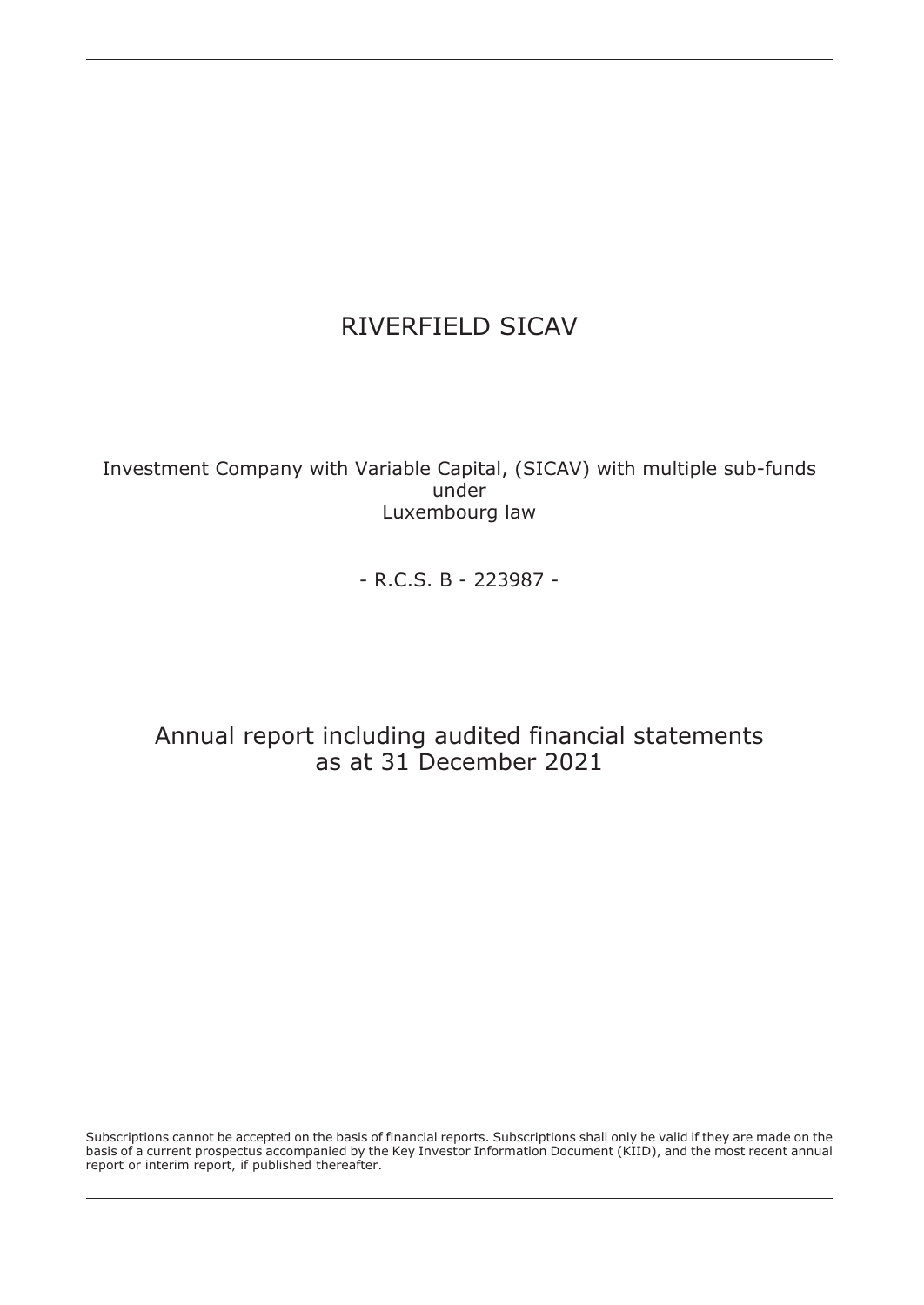## Table of contents

|                                                                                               | Page           |
|-----------------------------------------------------------------------------------------------|----------------|
| Organisation                                                                                  | 3              |
| <b>General information for shareholders</b>                                                   | 5              |
| <b>Management report</b>                                                                      | 6              |
| Report of the réviseur d'entreprises agréé                                                    | $\overline{z}$ |
| Statement of net assets as at 31 December 2021                                                | 10             |
| Statement of operations and other changes in net assets for the year ended 31 December 2021   | 11             |
| Changes in the number of shares for the year ended 31 December 2021                           | 12             |
| <b>Statistics as at 31 December 2021</b>                                                      | 13             |
| <b>Riverfield Equities</b><br>Statement of investments<br>Geographic and sector allocation    | 14<br>20       |
| <b>Riverfield Real Assets</b><br>Statement of investments<br>Geographic and sector allocation | 21<br>27       |
| <b>Riverfield AllRounder</b><br>Statement of investments<br>Geographic and sector allocation  | 28<br>31       |
| Notes to the financial statements as at 31 December 2021                                      | 32             |
| <b>Unaudited appendix</b>                                                                     | 40             |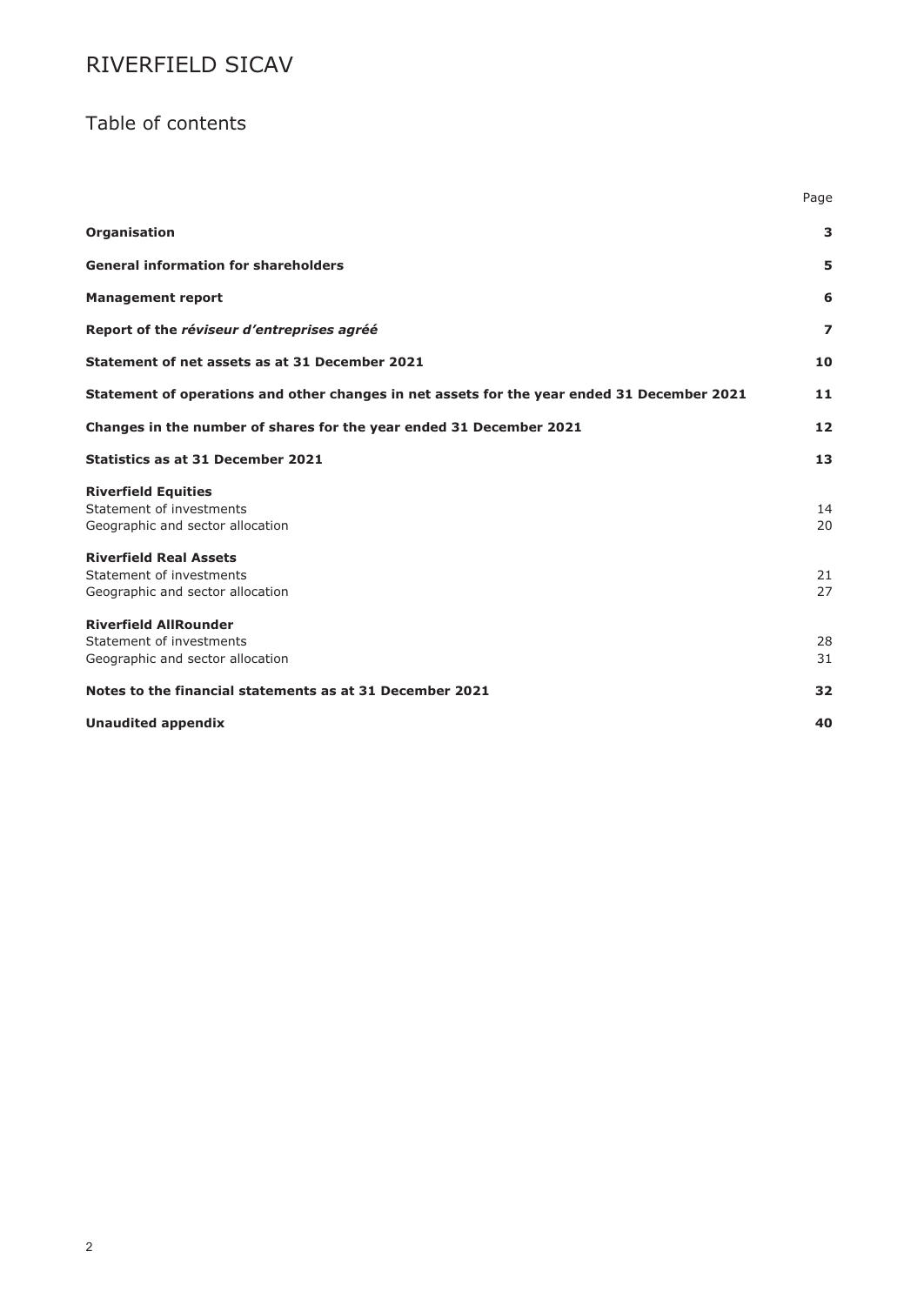### <span id="page-2-0"></span>**Organisation**

### **Chairman of the Board of Directors**

Richard HAW Partner Riverfield Partners LLP, London, United Kingdom

#### **Board of Directors**

Raoul CHEVIGNARD Independent Director Luxembourg

Ferdinando MAZZI Partner Riverfield Partners LLP, London, United Kingdom

#### **Registered Office**

106, Route d'Arlon L-8210 Mamer, Grand Duchy of Luxembourg

#### **Management Company & Principal Distributor**

Lemanik Asset Management S.A. 106, Route d'Arlon L-8210 Mamer, Grand Duchy of Luxembourg

#### **Depositary & Principal Paying Agent**

RBC Investor Services Bank S.A. 14, Porte de France L-4360 Esch-sur-Alzette, Grand Duchy of Luxembourg

### **Central Administration**

RBC Investor Services Bank S.A. 14, Porte de France L-4360 Esch-sur-Alzette, Grand Duchy of Luxembourg

#### **Investment Manager**

Riverfield Partners LLP Suite 13 Vicarage House, 58-60 Kensington Church Street London W8 4DB United Kingdom

#### **Board of Directors of the Management Company**

Gianluigi SAGRAMOSO, Chairman Carlo SAGRAMOSO Philippe MELONI

#### **Conducting Officers of the Management Company**

Philippe MELONI Jean-Philippe CLAESSENS Alexandre DUMONT Gilles ROLAND Armelle MOULIN (since September 8, 2021)\*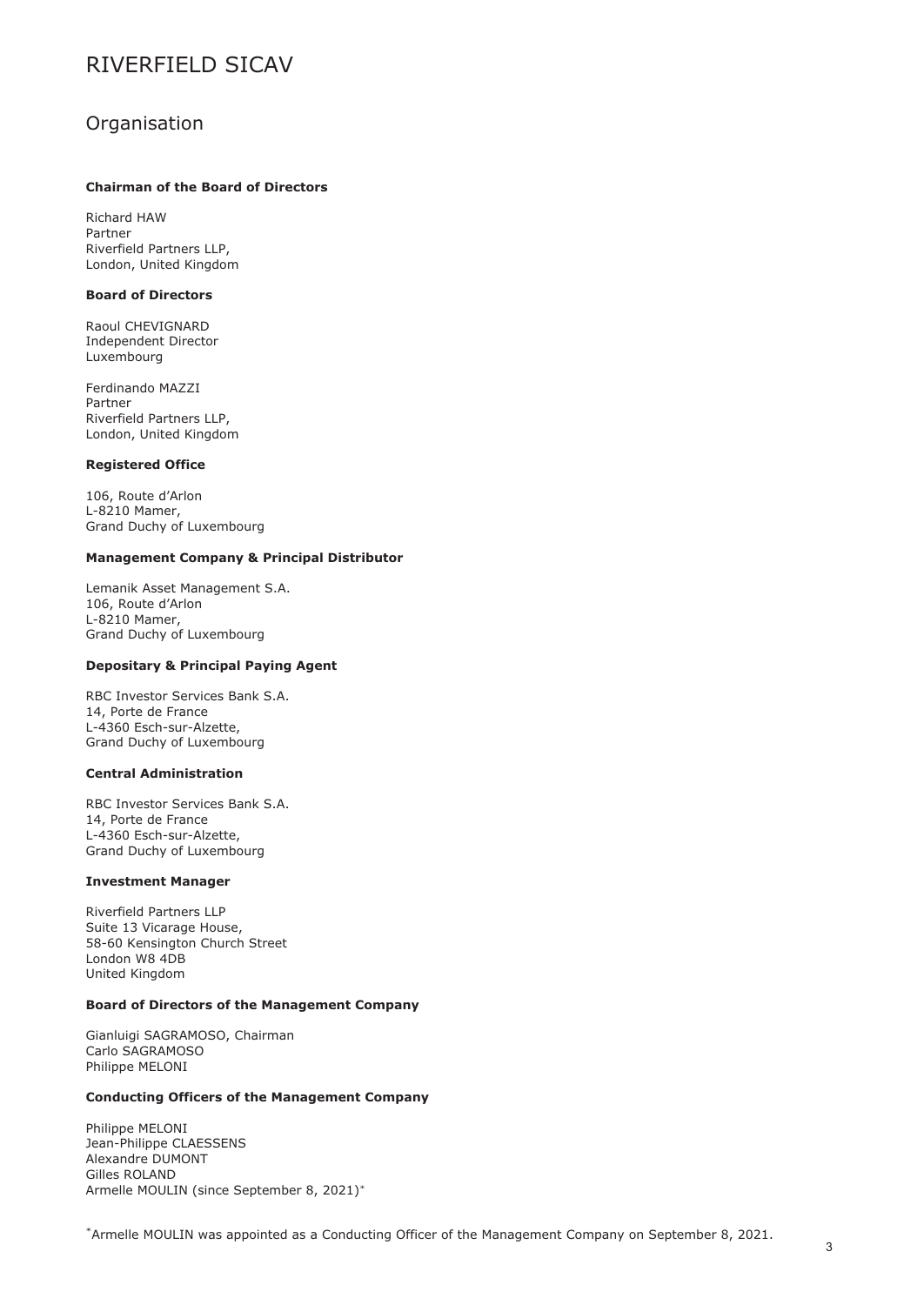# Organisation (continued)

### **Independent Auditor**

BDO Audit S.A. 1, rue Jean Piret L-2013 Luxembourg Grand Duchy of Luxembourg

### **Legal Adviser as to matters of Luxembourg Law**

Arendt & Medernach S.A. 41A, avenue J.F. Kennedy L-2082 Luxembourg Grand Duchy of Luxembourg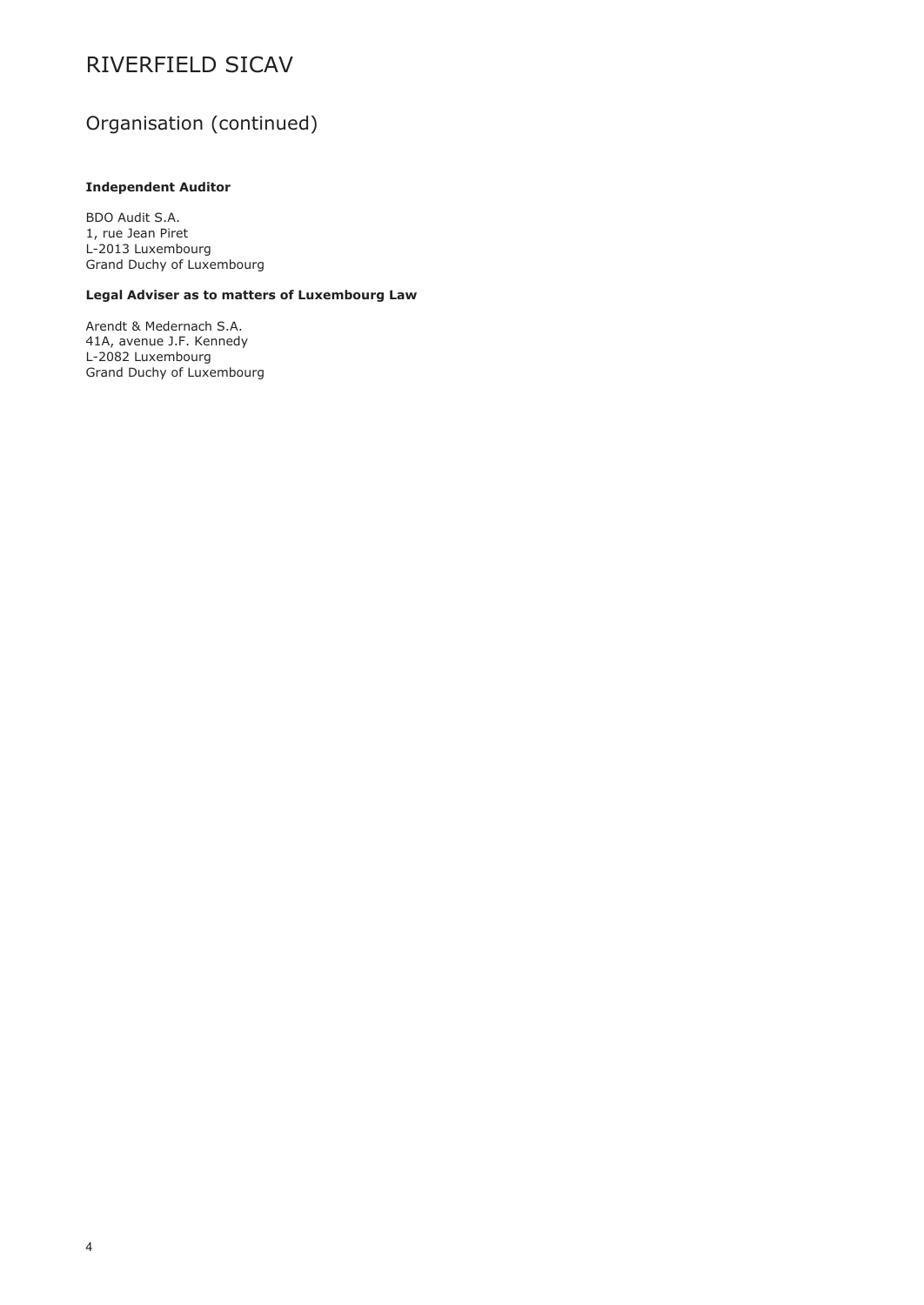### <span id="page-4-0"></span>General information for shareholders

The Annual General Meeting of Shareholders will be held within four (4) months of the end of each financial year in Luxembourg in order to approve the financial statements of the Fund for the previous financial year. The annual general meeting of shareholders will be held at the registered office of the Fund, or at such alternative location in Luxembourg as may be specified in the convening notice of such meeting.

Other general meetings of shareholders may be held at such place and time as indicated in the convening notice in order to decide on any other matters relating to the Fund. General meetings of shareholders of any Sub-Fund or any Share Class within a Sub-Fund may be held at such time and place as indicated in the convening notice in order to decide on any matters which relate exclusively to such Sub-Fund or Share Class.

Notices of all general meetings may be made through announcements filed with the Luxembourg Trade and Companies Register and be published at least fifteen (15) days before the meeting in the *Recueil électronique des sociétés et associations* (RESA) and a Luxembourg newspaper and sent to all registered shareholders by ordinary mail (*lettre missive*); alternatively, convening notices may be sent to registered shareholders by registered mail at least eight (8) calendar days prior to the meeting or if the addressees have individually accepted to receive the convening notices by another means of communication ensuring access to the information, by such means of communication. Convening notices will also be published and/or communicated to investors as required by applicable laws and regulations in other jurisdictions where the Shares are distributed. Notices will include the agenda and will specify the time and place of the meeting, the conditions of admission, and the quorum and voting requirements.

The Board of Directors may suspend the voting rights of any shareholder in breach of his obligations as described in the Offering Document, the Subscription Form or the Articles of Association.

Investors may, upon request, obtain a copy of the Articles of Association, the Prospectus, the applicable KIID as well as of the latest Annual Report or Semi-Annual Report at the registered office of the Fund free of charge during business hours on any full bank business day in Luxembourg.

The changes in the composition of the Statements of Investments are available upon request and free of charge at the registered office of the Management Company.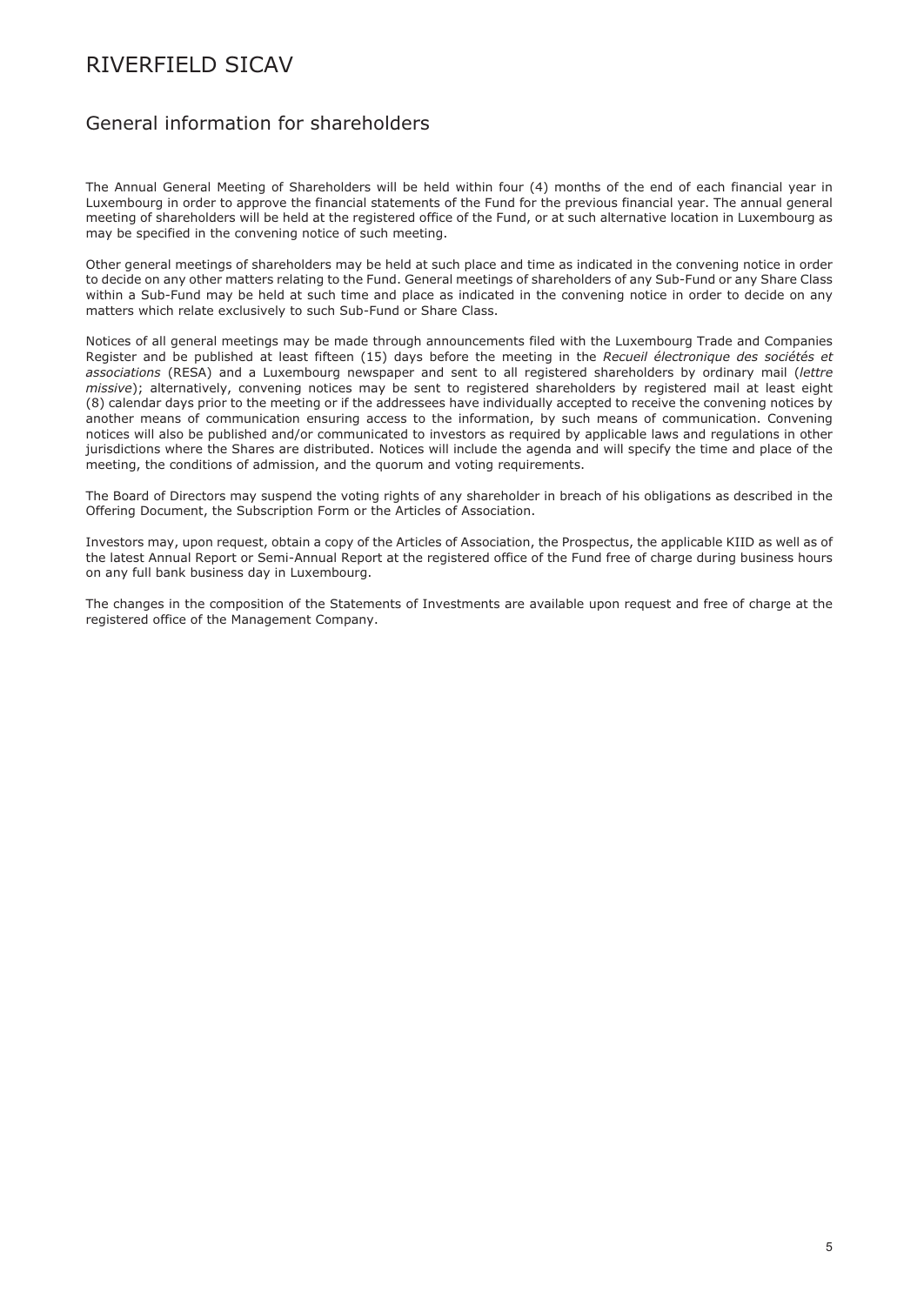### <span id="page-5-0"></span>Management report 2021

In broad terms, 2021 was similar to 2020, with an uncertain start to market trends, followed by stronger performance and then renewed uncertainty into the end of the year. The Covid-19 pandemic was again a major influence, with alternating hopes for 'opening up' followed by heightened concern over emerging variants.

The economic response to the pandemic also remained a prominent factor, with growing analysis of how the support programmes were to be paid for set against the prior assumption that debt issuance had few consequences and could be maintained at high levels. This reduces to the accustomed viewpoints of the left and right, with loose money and socialism set against sound money and the merits of private enterprise. After the last two years, it could be argued that restraint in government spending is a (at least temporarily) lost cause on both sides of the debate.

Towards the end of 2021, concerns about a previously stable area also surfaced, with China emphasising 'shared prosperity' and taking direct action against the leaders of the technology area in their domestic market. This was coupled with the financial difficulties of the China property sector exemplified by China Evergrande.

The three sub-funds posted positive results in 2021. The Riverfield Equities Fund was ahead by 22.0%\*, in comparison to the +29.5% of the Composite Index (75% MSCI world equities / 25% MSCI Europe equities) used as a comparison. The Equities Fund is relatively conservative, with a core European weighting, and is relatively underweight in more cyclical sectors. The volatility of the Fund remained low, with an annualised rate of 12.2% over the twenty years since inception, compared to 17.1% for the Composite Index. An investment of Euros 1,000 at the inception of the Fund would now be worth Euros 4,014.

The Riverfield Real Assets Fund rose by 21.4%\*\* over the year. Again, the Fund exhibited low volatility since inception at an annualised rate of 11.5%. During the year, the portfolio gradually moved from a defensive posture towards 'opening up' beneficiaries, reflecting portfolio reductions in utilities and infrastructure and increases in residential and commercial property. These sectors should continue to benefit as pandemic restrictions are eased.

The Riverfield AllRounder Fund gained by 4.5%\*\*\* over 2021. The portfolio continued to consist of a diversified mix of bonds, cash, equities and funds, and has compounded at 1.2% p.a. since inception, with an annualised volatility of 3.8%. Total assets in the three funds were Euros 93.5m as at end December, 2021.

Looking forwards, the start of 2022 has been marked by sharp pullbacks in some equity values, accompanied by concerns over higher interest rates and commodity prices. Most recently, the world has been shocked by the Russian invasion of Ukraine, which calls into question a number of assumptions in terms of security, energy supplies and manufacturing organisations. All of these areas will now come under a thorough reappraisal based on national requirements, the early signs of which can be seen in the German decision to boost defence spending.

The report above uses the most widely held share classes (B shares-Euro) for the performance of each sub-fund. The other share classes performed as follows:

\* Riverfield Equities Fund: A class (Euros) +21.5%; B class (US\$) +13.9%. The R class (Euros) was +11.5% to Septem-ber 2021, after which no shares were held in this class.

\*\* Riverfield Real Assets Fund: A class (Euros) +20.9%; A class (CHF) +15.9%; B class (CHF) +16.5%; R class (Euros) +20.4%.

\*\*\* Riverfield AllRounder Fund: A class (Euros) +4.3%; C class (Euros) +5.3%.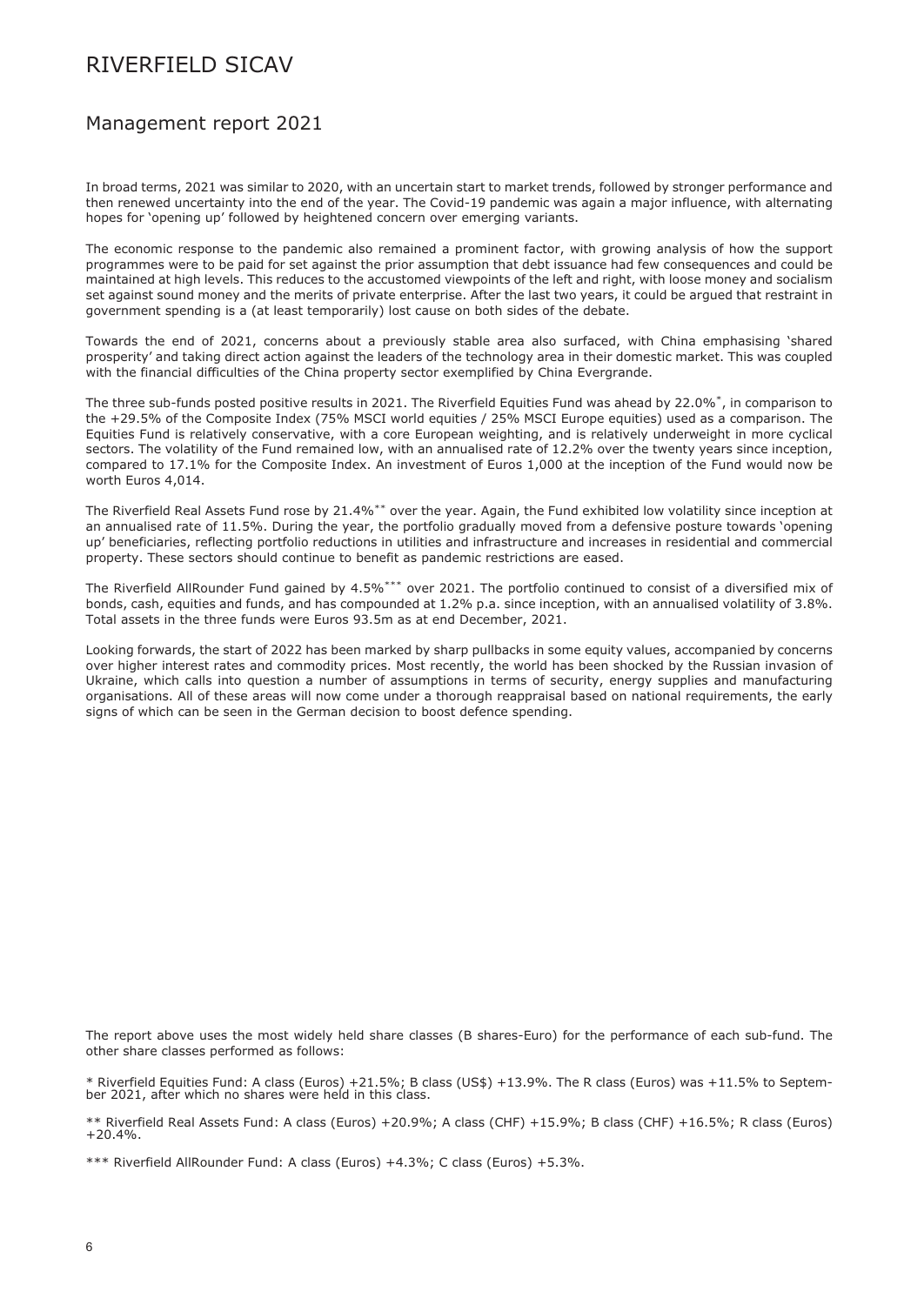

### **REPORT OF THE REVISEUR D'ENTREPRISES AGREE**

To the Shareholders of Riverfield SICAV 106, route d'Arlon L-8210 Mamer

### **Opinion**

We have audited the financial statements of Riverfield SICAV (the "Fund") and of each of its sub-funds, which comprise the statement of net assets and the portfolio of investments as at 31 December 2021, and the statement of operations and changes in net assets for the year then ended, and notes to the financial statements, including a summary of significant accounting policies.

In our opinion, the accompanying financial statements give a true and fair view of the financial position of Riverfield SICAV and of each of its sub-funds as at 31 December 2021, and of the results of their operations and changes in their net assets for the year then ended in accordance with Luxembourg legal and regulatory requirements relating to the preparation and presentation of the financial statements.

### **Basis for Opinion**

We conducted our audit in accordance with the Law of 23 July 2016 on the audit profession ("Law of 23 July 2016") and with International Standards on Auditing (ISAs) as adopted for Luxembourg by the "*Commission de Surveillance du Secteur Financier*" ("CSSF"). Our responsibilities under the Law of 23 July 2016 and ISAs as adopted for Luxembourg by the CSSF are further described in the « Responsibilities of the "*réviseur d'entreprises agréé*" for the audit of the financial statements » section of our report. We are also independent of the Fund in accordance with the International Code of Ethics for Professional Accountants, including International Independence Standards, issued by the International Ethics Standards Board for Accountants (IESBA Code) as adopted for Luxembourg by the CSSF together with the ethical requirements that are relevant to our audit of the financial statements, and have fulfilled our other ethical responsibilities under those ethical requirements. We believe that the audit evidence we have obtained is sufficient and appropriate to provide a basis for our opinion.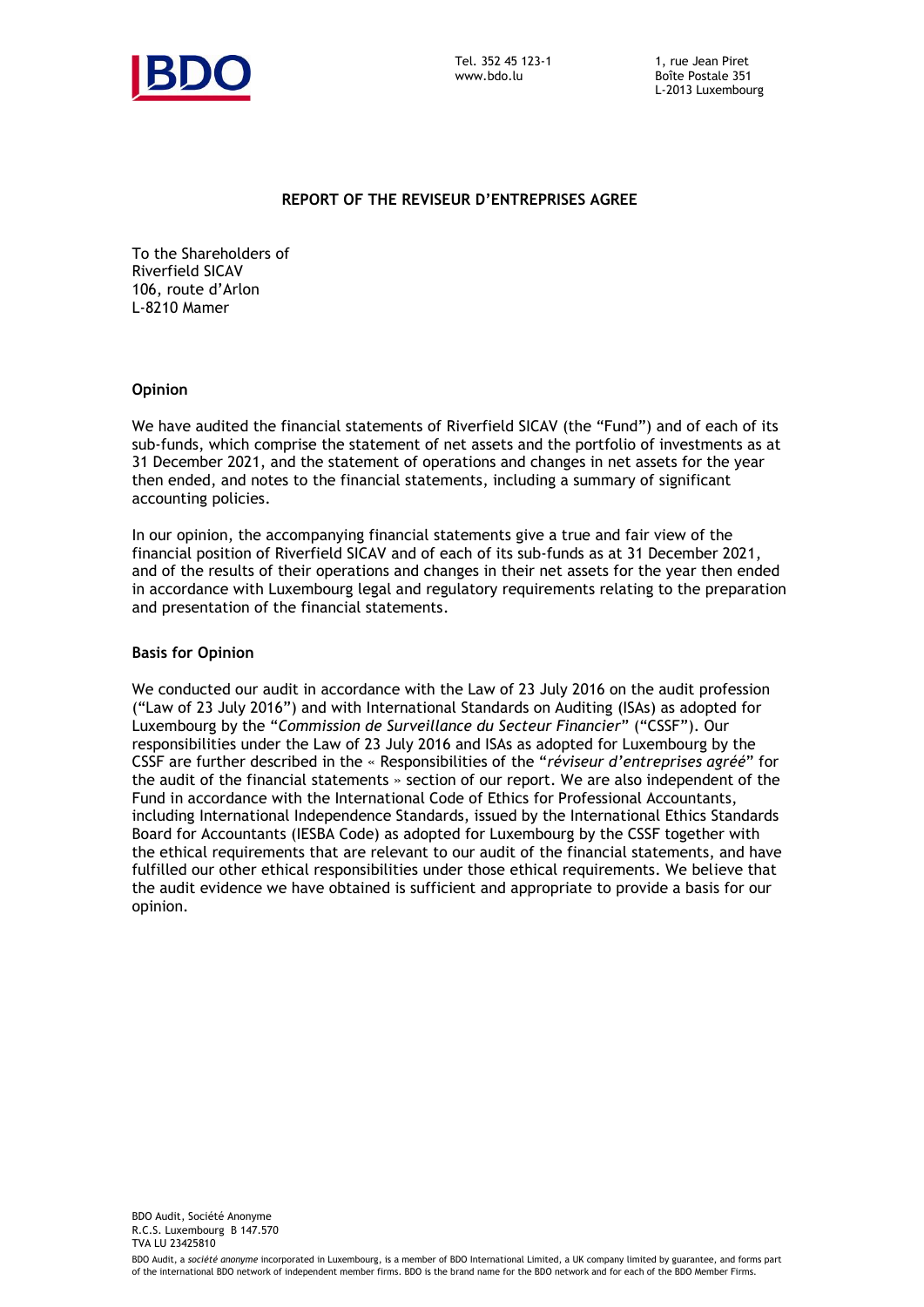

### **Other information**

The Board of Directors of the Fund (the "Board of Directors") is responsible for the other information. The other information comprises the information stated in the annual report but does not include the financial statements and our report of the "*réviseur d'entreprises agréé*" thereon.

Our opinion on the financial statements does not cover the other information and we do not express any form of assurance conclusion thereon.

In connection with our audit of the financial statements, our responsibility is to read the other information and, in doing so, consider whether the other information is materially inconsistent with the financial statements or our knowledge obtained in the audit or otherwise appears to be materially misstated. If, based on the work we have performed, we conclude that there is a material misstatement of this other information, we are required to report this fact. We have nothing to report in this regard.

### **Responsibilities of the Board of Directors for the financial statements**

The Board of Directors is responsible for the preparation and fair presentation of these financial statements in accordance with Luxembourg legal and regulatory requirements relating to the preparation and presentation of the financial statements, and for such internal control as the Board of Directors determines is necessary to enable the preparation of financial statements that are free from material misstatement, whether due to fraud or error.

In preparing the financial statements, the Board of Directors is responsible for assessing the Fund's ability to continue as a going concern, disclosing, as applicable, matters related to going concern and using the going concern basis of accounting unless the Board of Directors either intends to liquidate the Fund or to cease operations, or has no realistic alternative but to do so.

### **Responsibilities of the "***réviseur d'entreprises agréé***" for the audit of the financial statements**

Our objectives are to obtain reasonable assurance about whether the financial statements as a whole are free from material misstatement, whether due to fraud or error, and to issue a report of the "*réviseur d'entreprises agréé*" that includes our opinion. Reasonable assurance is a high level of assurance, but is not a guarantee that an audit conducted in accordance with the Law of 23 July 2016 and with ISAs as adopted for Luxembourg by the CSSF will always detect a material misstatement when it exists. Misstatements can arise from fraud or error and are considered material if, individually or in the aggregate, they could reasonably be expected to influence the economic decisions of users taken on the basis of these financial statements.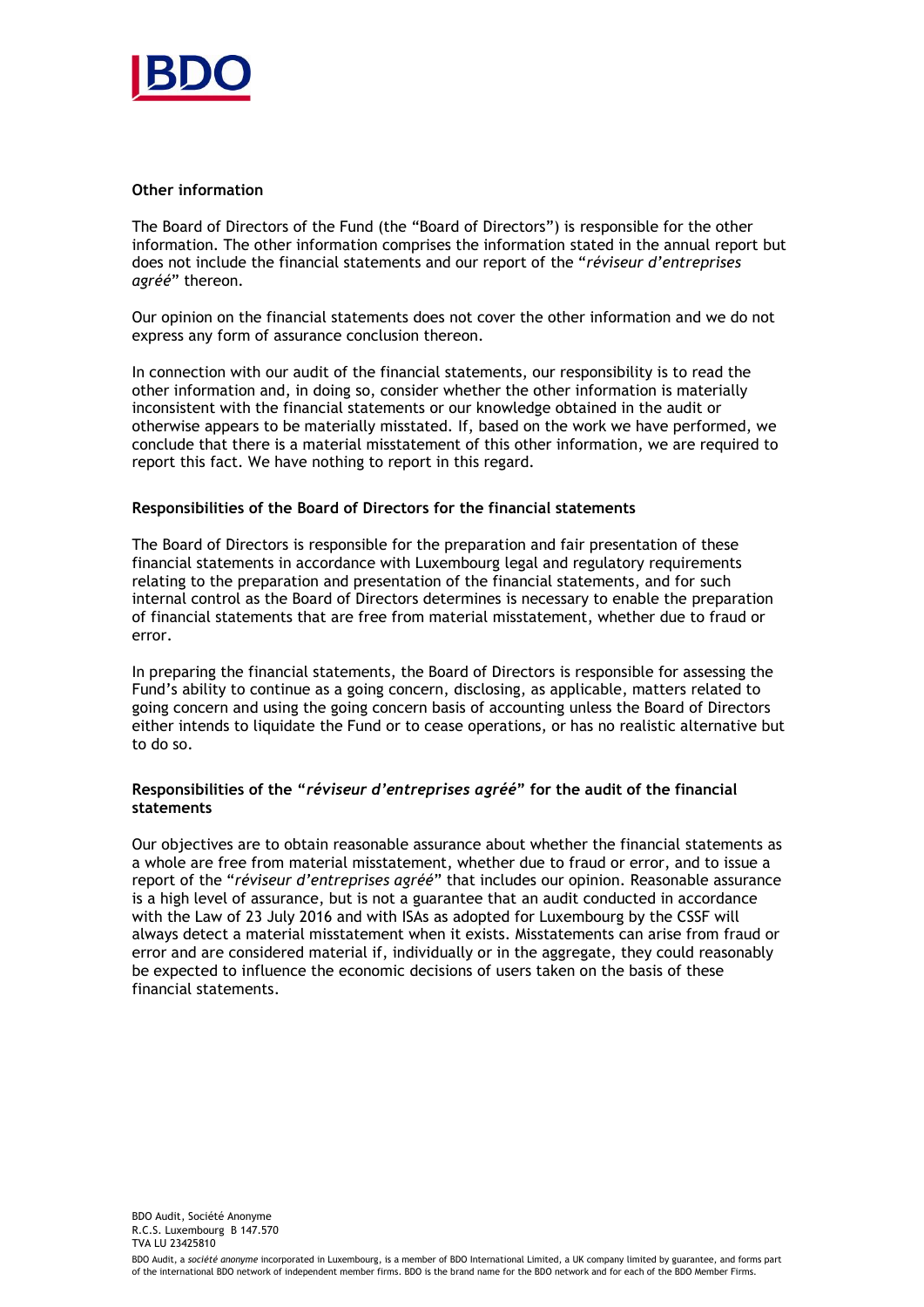

As part of an audit in accordance with the Law of 23 Juty 2016 and with lSAs as adopted for Luxembourg by the CSSF, we exercise professional judgment and maintain professionat skepticism throughout the audit. We also:

- Identify and assess the risks of material misstatement of the financial statements, whether due to fraud or error, design and perform audit procedures responsive to those risks, and obtain audit evidence that is sufficient and appropriate to provide a basis for our opinion. The risk of not detecting a material misstatement resutting from fraud is higher than for one resulting from error, as fraud may involve collusion, forgery, intentional omissions, misrepresentations, or the override of internal control. a
- Obtain an understanding of internal control retevant to the audit in order to design audit procedures that are appropriate in the circumstances, but not for the purpose of expressing an opinion on the effectiveness of the Fund's internal controt.
- Evatuate the appropriateness of accounting policies used and the reasonabteness of accounting estimates and retated disctosures made by the Board of Directors.
- a Conctude on the appropriateness of Board of Directors' use of the going concern basis of accounting and, based on the audit evidence obtained, whether a material uncertainty exists retated to events or conditions that may cast significant doubt on the Fund's and of each of its sub-funds abitity to continue as a going concern. lf we conctude that a material uncertainty exists, we are required to draw attention in our report of "réviseur d'entreprises agréé" to the related disclosures in the financial statements or, if such disclosures are inadequate, to modify our opinion. Our conclusions are based on the audit evidence obtained up to the date of our report of "réviseur d'entreprises agréé". However, future events or conditions may cause the Fund and each of its sub-funds to cease to continue as a going concern.
- a Evaluate the overall presentation, structure and content of the financial statements, including the disclosures, and whether the financial statements represent the underlying transactions and events in a manner that achieves fair presentation.

We communicate with Those Charged with Governance regarding, among other matters, the ptanned scope and timing of the audit and significant audit findings, inctuding any significant deficiencies in internal control that we identify during our audit.

Luxembourg, 12 April 2022

BDO Audit Cabinet de révision agréé represented by

Frédéric Mosele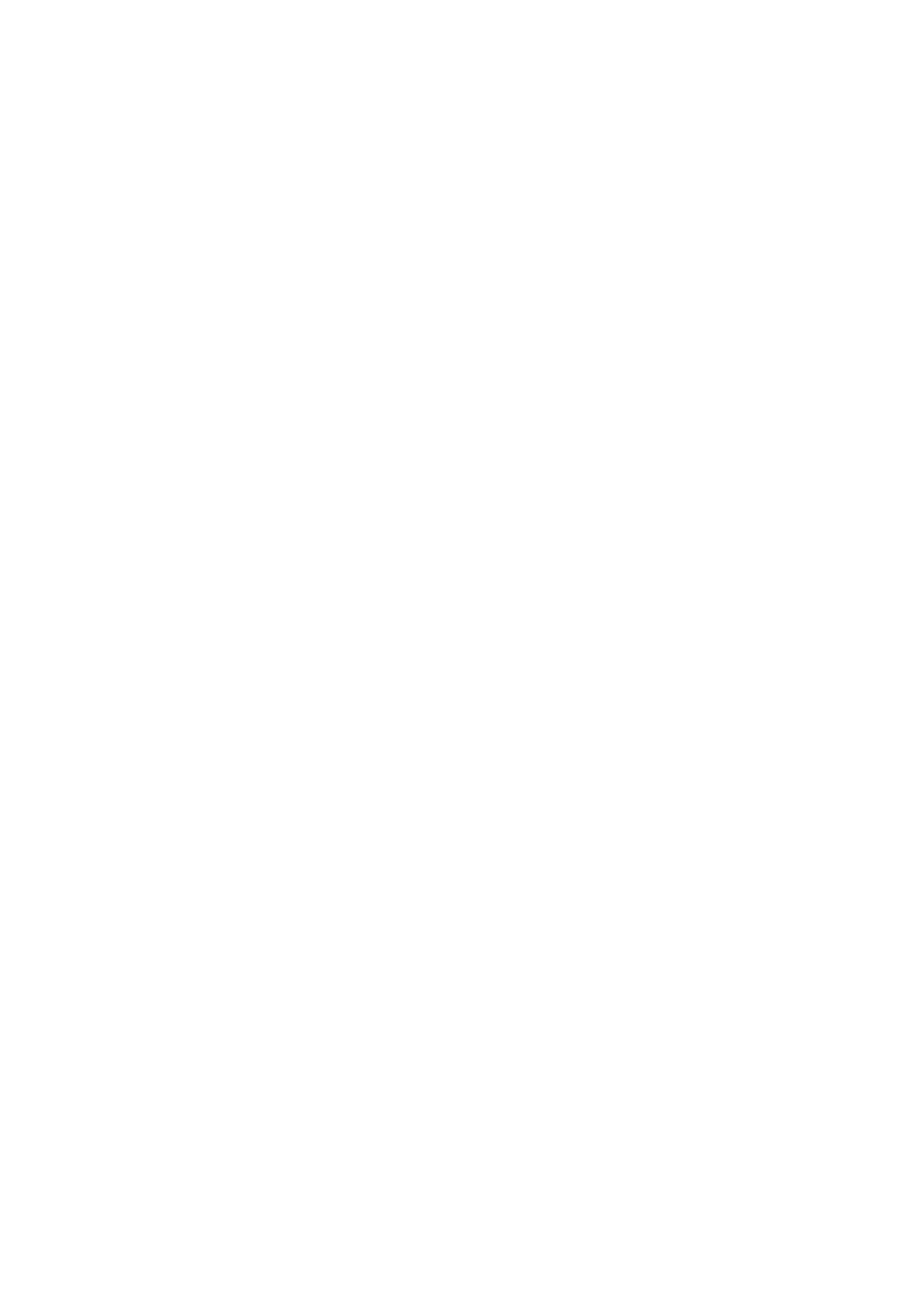## Statement of net assets as at 31 December 2021

|                                             |             | <b>Riverfield</b><br><b>Equities</b> | <b>Riverfield</b><br><b>Real Assets</b> | <b>Riverfield</b><br><b>AllRounder</b> | <b>Consolidated</b> |
|---------------------------------------------|-------------|--------------------------------------|-----------------------------------------|----------------------------------------|---------------------|
|                                             | <b>Note</b> | <b>EUR</b>                           | <b>EUR</b>                              | <b>EUR</b>                             | <b>EUR</b>          |
| <b>ASSETS</b>                               |             |                                      |                                         |                                        |                     |
| Securities portfolio at market value        | (2b, 2c)    | 53,334,437                           | 29,601,174                              | 7,471,076                              | 90,406,687          |
| Cash at banks                               |             | 1,107,117                            | 1,339,196                               | 1,342,466                              | 3,788,779           |
| Amounts receivable on investments sold      |             |                                      | 38,559                                  |                                        | 38,559              |
| Interest and dividends receivable           |             | 21,537                               | 36,917                                  | 34,096                                 | 92,550              |
| Tax reclaim receivables                     |             | 15,819                               | 25,507                                  | 3,198                                  | 44,524              |
| Unrealised gain on forward foreign exchange |             |                                      |                                         |                                        |                     |
| contracts                                   | (2f, 8)     |                                      |                                         | 2,556                                  | 2,556               |
| <b>TOTAL ASSETS</b>                         |             | 54,478,910                           | 31,041,353                              | 8,853,392                              | 94,373,655          |
| <b>LIABILITIES</b>                          |             |                                      |                                         |                                        |                     |
| Amounts payable on redemptions              |             |                                      | 2,008                                   |                                        | 2,008               |
| Unrealised loss on forward foreign exchange |             |                                      |                                         |                                        |                     |
| contracts                                   | (2f, 8)     |                                      | 152,872                                 |                                        | 152,872             |
| Management fee payable                      | (3)         | 135,986                              | 88,307                                  | 18,132                                 | 242,425             |
| Management company fee payable              | (3)         | 1,773                                | 1,010                                   | 850                                    | 3,633               |
| Performance fee payable                     | (3)         | 220,803                              | 150,216                                 | ٠                                      | 371,019             |
| Taxes and expenses payable                  |             | 21,964                               | 15,946                                  | 9,069                                  | 46,979              |
| <b>TOTAL LIABILITIES</b>                    |             | 380,526                              | 410,359                                 | 28,051                                 | 818,936             |
| <b>TOTAL NET ASSETS</b>                     |             | 54,098,384                           | 30,630,994                              | 8,825,341                              | 93,554,719          |
| Net asset value per share                   |             |                                      |                                         |                                        |                     |
| <b>CHF A Share Class</b>                    |             |                                      | 178.28                                  |                                        |                     |
| <b>EUR A Share Class</b>                    |             | 234.63                               | 223.45                                  | 108.52                                 |                     |
| <b>CHF B Share Class</b>                    |             |                                      | 196.39                                  |                                        |                     |
| <b>EUR B Share Class</b>                    |             | 401.49                               | 275.56                                  | 115.79                                 |                     |
| <b>USD B Share Class</b>                    |             | 222.72                               | ÷,                                      |                                        |                     |
| <b>EUR C Share Class</b>                    |             | ÷,                                   | $\overline{\phantom{a}}$                | 113.44                                 |                     |
| <b>EUR R Share Class</b>                    |             |                                      | 199.13                                  |                                        |                     |
| <b>Number of shares outstanding</b>         |             |                                      |                                         |                                        |                     |
| CHF A Share Class                           |             |                                      | 1,410.270                               |                                        |                     |
| <b>EUR A Share Class</b>                    |             | 14,040.252                           | 38,070.944                              | 5,954.648                              |                     |
| CHF B Share Class                           |             |                                      | 7,266.930                               |                                        |                     |
| <b>EUR B Share Class</b>                    |             | 124,460.411                          | 74,084.106                              | 49,316.994                             |                     |
| <b>USD B Share Class</b>                    |             | 4,260.627                            |                                         |                                        |                     |
| <b>EUR C Share Class</b>                    |             |                                      |                                         | 21,762.842                             |                     |
| <b>EUR R Share Class</b>                    |             |                                      | 448,000                                 |                                        |                     |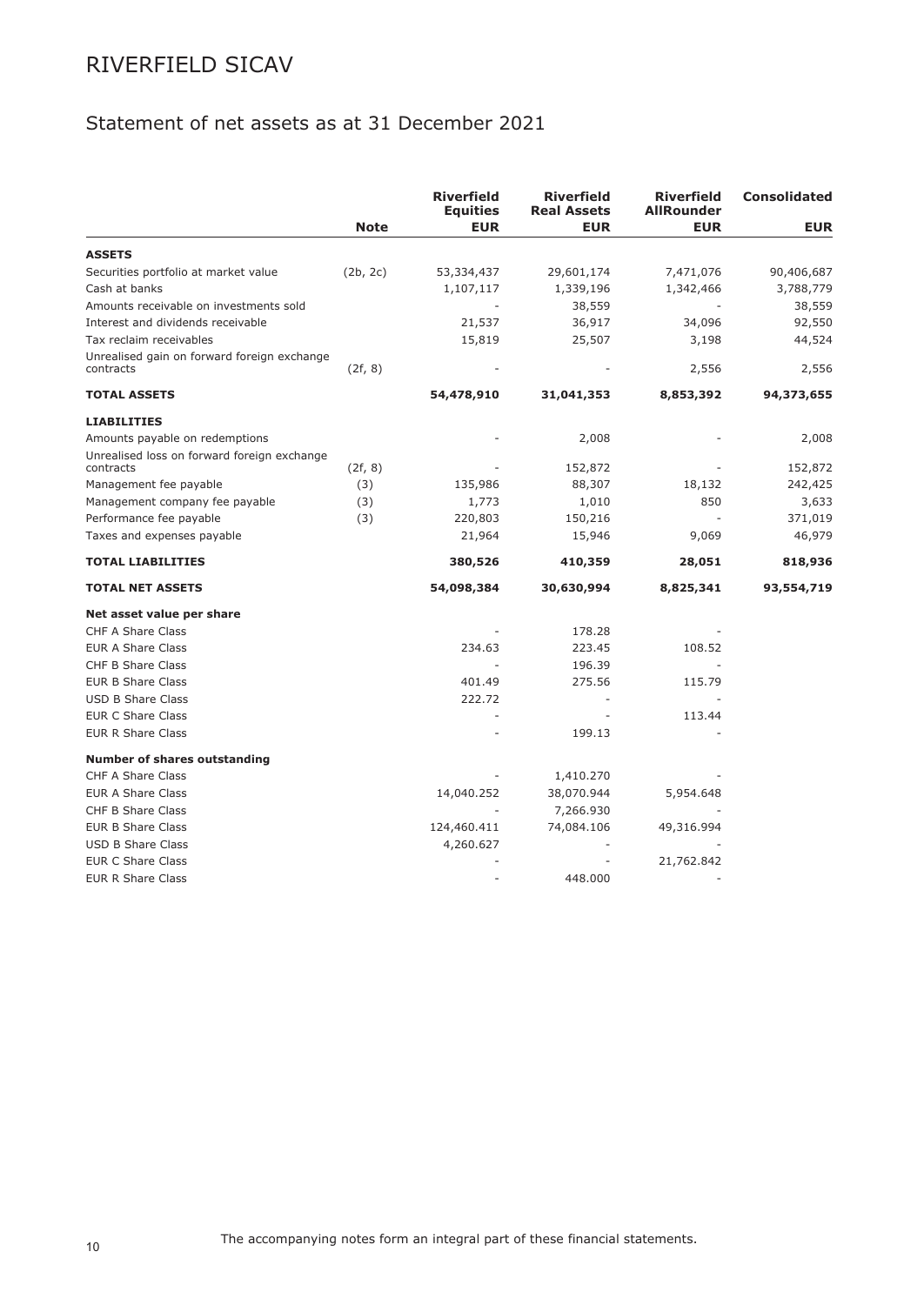## Statement of operations and other changes in net assets for the year ended 31 December 2021

|                                                                                   | <b>Note</b> | <b>Riverfield</b><br><b>Equities</b><br><b>EUR</b> | <b>Riverfield</b><br><b>Real Assets</b><br><b>EUR</b> | <b>Riverfield</b><br><b>AllRounder</b><br><b>EUR</b> | <b>Consolidated</b><br><b>EUR</b> |
|-----------------------------------------------------------------------------------|-------------|----------------------------------------------------|-------------------------------------------------------|------------------------------------------------------|-----------------------------------|
| NET ASSETS AT THE BEGINNING OF THE YEAR                                           |             |                                                    |                                                       |                                                      |                                   |
|                                                                                   |             | 55,385,377                                         | 34,814,031                                            | 8,701,688                                            | 98,901,096                        |
| <b>INCOME</b>                                                                     |             |                                                    |                                                       |                                                      |                                   |
| Dividends, net                                                                    | (2e)        | 761,867                                            | 655,438                                               | 99,634                                               | 1,516,939                         |
| Interest on bonds, net                                                            | (2e)        |                                                    |                                                       | 82,126                                               | 82,126                            |
| <b>Bank interest</b>                                                              |             | 31                                                 | 27                                                    | 21                                                   | 79                                |
| Income from securities lent                                                       |             | 10,309                                             | 3,641                                                 | 531                                                  | 14,481                            |
| Tax reclaim income                                                                |             |                                                    | 7,250                                                 | 54                                                   | 7,304                             |
| <b>TOTAL INCOME</b>                                                               |             | 772,207                                            | 666,356                                               | 182,366                                              | 1,620,929                         |
| <b>EXPENSES</b>                                                                   |             |                                                    |                                                       |                                                      |                                   |
| Management company fee                                                            | (3)         | 26,459                                             | 26,851                                                | 27,348                                               | 80,658                            |
| Management fee                                                                    | (3)         | 561,244                                            | 354,948                                               | 74,183                                               | 990,375                           |
| Performance fee                                                                   | (3)         | 1,013,736                                          | 519,278                                               |                                                      | 1,533,014                         |
| Depositary, registrar and transfer agent fees                                     | (4)         | 30,898                                             | 27,805                                                | 19,296                                               | 77,999                            |
| Central administration and domiciliary agent fees                                 | (5)         | 32,881                                             | 33,202                                                | 28,684                                               | 94,767                            |
| Audit, printing and publication expenses                                          |             | 48,782                                             | 27,929                                                | 7,923                                                | 84,634                            |
| Subscription tax                                                                  | (6)         | 6,666                                              | 6,506                                                 | 1,054                                                | 14,226                            |
| Banking charges and other related expenses                                        |             | 9,843                                              | 14,162                                                | 2,033                                                | 26,038                            |
| <b>Bank interest</b>                                                              |             | 7,777                                              | 9,737                                                 | 8,376                                                | 25,890                            |
| Distribution fee                                                                  |             | 16,323                                             | 9,680                                                 | 3,462                                                | 29,465                            |
| Other expenses                                                                    | (7)         | 74,570                                             | 48,116                                                | 21,209                                               | 143,895                           |
| <b>TOTAL EXPENSES</b>                                                             |             | 1,829,179                                          | 1,078,214                                             | 193,568                                              | 3,100,961                         |
| NET PROFIT / (LOSS) ON INVESTMENTS /<br><b>FORWARD FOREIGN EXCHANGE / FOREIGN</b> |             |                                                    |                                                       |                                                      |                                   |
| <b>EXCHANGE TRANSACTIONS</b>                                                      |             | (1,056,972)                                        | (411, 858)                                            | (11, 202)                                            | (1,480,032)                       |
| Net realised gain / (loss) on sales of investments                                | (2d)        | 1,738,424                                          | 6,488,197                                             | (40, 676)                                            | 8,185,945                         |
| Net realised gain / (loss) on forward foreign<br>exchange contracts               |             | (1,238)                                            | (121, 200)                                            | (108, 083)                                           | (230, 521)                        |
| Net realised gain / (loss) on foreign exchange<br>transactions                    |             | 22,809                                             | 70,656                                                | 43,836                                               | 137,301                           |
| <b>NET REALISED GAIN / (LOSS)</b>                                                 |             | 703,023                                            | 6,025,795                                             | (116, 125)                                           | 6,612,693                         |
| Change in net unrealised gain / (loss) on:                                        |             |                                                    |                                                       |                                                      |                                   |
| - investments                                                                     |             | 9,860,470                                          | 177,774                                               | 523,312                                              | 10,561,556                        |
| - forward foreign exchange contracts                                              |             |                                                    | (321, 287)                                            | (3,025)                                              | (324, 312)                        |
|                                                                                   |             |                                                    |                                                       |                                                      |                                   |
| <b>NET INCREASE / (DECREASE) OF ASSETS</b><br><b>RESULTING FROM OPERATIONS</b>    |             | 10,563,493                                         | 5,882,282                                             | 404,162                                              | 16,849,937                        |
| <b>CHANGE IN SHARE CAPITAL</b>                                                    |             |                                                    |                                                       |                                                      |                                   |
| Share subscriptions                                                               |             | 387,361                                            | 259,311                                               |                                                      | 646,672                           |
| Share redemptions                                                                 |             | (12, 237, 847)                                     | (10, 324, 630)                                        | (280, 509)                                           | (22, 842, 986)                    |
| NET ASSETS AT THE END OF THE YEAR                                                 |             | 54,098,384                                         | 30,630,994                                            | 8,825,341                                            | 93,554,719                        |

Any inconsistencies on the amounts of changes in net unrealised appreciation / (depreciation) are the result of rounding differences.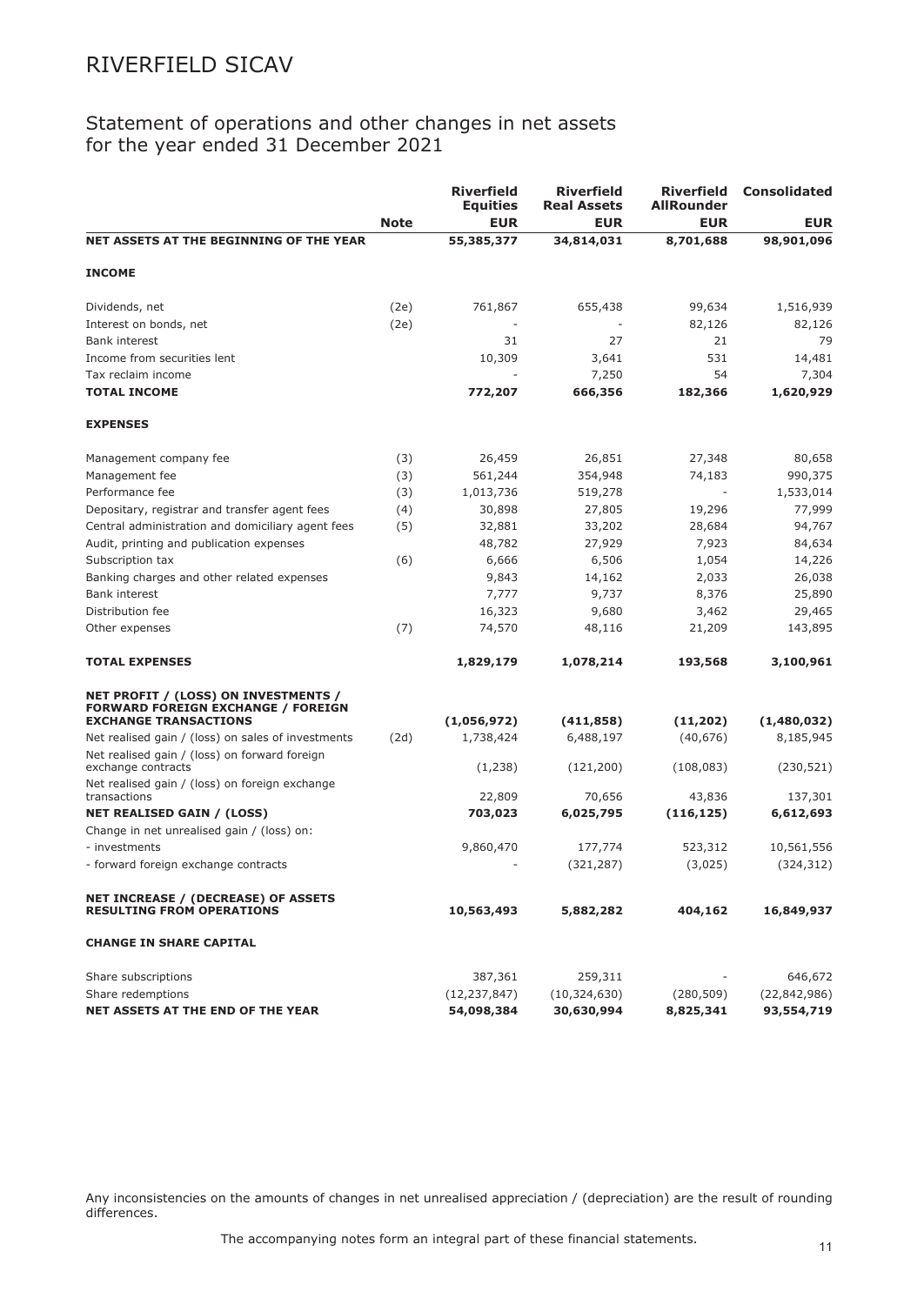# Changes in the number of shares for the year ended 31 December 2021

|                                                           | <b>Riverfield</b><br><b>Equities</b> | <b>Riverfield</b><br><b>Real Assets</b> | <b>Riverfield</b><br><b>AllRounder</b> |
|-----------------------------------------------------------|--------------------------------------|-----------------------------------------|----------------------------------------|
| <b>CHF A Share Class</b>                                  |                                      |                                         |                                        |
| Number of shares outstanding at the beginning of the year |                                      | 1,570.764                               |                                        |
| Number of shares issued                                   |                                      | 30.000                                  |                                        |
| Number of shares redeemed                                 |                                      | (190.494)                               |                                        |
| Number of shares outstanding at the end of the year       |                                      | 1,410.270                               |                                        |
| <b>EUR A Share Class</b>                                  |                                      |                                         |                                        |
| Number of shares outstanding at the beginning of the year | 18,771.239                           | 42,567.418                              | 5,954.648                              |
| Number of shares issued                                   | 780.002                              | 188.553                                 |                                        |
| Number of shares redeemed                                 | (5,510.989)                          | (4,685.027)                             |                                        |
| Number of shares outstanding at the end of the year       | 14,040.252                           | 38,070.944                              | 5,954.648                              |
| <b>CHF B Share Class</b>                                  |                                      |                                         |                                        |
| Number of shares outstanding at the beginning of the year |                                      | 45,818.226                              |                                        |
| Number of shares issued                                   |                                      |                                         |                                        |
| Number of shares redeemed                                 |                                      | (38, 551.296)                           |                                        |
| Number of shares outstanding at the end of the year       |                                      | 7,266.930                               |                                        |
| <b>EUR B Share Class</b>                                  |                                      |                                         |                                        |
| Number of shares outstanding at the beginning of the year | 155,056.319                          | 84,075.969                              | 51,774.994                             |
| Number of shares issued                                   | 644.726                              | 934.560                                 |                                        |
| Number of shares redeemed                                 | (31, 240.634)                        | (10, 926.423)                           | (2,458.000)                            |
| Number of shares outstanding at the end of the year       | 124,460.411                          | 74,084.106                              | 49,316.994                             |
| <b>USD B Share Class</b>                                  |                                      |                                         |                                        |
| Number of shares outstanding at the beginning of the year | 4,260.627                            |                                         |                                        |
| Number of shares issued                                   |                                      |                                         |                                        |
| Number of shares redeemed                                 |                                      |                                         |                                        |
| Number of shares outstanding at the end of the year       | 4,260.627                            |                                         |                                        |
| <b>EUR C Share Class</b>                                  |                                      |                                         |                                        |
| Number of shares outstanding at the beginning of the year |                                      |                                         | 21,762.842                             |
| Number of shares issued                                   |                                      |                                         |                                        |
| Number of shares redeemed                                 |                                      |                                         |                                        |
| Number of shares outstanding at the end of the year       |                                      |                                         | 21,762.842                             |
| <b>EUR R Share Class</b>                                  |                                      |                                         |                                        |
| Number of shares outstanding at the beginning of the year | 351.104                              | 3,007.133                               |                                        |
| Number of shares issued                                   |                                      |                                         |                                        |
| Number of shares redeemed                                 | (351.104)                            | (2, 559.133)                            |                                        |
| Number of shares outstanding at the end of the year       |                                      | 448,000                                 |                                        |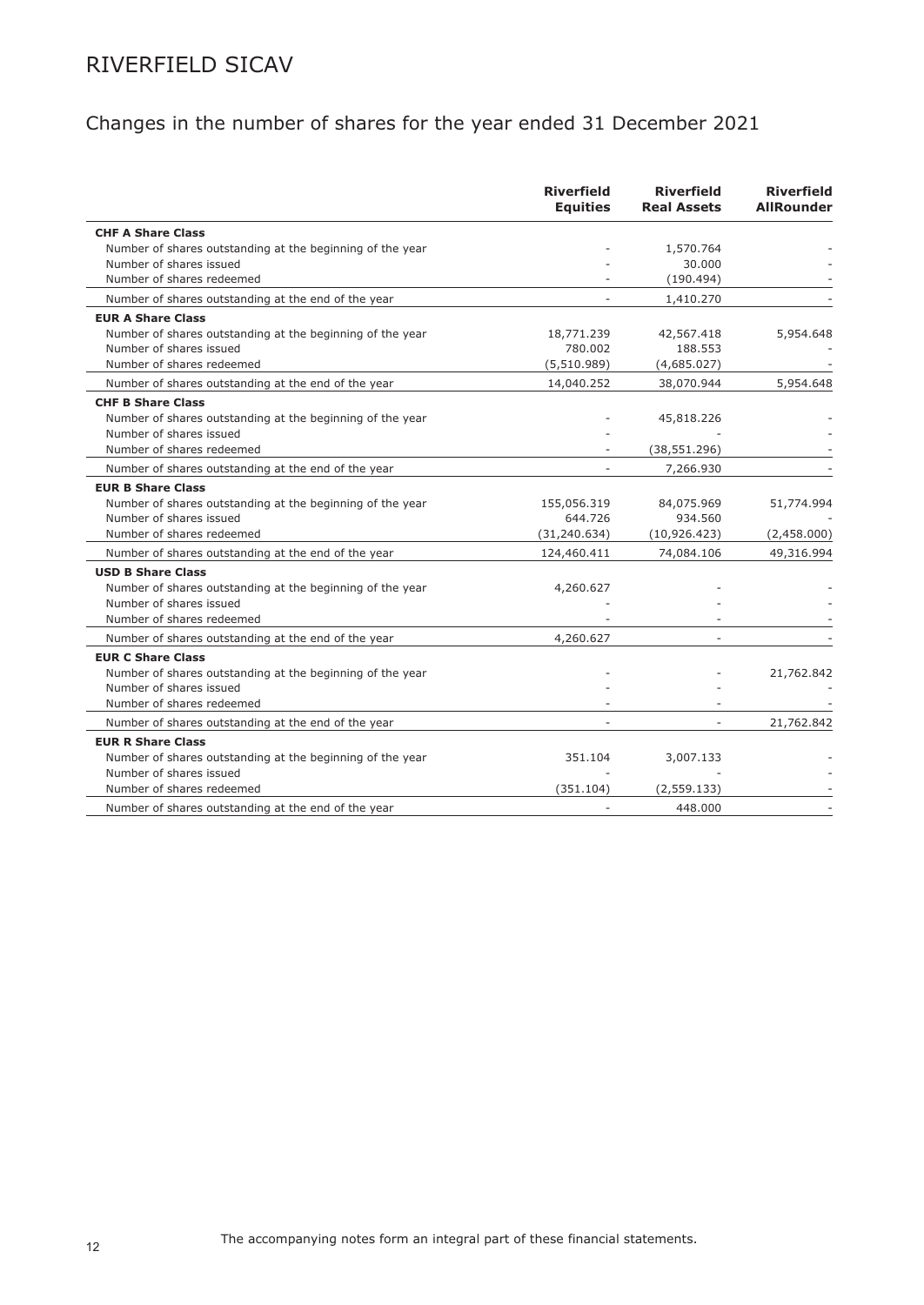## Statistics as at 31 December 2021

|                           | <b>Riverfield</b><br><b>Equities</b><br><b>EUR</b> | <b>Riverfield</b><br><b>Real Assets</b><br><b>EUR</b> | <b>Riverfield</b><br><b>AllRounder</b><br><b>EUR</b> |
|---------------------------|----------------------------------------------------|-------------------------------------------------------|------------------------------------------------------|
| <b>Total Net Assets</b>   |                                                    |                                                       |                                                      |
| 31 December 2021          | 54,098,384                                         | 30,630,994                                            | 8,825,341                                            |
| 31 December 2020          | 55,385,377                                         | 34,814,031                                            | 8,701,688                                            |
| 31 December 2019          | 68,373,946                                         | 44,802,915                                            | 13,987,601                                           |
| Net asset value per share |                                                    |                                                       |                                                      |
| 31 December 2021          |                                                    |                                                       |                                                      |
| CHF A Share Class         |                                                    | 178.28                                                |                                                      |
| <b>EUR A Share Class</b>  | 234.63                                             | 223.45                                                | 108.52                                               |
| <b>CHF B Share Class</b>  |                                                    | 196.39                                                | $\overline{\phantom{a}}$                             |
| <b>EUR B Share Class</b>  | 401.49                                             | 275.56                                                | 115.79                                               |
| <b>USD B Share Class</b>  | 222.72                                             |                                                       |                                                      |
| <b>EUR C Share Class</b>  |                                                    |                                                       | 113.44                                               |
| <b>EUR R Share Class</b>  |                                                    | 199.13                                                |                                                      |
| 31 December 2020          |                                                    |                                                       |                                                      |
| CHF A Share Class         |                                                    | 153.76                                                |                                                      |
| <b>EUR A Share Class</b>  | 193.14                                             | 184.85                                                | 104.07                                               |
| CHF B Share Class         |                                                    | 168.64                                                |                                                      |
| <b>EUR B Share Class</b>  | 329.06                                             | 226.95                                                | 110.80                                               |
| <b>USD B Share Class</b>  | 195.55                                             |                                                       |                                                      |
| <b>EUR C Share Class</b>  | $\overline{\phantom{a}}$                           |                                                       | 107.77                                               |
| <b>EUR R Share Class</b>  | 159.88                                             | 165.34                                                |                                                      |
| 31 December 2019          |                                                    |                                                       |                                                      |
| CHF A Share Class         |                                                    | 149.06                                                |                                                      |
| <b>EUR A Share Class</b>  | 190.25                                             | 178.79                                                | 110.03                                               |
| <b>CHF B Share Class</b>  | $\overline{\phantom{a}}$                           | 162.61                                                |                                                      |
| <b>EUR B Share Class</b>  | 322.43                                             | 218.33                                                | 116.88                                               |
| <b>USD B Share Class</b>  | 176.96                                             |                                                       |                                                      |
| <b>EUR C Share Class</b>  |                                                    |                                                       | 112.88                                               |
| <b>EUR R Share Class</b>  | 158.19                                             | 160.63                                                |                                                      |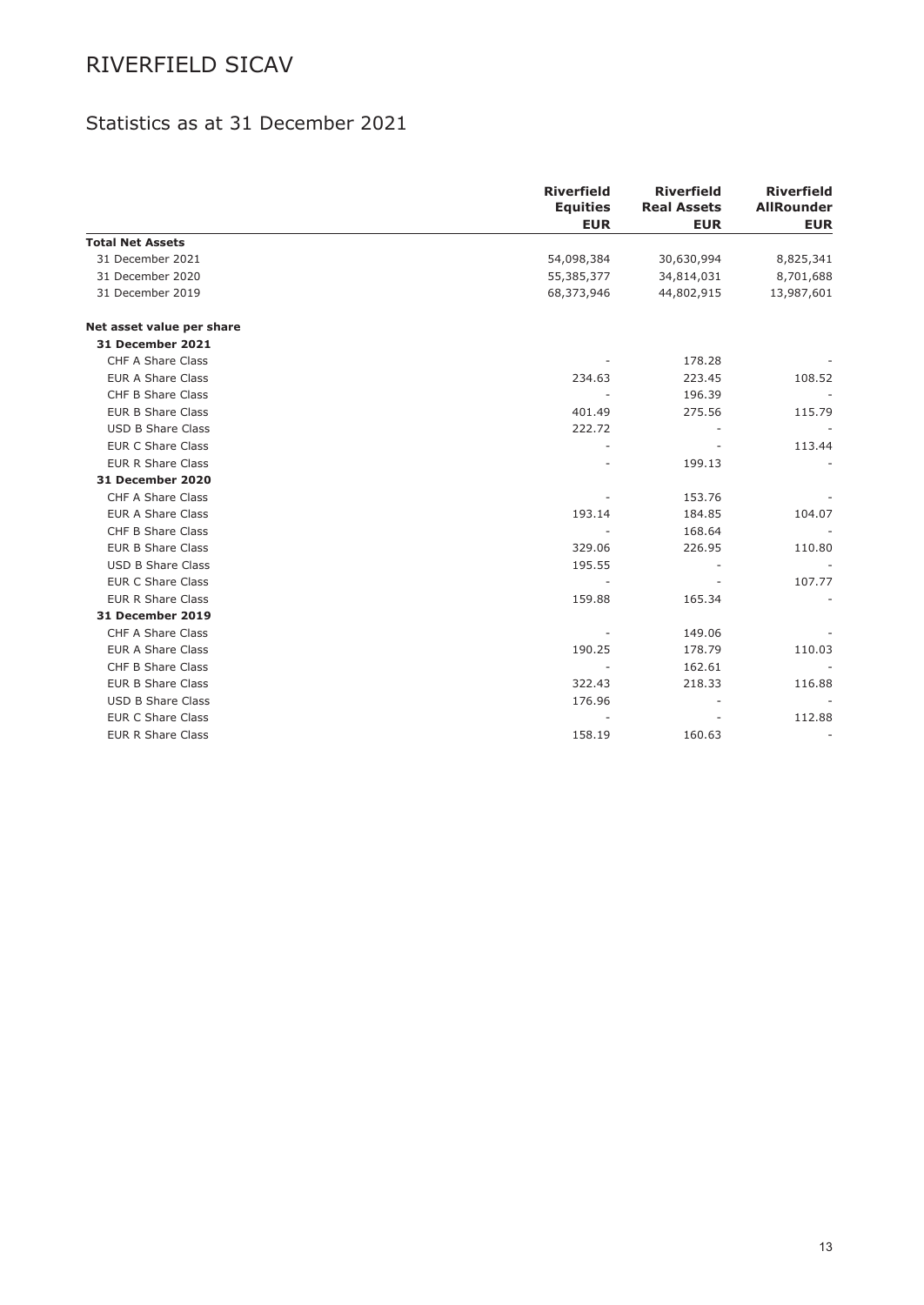## Riverfield Equities

### Statement of investments as at 31 December 2021

(expressed in EUR)

| Denomination                                                                                                                              | Nominal value/<br>Quantity | Currency   | Cost               | Valuation          | % of net<br>assets |
|-------------------------------------------------------------------------------------------------------------------------------------------|----------------------------|------------|--------------------|--------------------|--------------------|
| Transferable securities or money market instruments admitted to an official stock exchange listing or dealt<br>on other regulated markets |                            |            |                    |                    |                    |
| <b>Shares</b>                                                                                                                             |                            |            |                    |                    |                    |
| <b>Austria</b>                                                                                                                            |                            |            |                    |                    |                    |
| Mayr-Melnhof Karton                                                                                                                       | 1,000                      | <b>EUR</b> | 108,200<br>108,200 | 176,600<br>176,600 | 0.33<br>0.33       |
| <b>Belgium</b>                                                                                                                            |                            |            |                    |                    |                    |
| Anheuser-Busch Inbev Sa /Nv                                                                                                               | 1,750                      | <b>EUR</b> | 131,168            | 93,048             | 0.17               |
| Lotus Bakeries Nv                                                                                                                         | 20                         | <b>EUR</b> | 50,400<br>181,568  | 111,800<br>204,848 | 0.21<br>0.38       |
| <b>Bermudas</b>                                                                                                                           |                            |            |                    |                    |                    |
| China Water Affairs                                                                                                                       | 50,000                     | HKD        | 48,247             | 63,050             | 0.12               |
| Jardine Matheson Holdings                                                                                                                 | 7,581                      | <b>USD</b> | 406,182            | 366,717            | 0.68               |
| Kerry Logistics                                                                                                                           | 140,000                    | <b>HKD</b> | 201,174<br>655,603 | 300,972<br>730,739 | 0.55<br>1.35       |
|                                                                                                                                           |                            |            |                    |                    |                    |
| <b>Brazil</b>                                                                                                                             |                            |            |                    |                    |                    |
| B3 Sa - Brasil Bolsa Balcao                                                                                                               | 72,000                     | <b>BRL</b> | 146,409            | 126,627            | 0.24               |
| Localiza Renta A Car                                                                                                                      | 16,800                     | <b>BRL</b> | 102,483            | 140,570            | 0.26               |
| M. Dias Branco Sa Ind E                                                                                                                   | 11,000                     | <b>BRL</b> | 114,190            | 44,266             | 0.08               |
| Raia Drogasil                                                                                                                             | 40,000                     | <b>BRL</b> | 124,437            | 153,452            | 0.28               |
|                                                                                                                                           |                            |            | 487,519            | 464,915            | 0.86               |
| Canada                                                                                                                                    |                            |            |                    |                    |                    |
| Dollarama Incorporation                                                                                                                   | 5,500                      | CAD        | 149,062            | 242,406            | 0.45               |
| Franco-Nevada Corporation                                                                                                                 | 2,600                      | <b>USD</b> | 159,924            | 316,535            | 0.58               |
| Wheaton Precious Metals Corporation                                                                                                       | 5,018                      | <b>USD</b> | 75,697             | 189,526            | 0.35               |
|                                                                                                                                           |                            |            | 384,683            | 748,467            | 1.38               |
| <b>Cayman Islands</b>                                                                                                                     |                            |            |                    |                    |                    |
| China Mengniu Dairy Company                                                                                                               |                            |            |                    |                    |                    |
| Limited                                                                                                                                   | 52,000                     | <b>HKD</b> | 149,043            | 259,239            | 0.48               |
| Chow Tai Fook Jewellery Group                                                                                                             | 80,000                     | <b>HKD</b> | 68,889             | 126,506            | 0.24               |
| Tencent Holdings Limited                                                                                                                  | 9,800                      | <b>HKD</b> | 348,470<br>566,402 | 504,925<br>890,670 | 0.93<br>1.65       |
|                                                                                                                                           |                            |            |                    |                    |                    |
| China                                                                                                                                     |                            |            |                    |                    |                    |
| Byd Company Limited -H-                                                                                                                   | 3,000                      | <b>HKD</b> | 18,551<br>18,551   | 90,210<br>90,210   | 0.17<br>0.17       |
|                                                                                                                                           |                            |            |                    |                    |                    |
| <b>Denmark</b>                                                                                                                            |                            |            |                    |                    |                    |
| Coloplast -B-                                                                                                                             | 1,250                      | <b>DKK</b> | 110,095            | 193,443            | 0.36               |
| Novo Nordisk A/S /-B-                                                                                                                     | 10,830                     | <b>DKK</b> | 439,170            | 1,070,246          | 1.98               |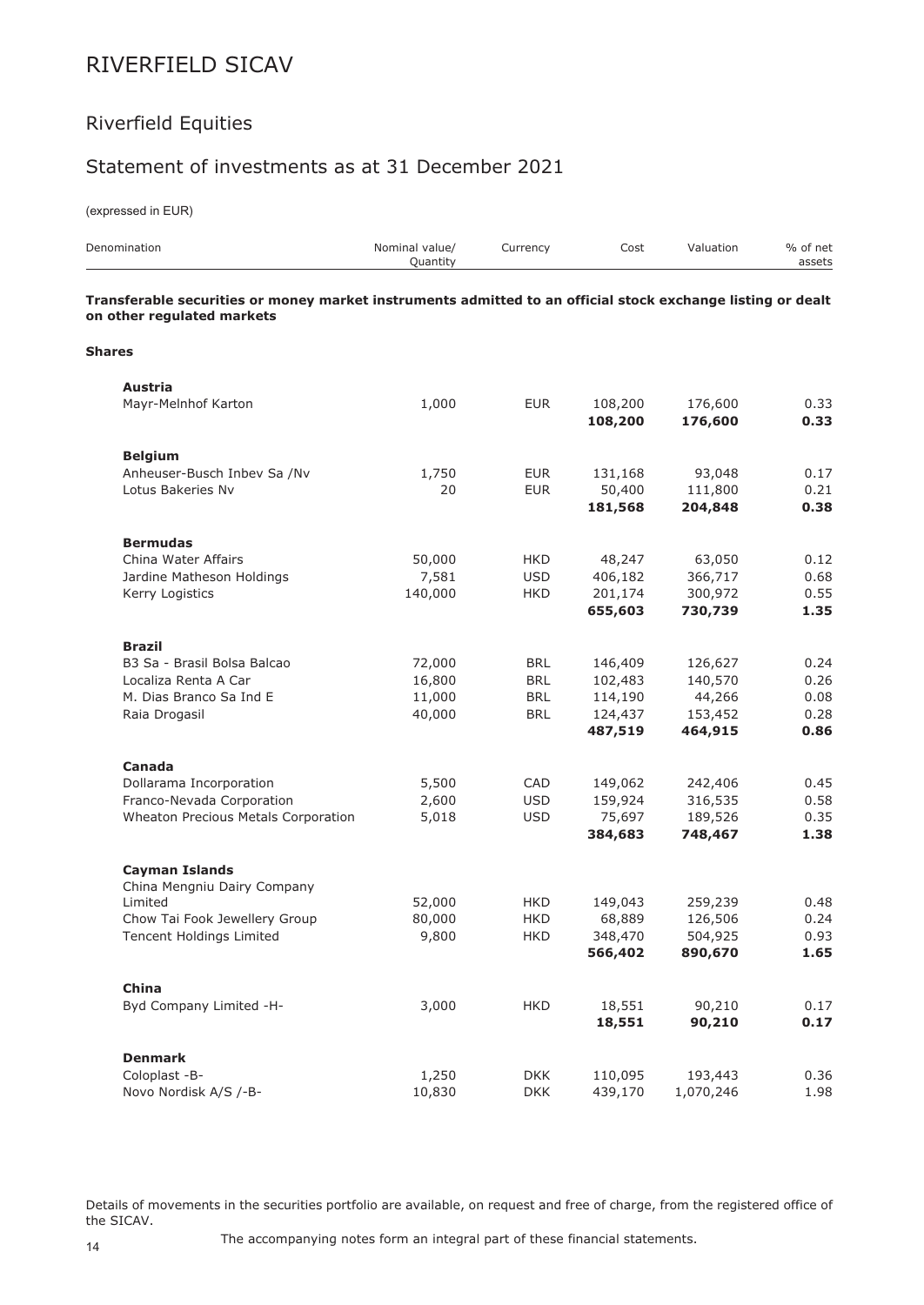## Riverfield Equities

## Statement of investments as at 31 December 2021 (continued)

(expressed in EUR)

 $\overline{a}$ 

| Denomination                     | Nominal value/<br>Quantity | Currency   | Cost      | Valuation | % of net<br>assets |
|----------------------------------|----------------------------|------------|-----------|-----------|--------------------|
| Novozymes Shs -B-                | 2,000                      | <b>DKK</b> | 94,566    | 144,455   | 0.26               |
| Royal Unibrew A/S                | 1,900                      | <b>DKK</b> | 134,782   | 188,325   | 0.35               |
|                                  |                            |            | 778,613   | 1,596,469 | 2.95               |
| <b>Finland</b>                   |                            |            |           |           |                    |
| Kesko Oyj /-B-                   | 6,000                      | <b>EUR</b> | 70,185    | 176,040   | 0.33               |
| Kone Oyj -B-                     | 3,000                      | <b>EUR</b> | 138,060   | 189,120   | 0.35               |
| Wartsila Corporation -B-         | 15,000                     | <b>EUR</b> | 251,850   | 185,400   | 0.34               |
|                                  |                            |            | 460,095   | 550,560   | 1.02               |
| <b>France</b>                    |                            |            |           |           |                    |
| Air Liquide                      | 1,307                      | <b>EUR</b> | 134,714   | 200,389   | 0.37               |
| <b>Bureau Veritas</b>            | 3,087                      | <b>EUR</b> | 68,370    | 90,079    | 0.17               |
| Covivio Hotels Sca / Reit        | 8,509                      | <b>EUR</b> | 204,971   | 149,333   | 0.27               |
| Dassault Systemes                | 8,385                      | <b>EUR</b> | 215,914   | 438,619   | 0.81               |
| Essilorluxott - Act              | 655                        | <b>EUR</b> | 83,544    | 122,642   | 0.23               |
| L Air Liquide /Nom. Pr. Fidel.   | 968                        | <b>EUR</b> | 98,911    | 148,414   | 0.27               |
| L Oreal                          | 1,750                      | <b>EUR</b> | 386,401   | 729,663   | 1.35               |
| Lvmh Act                         | 615                        | <b>EUR</b> | 187,329   | 447,105   | 0.83               |
| Schneider Electric Se            | 1,000                      | <b>EUR</b> | 126,628   | 172,460   | 0.32               |
| Teleperform. Se                  | 800                        | <b>EUR</b> | 130,000   | 313,600   | 0.58               |
| Unibail Rodamco Westfiled / Reit | 1,000                      | <b>EUR</b> | 167,942   | 61,620    | 0.11               |
|                                  |                            |            | 1,804,724 | 2,873,924 | 5.31               |
| Germany                          |                            |            |           |           |                    |
| Aurubis Ag                       | 1,000                      | <b>EUR</b> | 60,240    | 88,060    | 0.16               |
| Bechtle Ag Gaildorf              | 1,550                      | <b>EUR</b> | 45,183    | 97,557    | 0.18               |
| Beiersdorf Ag                    | 2,900                      | <b>EUR</b> | 281,822   | 262,102   | 0.48               |
| Carl Zeiss Meditec Ag            | 4,970                      | <b>EUR</b> | 360,325   | 918,704   | 1.70               |
| Fielmann Ag                      | 2,000                      | <b>EUR</b> | 103,700   | 118,300   | 0.22               |
| Fresenius Se & Company Kgaa      | 6,380                      | <b>EUR</b> | 403,471   | 225,852   | 0.42               |
| Gerresheimer Ag                  | 1,500                      | <b>EUR</b> | 109,125   | 127,050   | 0.24               |
| Hamburger Hafen Und Logistik Ag  | 5,076                      | <b>EUR</b> | 102,800   | 104,363   | 0.19               |
| Krones Ag                        | 3,000                      | <b>EUR</b> | 265,115   | 287,700   | 0.53               |
| Pfeiffer Vacuum Technology       | 1,000                      | <b>EUR</b> | 127,900   | 216,000   | 0.40               |
| Siemens Ag /Nam.                 | 900                        | <b>EUR</b> | 125,402   | 137,412   | 0.25               |
| Symrise Ag                       | 2,100                      | <b>EUR</b> | 165,102   | 273,630   | 0.51               |
|                                  |                            |            | 2,150,185 | 2,856,730 | 5.28               |
| <b>Great Britain</b>             |                            |            |           |           |                    |
| Ashtead Group Plc                | 4,000                      | GBP        | 109,444   | 283,086   | 0.52               |
| Associated British Foods Plc     | 9,806                      | GBP        | 239,903   | 234,521   | 0.43               |
| Bhp Group Plc                    | 10,177                     | GBP        | 178,989   | 266,606   | 0.49               |
| <b>Britvic Plc</b>               | 7,437                      | GBP        | 66,039    | 81,491    | 0.15               |
| <b>Bunzl Plc</b>                 | 5,525                      | GBP        | 149,358   | 189,847   | 0.35               |
| Compass Group Plc                | 12,691                     | GBP        | 244,179   | 249,557   | 0.46               |
| Cranswick Plc                    | 8,966                      | GBP        | 340,369   | 395,331   | 0.73               |
| Dechra Pharmaceuticals Plc       | 2,000                      | GBP        | 48,906    | 126,846   | 0.23               |
| Diageo Plc                       | 15,709                     | GBP        | 481,390   | 755,137   | 1.40               |
| Greggs Plc                       | 3,493                      | GBP        | 42,686    | 138,829   | 0.26               |
| Halma Plc                        | 27,804                     | GBP        | 454,037   | 1,059,701 | 1.96               |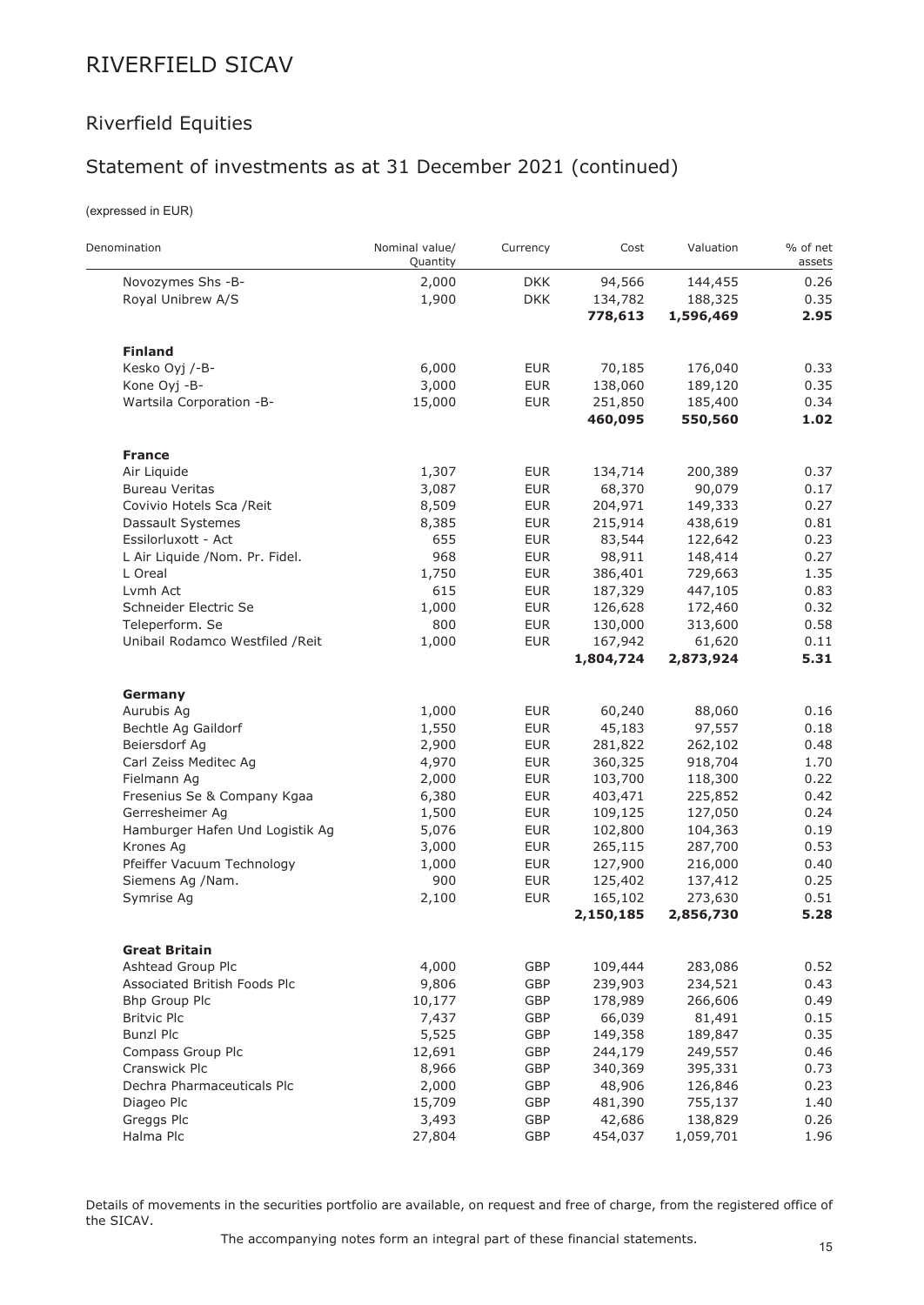## Riverfield Equities

## Statement of investments as at 31 December 2021 (continued)

(expressed in EUR)

| Denomination                     | Nominal value/<br>Quantity | Currency   | Cost      | Valuation | % of net<br>assets |
|----------------------------------|----------------------------|------------|-----------|-----------|--------------------|
| Howden Joinery Group Plc         | 4,000                      | GBP        | 21,058    | 42,935    | 0.08               |
| Intertek Group Plc               | 8,000                      | GBP        | 448,373   | 536,444   | 0.99               |
| Reckitt Benckiser Group Plc      | 4,444                      | GBP        | 350,121   | 335,681   | 0.62               |
| Renishaw Plc                     | 3,000                      | GBP        | 159,787   | 170,795   | 0.32               |
| Rotork Plc                       | 46,389                     | GBP        | 162,992   | 197,357   | 0.37               |
| Royal Dutch Shell Plc -A-        | 8,361                      | <b>EUR</b> | 235,904   | 161,451   | 0.30               |
| Schroders Plc                    | 3,701                      | GBP        | 128,207   | 156,926   | 0.29               |
| Shaftesbury Plc / Reit           | 24,568                     | GBP        | 183,608   | 179,958   | 0.33               |
| Smith and Nephew Plc             | 10,947                     | GBP        | 172,912   | 168,651   | 0.31               |
| Spectris Plc                     | 4,305                      | GBP        | 115,257   | 187,561   | 0.35               |
| Spirax-Sarco Engineering Plc     | 3,180                      | GBP        | 260,630   | 607,895   | 1.12               |
| Unilever Plc                     | 13,422                     | <b>EUR</b> | 641,621   | 631,572   | 1.17               |
| <b>Victrex Plc</b>               | 2,000                      | GBP        | 74,998    | 58,218    | 0.11               |
| Vistry Group Plc                 | 17,165                     | GBP        | 192,733   | 242,059   | 0.45               |
| Wh Smith Plc                     | 8,000                      | GBP        | 184,441   | 141,019   | 0.26               |
|                                  |                            |            | 5,687,942 | 7,599,474 | 14.05              |
| <b>Hong Kong</b>                 |                            |            |           |           |                    |
| Aia Group Limited                | 8,000                      | HKD        | 80,194    | 70,923    | 0.13               |
|                                  |                            |            | 80,194    | 70,923    | 0.13               |
| <b>Ireland</b>                   |                            |            |           |           |                    |
| Crh Plc                          | 2,882                      | <b>EUR</b> | 81,215    | 134,071   | 0.25               |
| Dcc                              | 1,200                      | GBP        | 93,838    | 86,469    | 0.16               |
| Johnson Ctr Int Shs              | 4,299                      | <b>USD</b> | 129,544   | 307,379   | 0.57               |
| Kerry Group A                    | 2,300                      | <b>EUR</b> | 219,075   | 260,475   | 0.48               |
| Linde Plc                        | 1,078                      | <b>EUR</b> | 142,590   | 329,868   | 0.61               |
| Medtronic Holdings Limited       | 2,600                      | <b>USD</b> | 233,332   | 236,520   | 0.43               |
|                                  |                            |            | 899,594   | 1,354,782 | 2.50               |
| <b>Israel</b>                    |                            |            |           |           |                    |
| Check Point Software Techno      | 600                        | <b>USD</b> | 54,426    | 61,498    | 0.11               |
|                                  |                            |            | 54,426    | 61,498    | 0.11               |
| <b>Italy</b>                     |                            |            |           |           |                    |
| Dav Cam Mil Rg                   | 80,400                     | <b>EUR</b> | 589,734   | 1,033,542 | 1.91               |
| Diasorin Az                      | 1,500                      | <b>EUR</b> | 137,171   | 251,175   | 0.46               |
| Enel                             | 6,000                      | <b>EUR</b> | 45,690    | 42,276    | 0.08               |
| Eni Spa Roma                     | 15,000                     | <b>EUR</b> | 244,230   | 183,300   | 0.34               |
| Interpump Group Sa               | 12,044                     | <b>EUR</b> | 339,641   | 776,236   | 1.43               |
| Recordati Ind Chimica / Post Rag | 8,500                      | <b>EUR</b> | 247,860   | 480,250   | 0.89               |
| Snam Az                          | 36,826                     | <b>EUR</b> | 132,168   | 195,178   | 0.36               |
|                                  |                            |            | 1,736,494 | 2,961,957 | 5.47               |
| Japan                            |                            |            |           |           |                    |
| Asahi Holdings Incorporation     | 13,000                     | JPY        | 102,381   | 203,506   | 0.38               |
| Daikin Industries Limited        | 1,970                      | JPY        | 225,851   | 392,483   | 0.72               |
| Fanuc Corporation - Shs          | 1,300                      | JPY        | 211,068   | 242,024   | 0.45               |
| Fast Retailing Company Limited   | 100                        | JPY        | 43,902    | 49,872    | 0.09               |
| Hamakyorex Company Limited       | 6,800                      | JPY        | 212,872   | 150,795   | 0.28               |
| Kao Corporation                  | 2,700                      | <b>JPY</b> | 187,751   | 124,099   | 0.23               |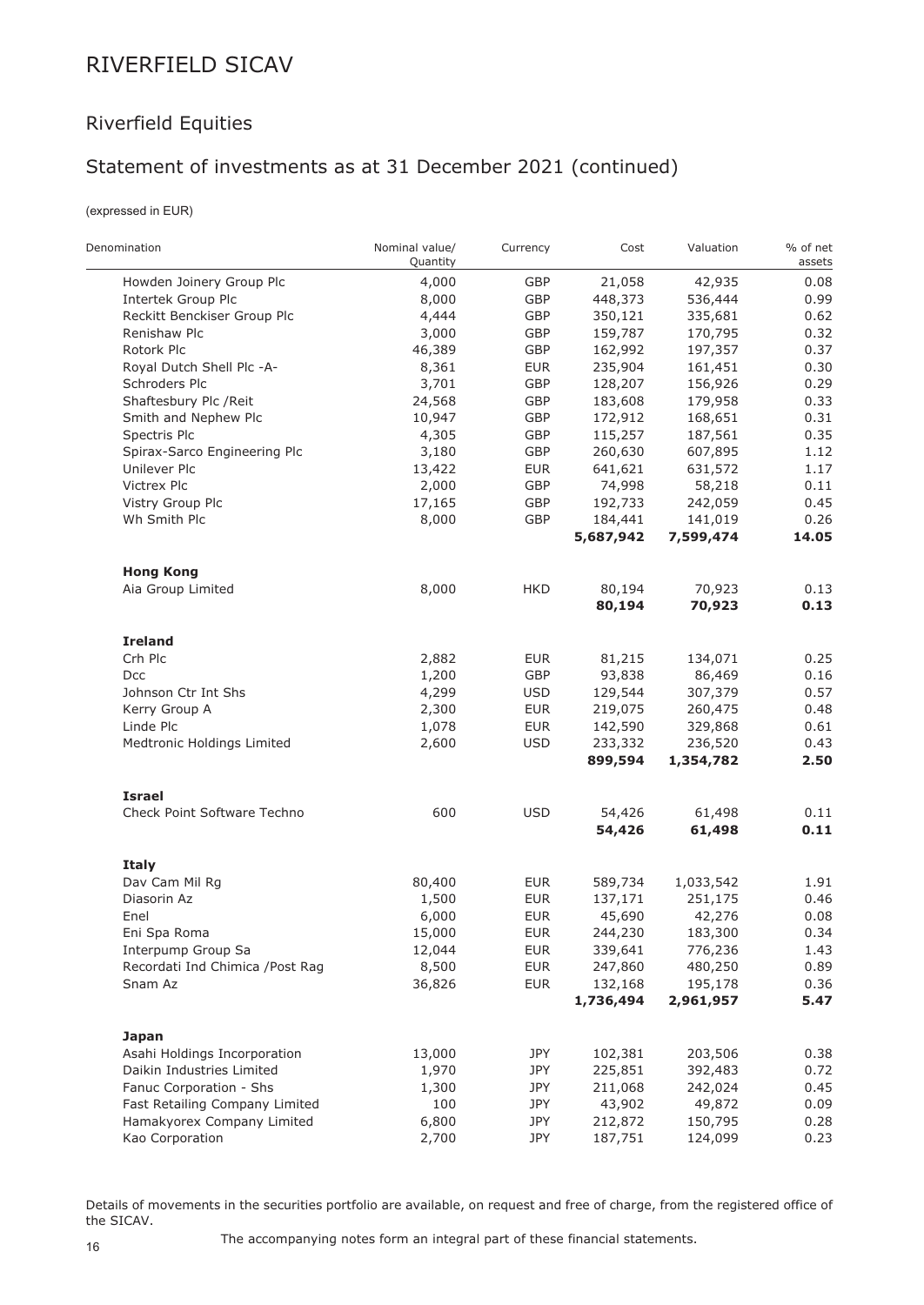## Riverfield Equities

## Statement of investments as at 31 December 2021 (continued)

(expressed in EUR)

| Denomination                      | Nominal value/<br>Quantity | Currency   | Cost      | Valuation | % of net<br>assets |
|-----------------------------------|----------------------------|------------|-----------|-----------|--------------------|
| Shimadzu Corporation              | 2,000                      | JPY        | 45,477    | 74,148    | 0.14               |
| Shin-Etsu Chemical Company        | 1,500                      | <b>JPY</b> | 114,437   | 228,171   | 0.42               |
| Smc Corporation                   | 600                        | <b>JPY</b> | 165,362   | 355,498   | 0.66               |
|                                   |                            |            | 1,309,101 | 1,820,596 | 3.37               |
| <b>Jersey</b>                     |                            |            |           |           |                    |
| Experian Plc                      | 8,951                      | GBP        | 198,904   | 387,207   | 0.72               |
|                                   |                            |            | 198,904   | 387,207   | 0.72               |
| <b>Mexico</b>                     |                            |            |           |           |                    |
| Fomento Economico Mexicano /Adr   | 2,200                      | <b>USD</b> | 187,459   | 150,336   | 0.28               |
|                                   |                            |            | 187,459   | 150,336   | 0.28               |
| <b>Netherlands</b>                |                            |            |           |           |                    |
| Boskalis Westminster              | 10,901                     | <b>EUR</b> | 295,526   | 279,284   | 0.52               |
| Ferrari Nv                        | 1,490                      | <b>EUR</b> | 176,714   | 338,975   | 0.63               |
| Heineken Holding                  | 4,550                      | <b>EUR</b> | 354,343   | 369,233   | 0.68               |
| Koninklijke Dsm Nv                | 5,261                      | <b>EUR</b> | 490,465   | 1,041,678 | 1.93               |
| Koninklijke Philips Nv/Eur 0.2    | 1,527                      | <b>EUR</b> | 72,479    | 50,032    | 0.09               |
| Koninklijke Vopak                 | 6,000                      | <b>EUR</b> | 254,640   | 184,800   | 0.34               |
| Sligro Food Group                 | 9,500                      | <b>EUR</b> | 349,600   | 202,350   | 0.37               |
| Yandex Nv -A-                     | 5,200                      | <b>USD</b> | 147,248   | 276,644   | 0.51               |
|                                   |                            |            | 2,141,015 | 2,742,996 | 5.07               |
| <b>Norway</b>                     |                            |            |           |           |                    |
| Orkla As A                        | 13,000                     | <b>NOK</b> | 94,506    | 114,546   | 0.21               |
|                                   |                            |            | 94,506    | 114,546   | 0.21               |
| <b>Singapore</b>                  |                            |            |           |           |                    |
| Comfortdelgro Corporation Limited | 80,000                     | SGD        | 122,494   | 73,054    | 0.13               |
| Sheng Siong Group Shs             | 170,000                    | SGD        | 119,974   | 161,892   | 0.30               |
|                                   |                            |            | 242,468   | 234,946   | 0.43               |
| <b>South Korea</b>                |                            |            |           |           |                    |
| Amorepacific / Pfd Nv             | 1,000                      | <b>KRW</b> | 69,023    | 54,134    | 0.10               |
| Lg Household & Healthcare Pref    | 450                        | <b>KRW</b> | 231,477   | 204,999   | 0.38               |
|                                   |                            |            | 300,500   | 259,133   | 0.48               |
| <b>Spain</b>                      |                            |            |           |           |                    |
| Amadeus It - Shs -A-              | 3,500                      | <b>EUR</b> | 260,381   | 208,740   | 0.39               |
| Inditex                           | 3,000                      | <b>EUR</b> | 78,330    | 85,590    | 0.16               |
| Inmob Col / Reit                  | 7,500                      | <b>EUR</b> | 19,410    | 61,875    | 0.11               |
|                                   |                            |            | 358,121   | 356,205   | 0.66               |
| <b>Sweden</b>                     |                            |            |           |           |                    |
| Assa Abloy Ab                     | 9,000                      | <b>SEK</b> | 155,656   | 241,432   | 0.45               |
| Essity Aktie - B                  | 5,000                      | <b>SEK</b> | 108,137   | 143,453   | 0.27               |
| Hennes & Mauritz Ab               | 4,250                      | <b>SEK</b> | 67,575    | 73,508    | 0.14               |
| Holmen Ab                         | 6,600                      | <b>SEK</b> | 147,788   | 278,652   | 0.51               |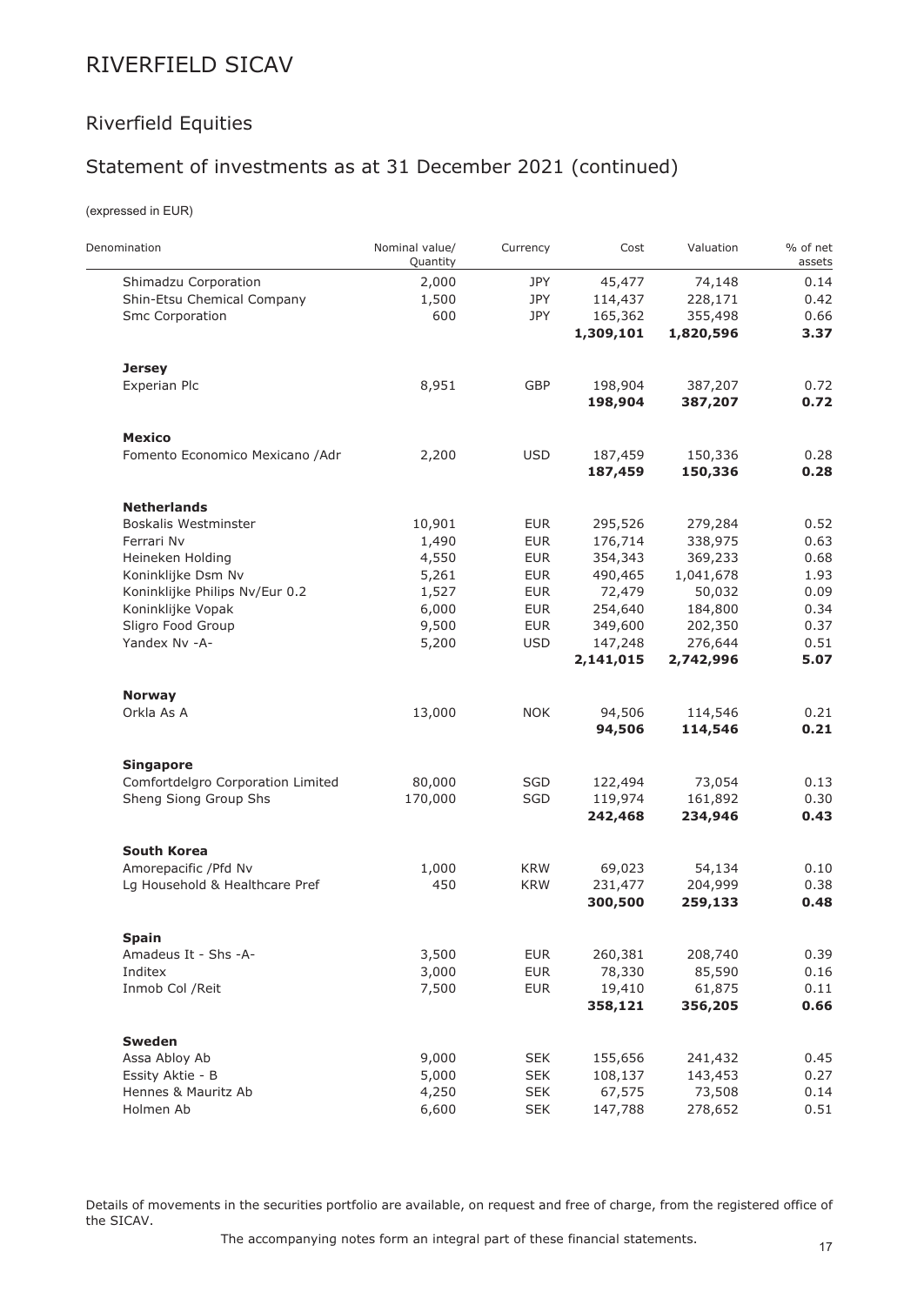## Riverfield Equities

## Statement of investments as at 31 December 2021 (continued)

(expressed in EUR)

 $\frac{1}{1}$ 

| Denomination                          | Nominal value/<br>Quantity | Currency   | Cost      | Valuation | % of net<br>assets |
|---------------------------------------|----------------------------|------------|-----------|-----------|--------------------|
| INV RG-B                              | 31,600                     | <b>SEK</b> | 314,104   | 698,995   | 1.29               |
| Svenska Cellul. - B-                  | 5,000                      | <b>SEK</b> | 48,744    | 78,064    | 0.14               |
|                                       |                            |            | 842,004   | 1,514,104 | 2.80               |
| <b>Switzerland</b>                    |                            |            |           |           |                    |
| Dksh Holding Limited Shs              | 2,700                      | <b>CHF</b> | 158,970   | 196,215   | 0.36               |
| Geberit Ag /Namen-Aktien              | 400                        | <b>CHF</b> | 160,486   | 287,678   | 0.53               |
| Givaudan Sa /Reg.                     | 205                        | <b>CHF</b> | 436,000   | 948,078   | 1.75               |
| Jungfraubahn Hldg /Nam. Akt           | 2,163                      | <b>CHF</b> | 272,626   | 280,144   | 0.52               |
| Kuehne + Nagel International          | 960                        | <b>CHF</b> | 131,576   | 272,761   | 0.50               |
| Lindt & Spruengli /Partiz             | 12                         | <b>CHF</b> | 72,769    | 146,271   | 0.27               |
| Lonza Group Ag /Nom.                  | 610                        | <b>CHF</b> | 180,115   | 448,363   | 0.83               |
| Nestle /Act Nom                       | 9,150                      | <b>CHF</b> | 659,866   | 1,125,382 | 2.08               |
| Roche Holding Ag /Genussschein        | 2,390                      | <b>CHF</b> | 500,834   | 874,430   | 1.62               |
| Schindler Hld Sa /Nom.                | 1,900                      | <b>CHF</b> | 396,561   | 448,155   | 0.83               |
| Sgs sa /Nom.                          | 40                         | <b>CHF</b> | 97,123    | 117,627   | 0.22               |
| The Swatch Group Ag                   | 750                        | CHF        | 258,009   | 201,947   | 0.37               |
|                                       |                            |            | 3,324,935 | 5,347,051 | 9.88               |
| <b>Thailand</b>                       |                            |            |           |           |                    |
| Thai Beverage Pcl                     | 500,000                    | SGD        | 214,239   | 215,248   | 0.40               |
|                                       |                            |            | 214,239   | 215,248   | 0.40               |
| <b>United States</b>                  |                            |            |           |           |                    |
| 3m Company                            | 1,000                      | <b>USD</b> | 181,412   | 156,199   | 0.29               |
| Abbott Laboratories Incorporation     | 1,000                      | <b>USD</b> | 100,077   | 123,760   | 0.23               |
| Adobe Incorporation                   | 250                        | <b>USD</b> | 96,610    | 124,661   | 0.23               |
| Alphabet Incorporation -C-            | 120                        | <b>USD</b> | 123,303   | 305,338   | 0.56               |
| Amgen Incorporation                   | 1,000                      | <b>USD</b> | 178,467   | 197,828   | 0.37               |
| Ansys Incorporation                   | 1,000                      | <b>USD</b> | 217,091   | 352,726   | 0.65               |
| Apple Incorporation                   | 6,700                      | <b>USD</b> | 325,540   | 1,046,183 | 1.93               |
| Autodesk Incorporation.               | 450                        | <b>USD</b> | 108,441   | 111,269   | 0.21               |
| Autoliv Incorporation / Swedish Dept. |                            |            |           |           |                    |
| Recpt                                 | 1,400                      | <b>SEK</b> | 105,147   | 127,816   | 0.24               |
| Automatic Data Process                | 1,650                      | <b>USD</b> | 214,024   | 357,771   | 0.66               |
| Booking Holdings Incorporation        | 130                        | <b>USD</b> | 222,058   | 274,270   | 0.51               |
| Brwn-Frman Corporation. B /Non-Vot    | 1,700                      | <b>USD</b> | 100,019   | 108,918   | 0.20               |
| Cadence Design Systems                | 1,300                      | <b>USD</b> | 75,434    | 213,028   | 0.39               |
| Carrier Global Corporation            | 5,000                      | <b>USD</b> | 112,510   | 238,481   | 0.44               |
| <b>Charter Communications</b>         |                            |            |           |           |                    |
| Incorporation                         | 100                        | <b>USD</b> | 28,057    | 57,331    | 0.11               |
| Church & Dwight Company               |                            |            |           |           |                    |
| Incorporation                         | 2,000                      | <b>USD</b> | 102,230   | 180,267   | 0.33               |
| Cisco Systems Incorporation.          | 9,300                      | <b>USD</b> | 389,535   | 518,239   | 0.96               |
| Clorox Company *Opa*                  | 700                        | <b>USD</b> | 103,585   | 107,327   | 0.20               |
| Cme Group Incorporation               | 1,500                      | <b>USD</b> | 219,815   | 301,345   | 0.56               |
| Corning Incorporation.                | 4,000                      | <b>USD</b> | 128,369   | 130,953   | 0.24               |
| Danaher Corporation                   | 1,780                      | <b>USD</b> | 166,522   | 514,982   | 0.95               |
| Dollar General Corporation            | 1,250                      | <b>USD</b> | 117,628   | 259,222   | 0.48               |
| Edwards Lifesciences                  | 2,850                      | <b>USD</b> | 161,271   | 324,672   | 0.60               |
| Emerson Electric Company.             | 2,300                      | <b>USD</b> | 151,644   | 188,033   | 0.35               |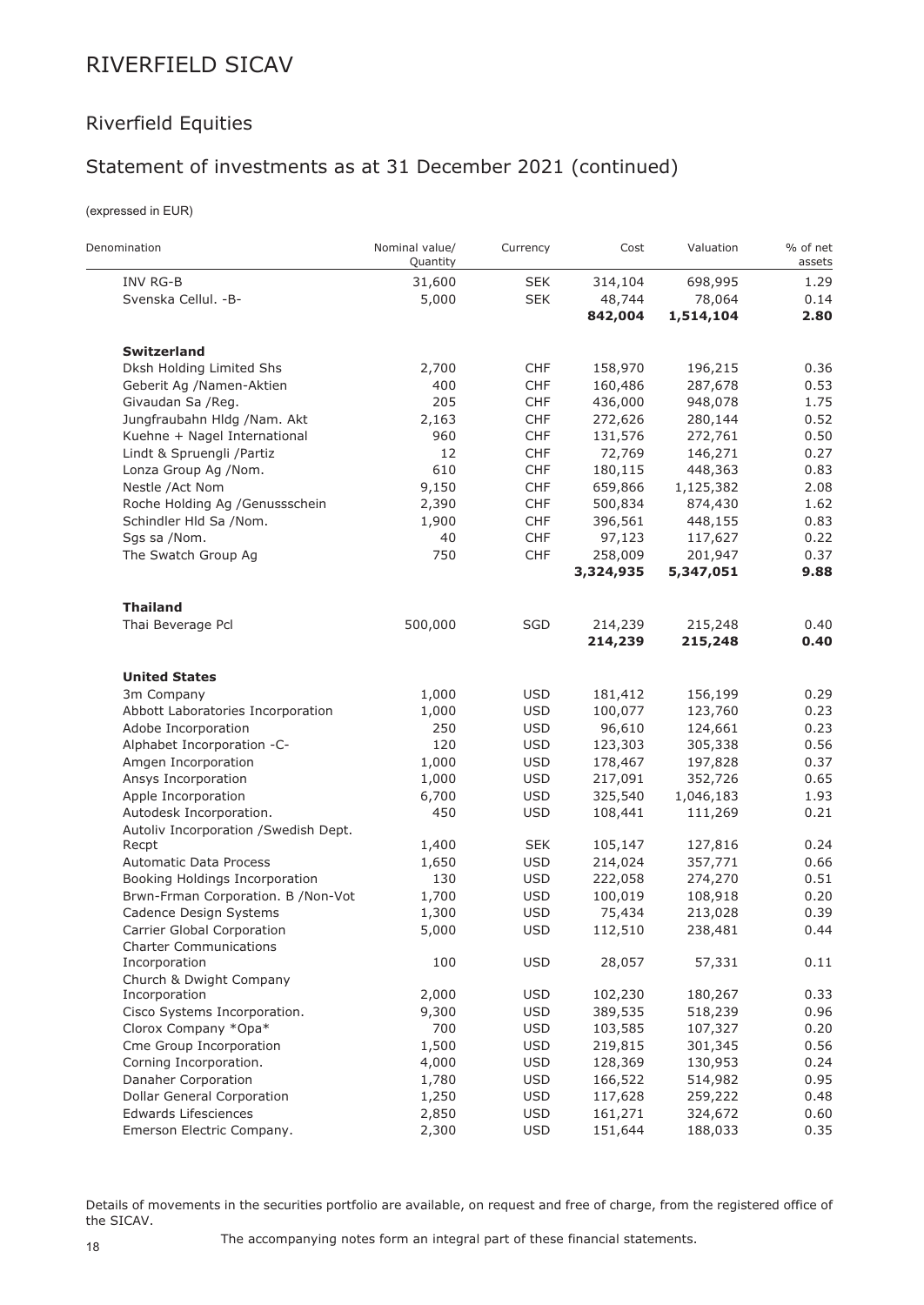## Riverfield Equities

### Statement of investments as at 31 December 2021 (continued)

(expressed in EUR)

| Denomination                                                                                                                    | Nominal value/<br>Quantity | Currency   | Cost       | Valuation  | % of net<br>assets |
|---------------------------------------------------------------------------------------------------------------------------------|----------------------------|------------|------------|------------|--------------------|
| Estee Lauder Company -A-                                                                                                        | 850                        | <b>USD</b> | 128,892    | 276,706    | 0.51               |
| Fair Isaac Corporation                                                                                                          | 200                        | <b>USD</b> | 64,585     | 76,270     | 0.14               |
| Fidelity Natl Inform Serv                                                                                                       | 2,000                      | <b>USD</b> | 187,809    | 191,963    | 0.35               |
| Fleetcor Technologies Incorporation                                                                                             | 600                        | <b>USD</b> | 117,696    | 118,101    | 0.22               |
| Fortinet                                                                                                                        | 500                        | <b>USD</b> | 41,967     | 158,020    | 0.29               |
| Fortive Corporation                                                                                                             | 884                        | <b>USD</b> | 55,195     | 59,304     | 0.11               |
| Global Payments Incorporation                                                                                                   | 1,500                      | <b>USD</b> | 164,529    | 178,306    | 0.33               |
| Hca Healthcare Incorporation                                                                                                    | 1,000                      | <b>USD</b> | 119,776    | 225,923    | 0.42               |
| Idexx laboratories Incorporation.                                                                                               | 300                        | <b>USD</b> | 54,172     | 173,706    | 0.32               |
| Intuitive Surgical Incorporation                                                                                                | 750                        | <b>USD</b> | 104,554    | 236,964    | 0.44               |
| Johnson & Johnson                                                                                                               | 4,000                      | <b>USD</b> | 475,833    | 601,724    | 1.11               |
| Laboratory Corporation of Amer. Hld                                                                                             | 2,160                      | <b>USD</b> | 312,903    | 596,811    | 1.10               |
| Mastercard Incorporation. Shs -A-                                                                                               | 2,080                      | <b>USD</b> | 410,866    | 657,216    | 1.22               |
| Mc-Cormick & Company. /N. Voting                                                                                                | 2,500                      | <b>USD</b> | 142,363    | 212,386    | 0.39               |
| Mcdonalds Corporation.                                                                                                          | 1,720                      | <b>USD</b> | 247,730    | 405,452    | 0.75               |
| Mercadolibre Incorporation                                                                                                      | 190                        | <b>USD</b> | 55,695     | 225,287    | 0.42               |
| Microsoft Corporation                                                                                                           | 3,480                      | <b>USD</b> | 342,667    | 1,029,189  | 1.90               |
| Msci Incorporation -A-                                                                                                          | 500                        | <b>USD</b> | 76,371     | 269,385    | 0.50               |
| Norfolk Southern Corporation.                                                                                                   | 1,000                      | <b>USD</b> | 155,402    | 261,792    | 0.48               |
| Nvidia Corporation.                                                                                                             | 1,000                      | <b>USD</b> | 38,815     | 258,626    | 0.48               |
| Otis Worldwide Corporation                                                                                                      | 3,000                      | <b>USD</b> | 188,794    | 229,696    | 0.42               |
| Paychex Incorporation.                                                                                                          | 2,970                      | <b>USD</b> | 188,326    | 356,494    | 0.66               |
| Paypal Holdings Incorporation                                                                                                   | 1,000                      | <b>USD</b> | 80,603     | 165,828    | 0.31               |
| Raytheon Technologies Corporation                                                                                               | 2,000                      | <b>USD</b> | 132,805    | 151,354    | 0.28               |
| Rockwell Automation                                                                                                             | 700                        | <b>USD</b> | 113,012    | 214,734    | 0.40               |
| Synopsys Incorporation.                                                                                                         | 500                        | <b>USD</b> | 104,580    | 162,021    | 0.30               |
| Sysco Corporation.                                                                                                              | 3,400                      | <b>USD</b> | 214,421    | 234,849    | 0.43               |
| Teradyne Incorporation                                                                                                          | 1,000                      | <b>USD</b> | 93,755     | 143,801    | 0.27               |
| Tetra Tech Incorporation.                                                                                                       | 1,300                      | <b>USD</b> | 79,422     | 194,108    | 0.36               |
| Thermo Fisher Scientific Incorporation                                                                                          | 1,805                      | <b>USD</b> | 379,306    | 1,059,065  | 1.96               |
| <b>Verisk Anlytcs</b>                                                                                                           | 1,350                      | <b>USD</b> | 174,755    | 271,531    | 0.50               |
| Visa Incorporation - A                                                                                                          | 4,000                      | <b>USD</b> | 516,883    | 762,258    | 1.41               |
| <b>Walt Disney</b>                                                                                                              | 2,320                      | <b>USD</b> | 233,578    | 315,991    | 0.58               |
| <b>Waters Corporation</b>                                                                                                       | 500                        | <b>USD</b> | 80,326     | 163,823    | 0.30               |
|                                                                                                                                 |                            |            | 9,607,175  | 16,959,303 | 31.35              |
| <b>Total - Shares</b>                                                                                                           |                            |            | 34,875,220 | 53,334,437 | 98.59              |
| Total - Transferable securities or money market instruments<br>admitted to an official stock exchange listing or dealt on other |                            |            |            |            |                    |
| regulated markets                                                                                                               |                            |            | 34,875,220 | 53,334,437 | 98.59              |
| <b>TOTAL INVESTMENTS</b>                                                                                                        |                            |            | 34,875,220 | 53,334,437 | 98.59              |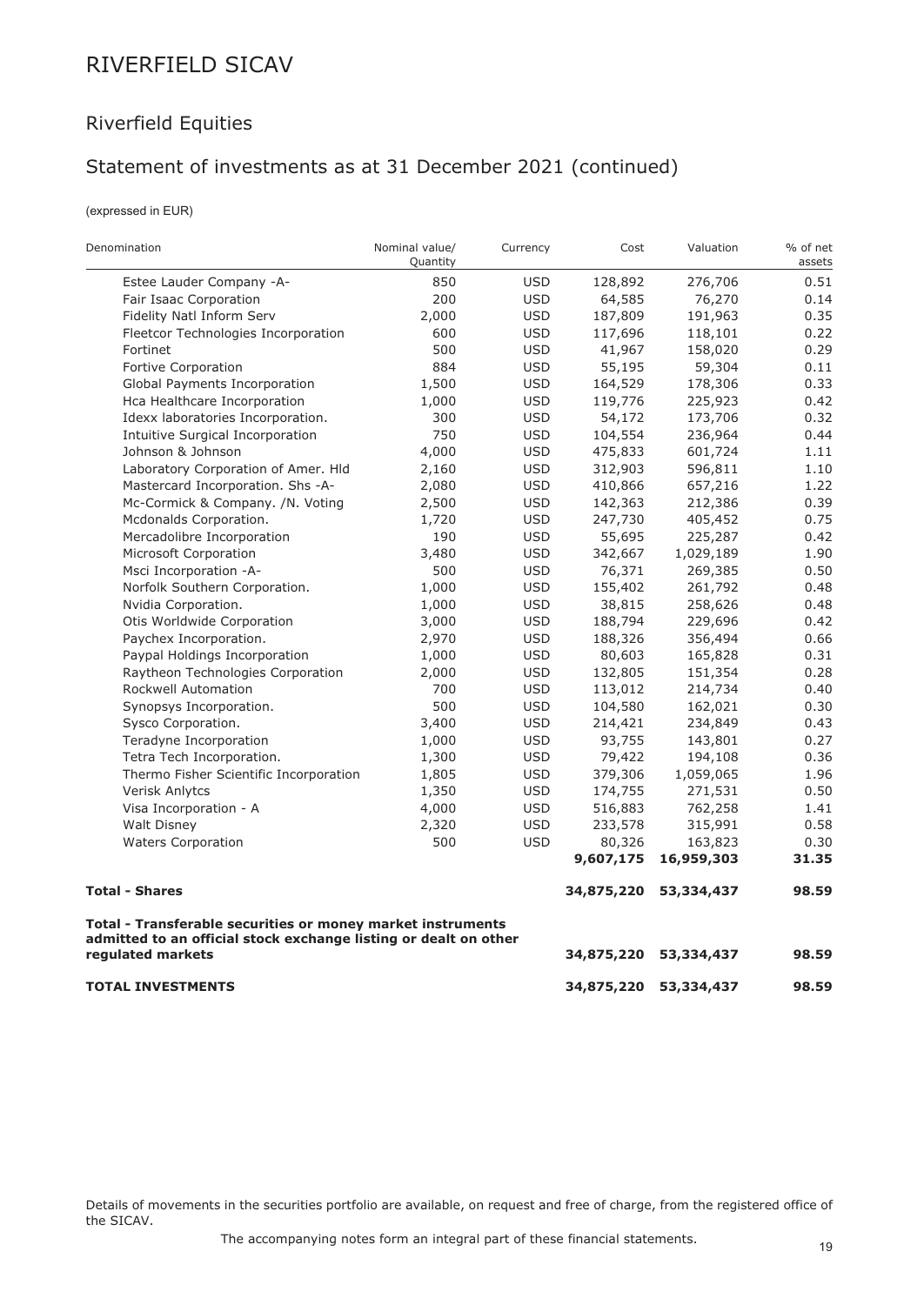## Riverfield Equities

# Geographic and sector allocation as at 31 December 2021

(expressed as a percentage of net assets)

| <b>Geographic allocation</b> | $\frac{0}{0}$ | <b>Sector allocation</b>               | $\frac{1}{2}$ |
|------------------------------|---------------|----------------------------------------|---------------|
| United States                | 31.35         | Pharmaceuticals and cosmetics          | 15.77         |
| Great Britain                | 14.05         | Internet software                      | 11.03         |
| Switzerland                  | 9.88          | Mechanics and machinery                | 9.33          |
| Italy                        | 5.47          | Electronic semiconductor               | 6.52          |
| France                       | 5.31          | Chemicals                              | 6.45          |
| Germany                      | 5.28          | Food and distilleries                  | 6.12          |
| Netherlands                  | 5.07          | Tobacco and spirits                    | 5.39          |
| Japan                        | 3.37          | Holding and finance companies          | 5.21          |
| Denmark                      | 2.95          | Retail                                 | 3.06          |
| Sweden                       | 2.80          | Transportation                         | 2.99          |
| Ireland                      | 2.50          | Office equipment and computers         | 2.89          |
| Cayman Islands               | 1.65          | Electronics and electrical equipment   | 2.33          |
| Canada                       | 1.38          | Other services                         | 2.27          |
| <b>Bermudas</b>              | 1.35          | Consumer goods                         | 2.09          |
| Finland                      | 1.02          | Textile                                | 1.82          |
| <b>Brazil</b>                | 0.86          | Construction, building materials       | 1.75          |
| Jersey                       | 0.72          | Banks and financial institutions       | 1.73          |
| Spain                        | 0.66          | Leisure                                | 1.21          |
| South Korea                  | 0.48          | Automobile industry                    | 1.13          |
| Singapore                    | 0.43          | Mines and heavy industries             | 1.07          |
| Thailand                     | 0.40          | Forest products and paper industry     | 1.00          |
| Belgium                      | 0.38          | News transmission                      | 0.93          |
| Austria                      | 0.33          | Real estate companies                  | 0.82          |
| Mexico                       | 0.28          | Healthcare education & social services | 0.73          |
| Norway                       | 0.21          | Oil & gas                              | 0.64          |
| China                        | 0.17          | Clock and watch-making industry        | 0.61          |
| Hong Kong                    | 0.13          | Graphic art and publishing             | 0.58          |
| Israel                       | 0.11          | Packaging and container industry       | 0.57          |
|                              | 98.59         | Public services                        | 0.44          |
|                              |               | <b>Business houses</b>                 | 0.43          |
|                              |               | Environmental services & recycling     | 0.36          |

Precious metals 0.35 Biotechnology 0.32 Aerospace technology and a metal of  $\sim 0.28$ Non-ferrous metals 0.16 Insurance 0.13 Various capital goods 0.08

**98.59**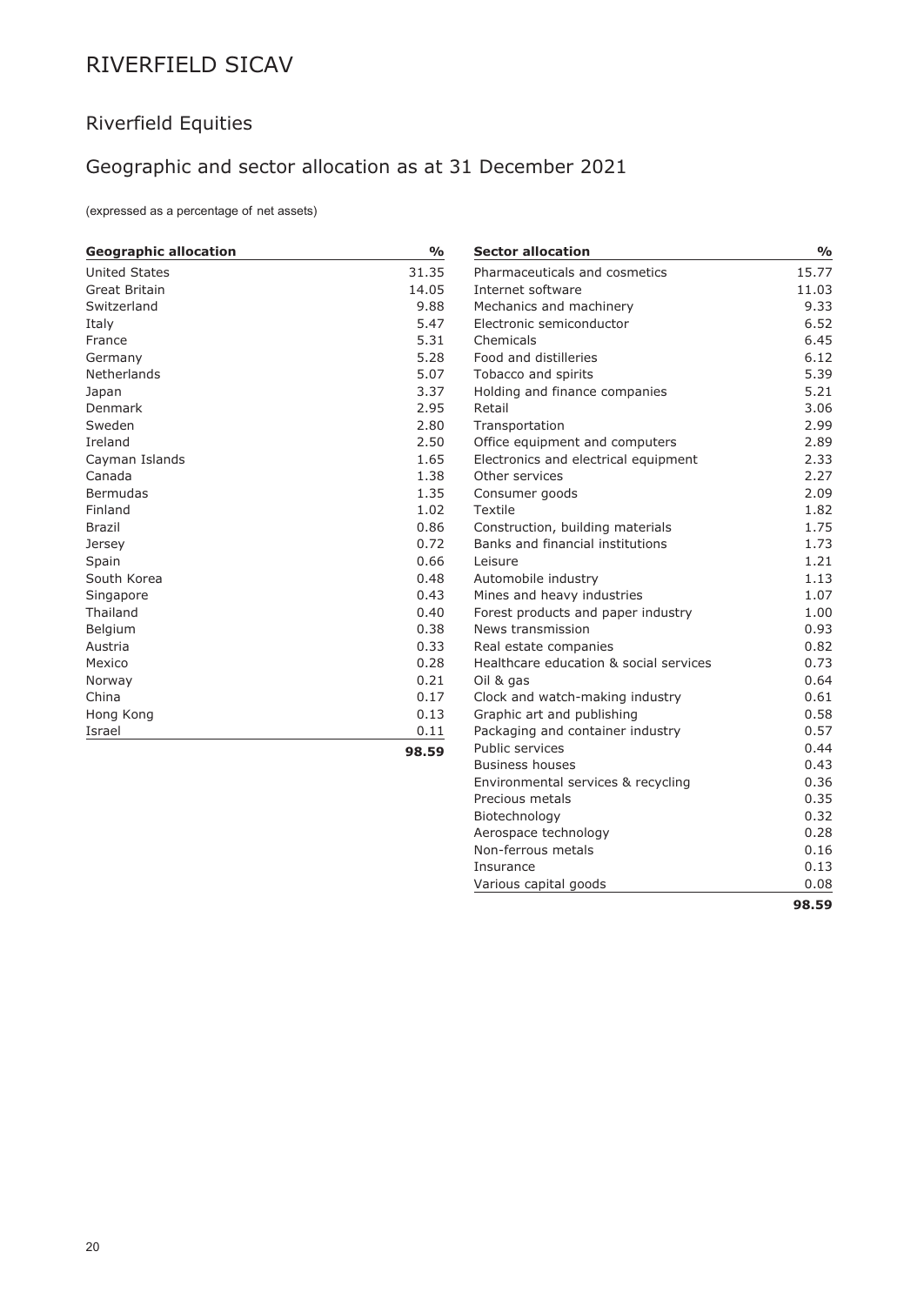### Riverfield Real Assets

### Statement of investments as at 31 December 2021

(expressed in EUR)

| Denomination                                                                                                                              | Nominal value/<br>Quantity | Currency   | Cost               | Valuation          | % of net<br>assets |
|-------------------------------------------------------------------------------------------------------------------------------------------|----------------------------|------------|--------------------|--------------------|--------------------|
| Transferable securities or money market instruments admitted to an official stock exchange listing or dealt<br>on other regulated markets |                            |            |                    |                    |                    |
| <b>Shares</b>                                                                                                                             |                            |            |                    |                    |                    |
| <b>Australia</b>                                                                                                                          |                            |            |                    |                    |                    |
| Atlas Arteria Limited                                                                                                                     | 60,000                     | AUD        | 243,235            | 265,451            | 0.87               |
| Charter Hall Group / Stapled                                                                                                              | 16,000                     | <b>AUD</b> | 115,008            | 210,520            | 0.69               |
| Goodman Group                                                                                                                             | 6,000                      | <b>AUD</b> | 93,442             | 101,654            | 0.33               |
| Transurban Group                                                                                                                          | 25,000                     | AUD        | 216,056            | 220,890            | 0.72               |
|                                                                                                                                           |                            |            | 667,741            | 798,515            | 2.61               |
| <b>Belgium</b>                                                                                                                            |                            |            |                    |                    |                    |
| Aedifica Sa -Act- /Reit                                                                                                                   | 400                        | <b>EUR</b> | 45,670             | 45,960             | 0.15               |
| Intervest Off & Wareho / Reit                                                                                                             | 4,000                      | <b>EUR</b> | 109,912            | 112,800            | 0.37               |
| Vgp Sa                                                                                                                                    | 3,000                      | <b>EUR</b> | 344,254            | 768,000            | 2.51               |
| Warehouses De Pauw Sca Sicaf                                                                                                              | 4,000                      | <b>EUR</b> | 121,189            | 168,720            | 0.55               |
| Xior Student Housing / Reit                                                                                                               | 1,450                      | <b>EUR</b> | 68,965             | 71,122             | 0.23               |
|                                                                                                                                           |                            |            | 689,990            | 1,166,602          | 3.81               |
| <b>Bermudas</b>                                                                                                                           |                            |            |                    |                    |                    |
| Brookfield Infr. /Partnership                                                                                                             | 8,000                      | <b>USD</b> | 332,484            | 428,283            | 1.40               |
| Golden Ocean Group Limited                                                                                                                | 10,000                     | <b>NOK</b> | 42,251             | 79,327             | 0.26               |
| Pacific Basin Shipping Limited                                                                                                            | 200,000                    | HKD        | 47,808             | 64,516             | 0.21               |
|                                                                                                                                           |                            |            | 422,543            | 572,126            | 1.87               |
| Canada                                                                                                                                    |                            |            |                    |                    |                    |
| Boardwalk Reit                                                                                                                            | 15,000                     | CAD        | 436,496            | 572,556            | 1.87               |
| Brookfield Asset Mgmt -A-/Limited                                                                                                         | 8,500                      | <b>USD</b> | 322,213            | 451,310            | 1.47               |
| Canadian Pacific Railway Company                                                                                                          | 2,807                      | CAD        | 61,834             | 177,610            | 0.58               |
| Canfor Corporation.(New)                                                                                                                  | 12,000                     | CAD        | 231,052            | 267,826            | 0.87               |
| Capital Pwr                                                                                                                               | 1,000                      | CAD        | 25,407             | 27,471             | 0.09               |
| Dream Unlimited Corporation                                                                                                               | 8,000                      | CAD        | 167,833            | 216,255            | 0.71               |
| Enbridge Incorporation                                                                                                                    | 5,000                      | CAD        | 169,659            | 171,986            | 0.56               |
| Firstservice --- Registered Shs                                                                                                           | 500                        | <b>USD</b> | 49,367             | 86,383             | 0.28               |
| Granite Reit (1Shs+1Reit)                                                                                                                 | 4,000                      | CAD        | 266,386            | 293,501            | 0.96               |
| Pembina Pipeline Corporation                                                                                                              | 1,500                      | CAD        | 40,311             | 40,068             | 0.13<br>0.66       |
| Storagevault<br>Tfi International Incorporation                                                                                           | 40,000                     | CAD        | 177,918            | 200,772            |                    |
| Transalta Corporation.                                                                                                                    | 1,000                      | CAD        | 86,132<br>171,538  | 98,764             | 0.32               |
| Tricon Residentl Incorporation                                                                                                            | 20,000                     | CAD        |                    | 195,621            | 0.64               |
| Common                                                                                                                                    | 24,000                     | CAD        | 304,526            | 323,463            | 1.06               |
|                                                                                                                                           |                            |            | 2,510,672          | 3,123,586          | 10.20              |
| China                                                                                                                                     |                            |            |                    |                    |                    |
| China Longyuan Power H                                                                                                                    | 20,000                     | <b>HKD</b> | 33,135             | 41,056             | 0.14               |
| Zhejiang Expressway Company                                                                                                               |                            |            |                    |                    |                    |
| Limited H                                                                                                                                 | 150,000                    | <b>HKD</b> | 112,799<br>145,934 | 117,585<br>158,641 | 0.38<br>0.52       |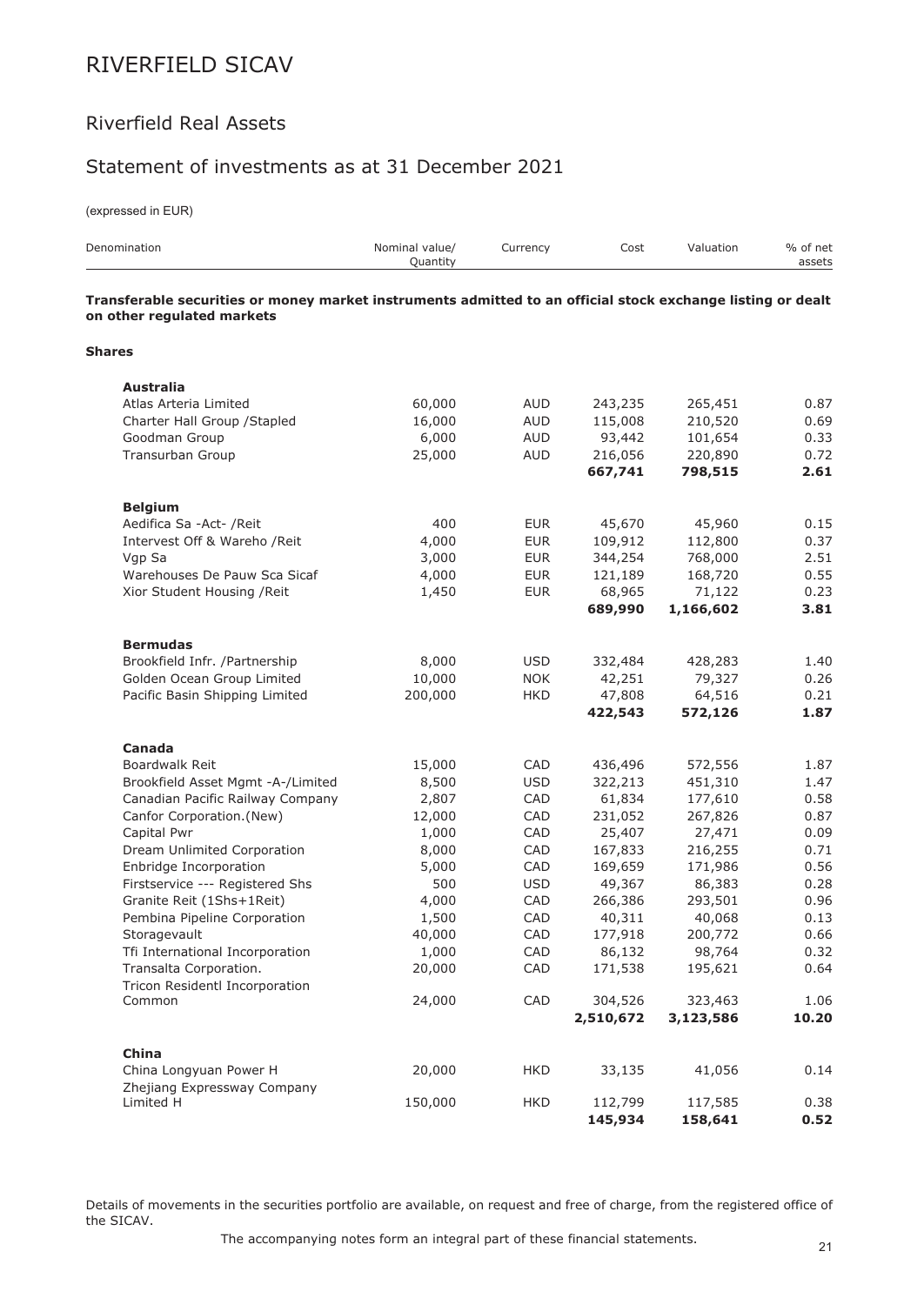## Riverfield Real Assets

## Statement of investments as at 31 December 2021 (continued)

(expressed in EUR)

 $\overline{a}$ 

| Denomination                    | Nominal value/<br>Quantity | Currency   | Cost             | Valuation        | % of net<br>assets |
|---------------------------------|----------------------------|------------|------------------|------------------|--------------------|
| <b>Denmark</b>                  |                            |            |                  |                  |                    |
| Dsv                             | 350                        | <b>DKK</b> | 50,985<br>50,985 | 71,881<br>71,881 | 0.23<br>0.23       |
|                                 |                            |            |                  |                  |                    |
| <b>Finland</b>                  |                            |            |                  |                  |                    |
| Kojamo Plc                      | 5,000                      | <b>EUR</b> | 105,075          | 106,200          | 0.35               |
|                                 |                            |            | 105,075          | 106,200          | 0.35               |
| <b>France</b>                   |                            |            |                  |                  |                    |
| Antin Inf Partn                 | 5,000                      | <b>EUR</b> | 172,012          | 172,500          | 0.56               |
| Eiffage Sa                      | 800                        | <b>EUR</b> | 69,410           | 72,368           | 0.24               |
| Gecina /Act. Nom.               | 200                        | <b>EUR</b> | 25,213           | 24,580           | 0.08               |
| Id Logistics Group              | 400                        | <b>EUR</b> | 107,372          | 147,000          | 0.48               |
| Klepierre                       | 5,500                      | <b>EUR</b> | 113,303          | 114,675          | 0.38               |
| Stef                            | 3,700                      | <b>EUR</b> | 376,583          | 377,400          | 1.23               |
| Vinci                           | 1,000                      | <b>EUR</b> | 89,767           | 92,910           | 0.30               |
|                                 |                            |            | 953,660          | 1,001,433        | 3.27               |
| Germany                         |                            |            |                  |                  |                    |
| Deutsche Post Ag                | 1,000                      | <b>EUR</b> | 46,553           | 56,540           | 0.19               |
| Dic Asset Ag                    | 4,000                      | <b>EUR</b> | 55,665           | 61,480           | 0.20               |
| Frankfurt Airport Serv. Worldw. | 1,000                      | <b>EUR</b> | 53,284           | 59,180           | 0.19               |
| Hamburger Hafen Und Logistik Ag | 6,000                      | <b>EUR</b> | 126,960          | 123,360          | 0.40               |
| Leg Immobilien                  | 200                        | <b>EUR</b> | 21,154           | 24,540           | 0.08               |
| Tag Immobilien Ag               | 1,000                      | <b>EUR</b> | 23,409           | 24,610           | 0.08               |
| Vantage Towers N                | 3,000                      | <b>EUR</b> | 88,970           | 96,600           | 0.32               |
| Vib Vermoegen Ag / Reit         | 10,000                     | <b>EUR</b> | 344,164          | 454,500          | 1.48               |
| Vonovia Se /Namen               | 675                        | <b>EUR</b> | 28,371           | 32,737           | 0.11               |
|                                 |                            |            | 788,530          | 933,547          | 3.05               |
| <b>Great Britain</b>            |                            |            |                  |                  |                    |
| Biffa Plc                       | 5,000                      | GBP        | 15,764           | 21,349           | 0.07               |
| <b>Big Yellow Group</b>         | 6,500                      | GBP        | 105,678          | 132,152          | 0.43               |
| Derwent London Plc Reit         | 800                        | GBP        | 31,309           | 32,539           | 0.11               |
| Drax Group Plc                  | 42,000                     | GBP        | 185,920          | 302,643          | 0.99               |
| Great Portl / Reit              | 5,000                      | <b>GBP</b> | 41,230           | 43,354           | 0.14               |
| <b>Helical Bar Plc</b>          | 6,000                      | GBP        | 28,500           | 32,444           | 0.11               |
| Londonmetric Property Plc       | 85,000                     | GBP        | 276,913          | 286,909          | 0.94               |
| Lxi Reit Plc / Reit             | 133,020                    | GBP        | 204,913          | 229,727          | 0.75               |
| National Grid Plc               | 7,000                      | GBP        | 83,234           | 88,358           | 0.29               |
| Safestore Holdings Plc          | 10,000                     | GBP        | 155,010          | 167,817          | 0.55               |
| Segro Plc / Reit                | 3,000                      | GBP        | 22,903           | 51,328           | 0.17               |
| Shaftesbury Plc /Reit           | 4,000                      | GBP        | 29,948           | 29,300           | 0.09               |
| Sse Plc                         | 6,000                      | GBP        | 97,968           | 117,841          | 0.38               |
| Tritax Big Box Reit Plc / Reit  | 30,000                     | GBP        | 84,334           | 88,971           | 0.29               |
| Unite Group Plc / Reit          | 2,000                      | GBP        | 20,748           | 26,453           | 0.09               |
| Urban Logistics Reit Plc        | 20,000                     | GBP        | 43,965           | 44,545           | 0.14               |
| Watkin Jones Plc                | 75,000                     | GBP        | 183,415          | 233,593          | 0.76               |
|                                 |                            |            | 1,611,752        | 1,929,323        | 6.30               |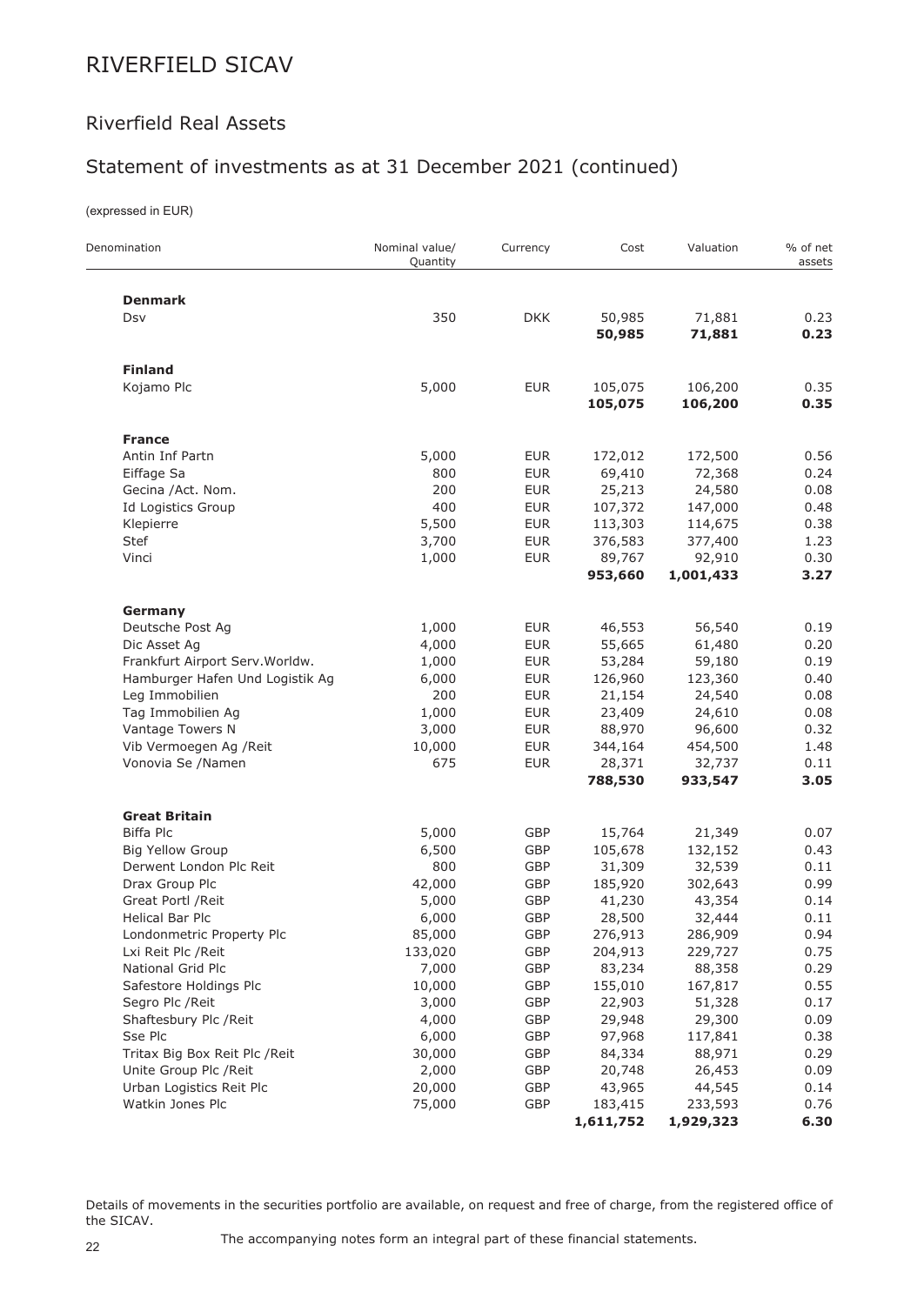## Riverfield Real Assets

## Statement of investments as at 31 December 2021 (continued)

(expressed in EUR)

| Denomination                                                                                                       | Nominal value/<br>Quantity                      | Currency                                                                         | Cost                                                       | Valuation                                                  | % of net<br>assets                           |
|--------------------------------------------------------------------------------------------------------------------|-------------------------------------------------|----------------------------------------------------------------------------------|------------------------------------------------------------|------------------------------------------------------------|----------------------------------------------|
| <b>Greece</b>                                                                                                      |                                                 |                                                                                  |                                                            |                                                            |                                              |
| <b>Hellenic Telecom</b>                                                                                            | 5,300                                           | <b>EUR</b>                                                                       | 83,652<br>83,652                                           | 86,152<br>86,152                                           | 0.28<br>0.28                                 |
| <b>Ireland</b>                                                                                                     |                                                 |                                                                                  |                                                            |                                                            |                                              |
| Glenveagh Properties Plc                                                                                           | 230,000                                         | <b>EUR</b>                                                                       | 269,084<br>269,084                                         | 283,360<br>283,360                                         | 0.92<br>0.92                                 |
| <b>Italy</b>                                                                                                       |                                                 |                                                                                  |                                                            |                                                            |                                              |
| Enel<br>Iren S.P.A.                                                                                                | 5,000<br>35,000                                 | <b>EUR</b><br><b>EUR</b>                                                         | 36,497<br>93,189<br>129,686                                | 35,230<br>92,890<br>128,120                                | 0.12<br>0.30<br>0.42                         |
| <b>Japan</b>                                                                                                       |                                                 |                                                                                  |                                                            |                                                            |                                              |
| Daiseki Company Limited<br>Mitsui Fudosan Company<br>Sumitomo Warehouse Company                                    | 2,500<br>2,000                                  | JPY<br>JPY                                                                       | 91,663<br>30,901                                           | 97,553<br>34,799                                           | 0.32<br>0.11                                 |
| Limited<br>Tokyo Tatemono Company Limited                                                                          | 12,000<br>7,000                                 | JPY<br>JPY                                                                       | 180,695<br>87,998<br>391,257                               | 177,955<br>89,802<br>400,109                               | 0.58<br>0.29<br>1.30                         |
| Luxembourg                                                                                                         |                                                 |                                                                                  |                                                            |                                                            |                                              |
| Shurgard Self Storage Sa                                                                                           | 1,000                                           | <b>EUR</b>                                                                       | 28,484<br>28,484                                           | 57,500<br>57,500                                           | 0.19<br>0.19                                 |
| <b>Mexico</b>                                                                                                      |                                                 |                                                                                  |                                                            |                                                            |                                              |
| Grupo Aeroport. Del Pacifi. /Adr<br>Grupo Aeroport.Del Sures /Sadr                                                 | 400<br>250                                      | <b>USD</b><br><b>USD</b>                                                         | 35,977<br>35,623<br>71,600                                 | 48,354<br>45,322<br>93,676                                 | 0.15<br>0.15<br>0.30                         |
| <b>Norway</b>                                                                                                      |                                                 |                                                                                  |                                                            |                                                            |                                              |
| <b>Bonheur As</b><br>Cloudberry - Registered Shs<br>Kmc Prop-Rg Shs                                                | 1,000<br>50,000<br>80,000                       | <b>NOK</b><br><b>NOK</b><br><b>NOK</b>                                           | 35,004<br>73,686<br>65,631<br>174,321                      | 35,400<br>80,274<br>85,759<br>201,433                      | 0.12<br>0.26<br>0.28<br>0.66                 |
| <b>Spain</b>                                                                                                       |                                                 |                                                                                  |                                                            |                                                            |                                              |
| Acciona Sa / Esp 167<br>Aena Sme Sa<br>Cellnex Telecom Sa<br>Edp Renovaveis Sa<br>Ferrovial Sa<br>Inmob Col / Reit | 200<br>200<br>3,600<br>22,000<br>3,000<br>7,500 | <b>EUR</b><br><b>EUR</b><br><b>EUR</b><br><b>EUR</b><br><b>EUR</b><br><b>EUR</b> | 20,147<br>28,677<br>175,398<br>437,556<br>73,186<br>39,613 | 33,620<br>27,760<br>184,248<br>481,800<br>82,680<br>61,875 | 0.11<br>0.09<br>0.60<br>1.58<br>0.27<br>0.20 |
| Solaria Energia Medio Ambi                                                                                         | 2,000                                           | <b>EUR</b>                                                                       | 31,313<br>805,890                                          | 34,240<br>906,223                                          | 0.11<br>2.96                                 |
| <b>Sweden</b><br>Ab Sagax -B<br>Castellum Ab Gothenburg                                                            | 13,000<br>14,000                                | <b>SEK</b><br><b>SEK</b>                                                         | 123,636<br>267,162                                         | 385,099<br>331,505                                         | 1.26<br>1.08                                 |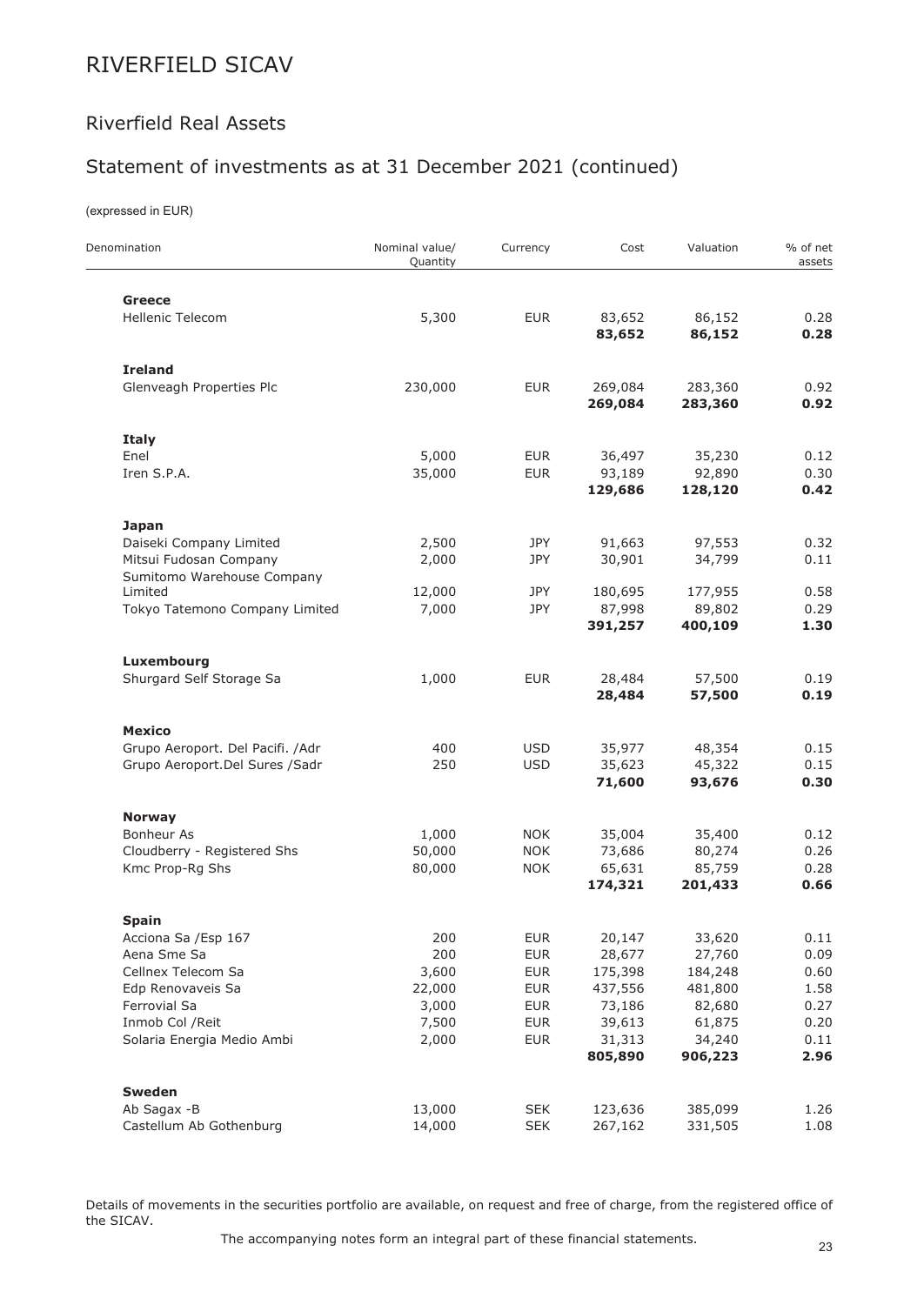## Riverfield Real Assets

## Statement of investments as at 31 December 2021 (continued)

(expressed in EUR)

| Denomination                         | Nominal value/<br>Quantity | Currency   | Cost      | Valuation | % of net<br>assets |
|--------------------------------------|----------------------------|------------|-----------|-----------|--------------------|
| Catena Ab                            | 7,000                      | <b>SEK</b> | 353,552   | 383,448   | 1.25               |
| Cibus Nord                           | 5,000                      | <b>SEK</b> | 123,926   | 141,219   | 0.46               |
| Corem Property Group Ab              | 65,000                     | <b>SEK</b> | 150,543   | 206,122   | 0.67               |
| Dios Fastigheter                     | 17,000                     | <b>SEK</b> | 157,741   | 196,153   | 0.64               |
| Fabege Ab / Reit                     | 2,000                      | <b>SEK</b> | 24,360    | 29,438    | 0.10               |
| Fastighets Balder Ab B               | 2,000                      | <b>SEK</b> | 91,748    | 126,611   | 0.41               |
| Fastpartner Ab / Reit                | 10,000                     | <b>SEK</b> | 106,235   | 117,909   | 0.39               |
| J.M.Ab                               | 2,000                      | <b>SEK</b> | 78,029    | 79,370    | 0.26               |
| Np3 Fastigheter Ab / Reit            | 4,000                      | <b>SEK</b> | 91,326    | 140,831   | 0.46               |
| Nyfosa Ab / Reit                     | 25,000                     | <b>SEK</b> | 195,558   | 378,786   | 1.24               |
| Platzer Fastigheter                  | 10,000                     | <b>SEK</b> | 88,850    | 131,701   | 0.43               |
| Samhallsbyg                          | 105,000                    | <b>SEK</b> | 445,903   | 677,356   | 2.21               |
| Stendorren Fast - Shs - B-           | 16,150                     | <b>SEK</b> | 271,988   | 477,627   | 1.56               |
| Wihlborgs Fastigheter Ab / Reit      | 2,000                      | <b>SEK</b> | 37,541    | 39,899    | 0.13               |
|                                      |                            |            | 2,608,098 | 3,843,074 | 12.55              |
| <b>Switzerland</b>                   |                            |            |           |           |                    |
| Bkw Ag                               | 700                        | <b>CHF</b> | 62,370    | 80,123    | 0.26               |
|                                      |                            |            | 62,370    | 80,123    | 0.26               |
| <b>United States</b>                 |                            |            |           |           |                    |
| Aes Corporation.                     | 1,000                      | <b>USD</b> | 18,578    | 21,368    | 0.07               |
| Alexander & Baldwin Incorporation    | 10,000                     | <b>USD</b> | 170,420   | 220,542   | 0.72               |
| American Homes 4 Rent                | 8,000                      | <b>USD</b> | 237,614   | 306,789   | 1.00               |
| American Tower Corporation           | 400                        | <b>USD</b> | 70,256    | 102,884   | 0.34               |
| Apt Inm Reit Rg-Wi /Reits            | 2,000                      | <b>USD</b> | 84,261    | 96,148    | 0.31               |
| Avalonbay Communities Incorporation  | 600                        | <b>USD</b> | 89,539    | 133,269   | 0.44               |
| Boyd Gaming                          | 500                        | <b>USD</b> | 16,926    | 28,830    | 0.09               |
| Camden Property /Benef.Int/Reit      | 1,600                      | <b>USD</b> | 183,233   | 251,396   | 0.82               |
| Casella Waste Systems Incorporation. |                            |            |           |           |                    |
| Α                                    | 2,000                      | <b>USD</b> | 132,737   | 150,229   | 0.49               |
| Cbre Group -A-                       | 4,000                      | <b>USD</b> | 159,408   | 381,674   | 1.25               |
| Century Communities Incorporation    | 4,200                      | <b>USD</b> | 274,877   | 302,073   | 0.99               |
| Cheniere Energy                      | 4,500                      | <b>USD</b> | 338,963   | 401,328   | 1.31               |
| Choice Hotel International           | 3,000                      | <b>USD</b> | 267,465   | 411,511   | 1.34               |
| Clearway Energy Incorporation -C-    | 1,000                      | <b>USD</b> | 20,933    | 31,683    | 0.10               |
| Cogent Communications Hldg Shs       | 500                        | <b>USD</b> | 32,014    | 32,176    | 0.11               |
| Crown Castle International Shs       | 600                        | <b>USD</b> | 63,886    | 110,134   | 0.36               |
| Cubesmart                            | 7,000                      | <b>USD</b> | 311,785   | 350,308   | 1.14               |
| Cyrusone Incorporation / Reit        | 400                        | <b>USD</b> | 24,206    | 31,558    | 0.10               |
| Digital Rlty Tr Incorporation        | 200                        | <b>USD</b> | 19,378    | 31,106    | 0.10               |
| Digitalbr Reit-A Rg                  | 20,000                     | <b>USD</b> | 141,087   | 146,500   | 0.48               |
| Duke Realty Corporation              | 3,000                      | <b>USD</b> | 96,324    | 173,162   | 0.57               |
| Eastgroup Properties Incorporation   | 1,500                      | <b>USD</b> | 257,159   | 300,541   | 0.98               |
| Edison International                 | 2,500                      | <b>USD</b> | 146,816   | 150,040   | 0.49               |
| Equinix Incorporation / Reit         | 50                         | <b>USD</b> | 29,485    | 37,190    | 0.12               |
| Equity Lifestyle                     | 2,000                      | <b>USD</b> | 109,960   | 154,168   | 0.50               |
| Equity Residential Sbi               | 6,000                      | <b>USD</b> | 328,600   | 477,489   | 1.56               |
| <b>Essential / Reit</b>              | 3,000                      | <b>USD</b> | 62,466    | 76,055    | 0.25               |
| <b>Essex Property Trust</b>          | 800                        | <b>USD</b> | 213,617   | 247,788   | 0.81               |
| Extra Space Storage Incorporation    | 1,000                      | <b>USD</b> | 178,874   | 199,376   | 0.65               |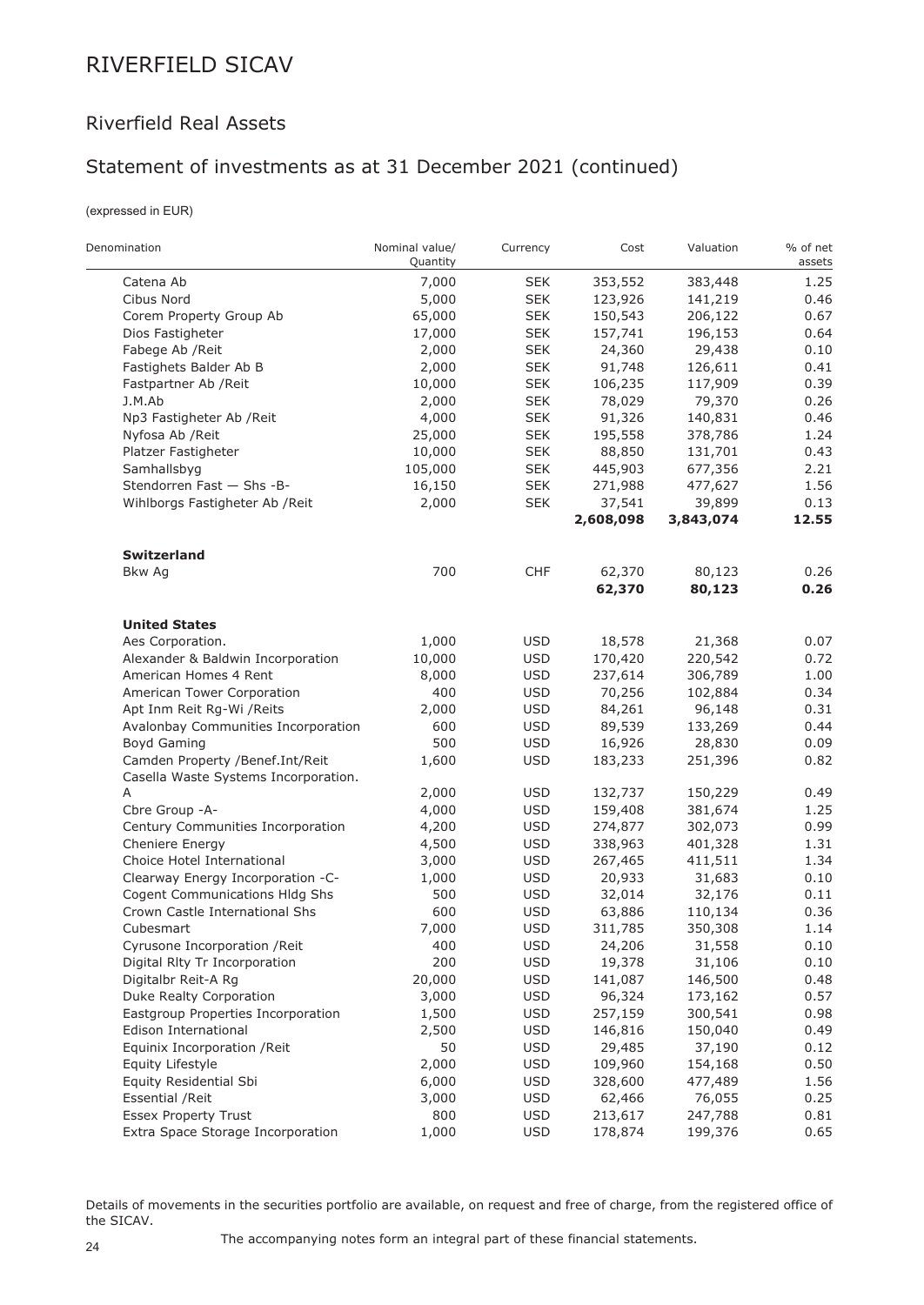### Riverfield Real Assets

## Statement of investments as at 31 December 2021 (continued)

(expressed in EUR)

 $\overline{a}$ 

| Denomination                          | Nominal value/<br>Quantity | Currency   | Cost    | Valuation | % of net<br>assets |
|---------------------------------------|----------------------------|------------|---------|-----------|--------------------|
| Gam & Leir Prpr / Reit                | 4,500                      | <b>USD</b> | 157,882 | 192,552   | 0.63               |
| Hca Healthcare Incorporation          | 750                        | <b>USD</b> | 138,712 | 169,442   | 0.55               |
| Healthpeak Properties Incorporation   |                            |            |         |           |                    |
| /Reit                                 | 4,500                      | <b>USD</b> | 139,929 | 142,811   | 0.47               |
| Hilton Grand Vacations Incorporation  | 2,000                      | <b>USD</b> | 96,921  | 91,646    | 0.30               |
| Hilton Incorporation                  | 1,000                      | <b>USD</b> | 94,599  | 137,170   | 0.45               |
| Hyatt Hotels Corporation -A-          | 1,000                      | <b>USD</b> | 75,407  | 84,330    | 0.28               |
| Independence Realty Trust             |                            |            |         |           |                    |
| Incorporation                         | 28,000                     | <b>USD</b> | 384,074 | 635,983   | 2.08               |
| Innov / Reit                          | 800                        | <b>USD</b> | 185,231 | 184,953   | 0.60               |
| Invitation Homes Incorporation / Reit | 6,500                      | <b>USD</b> | 207,637 | 259,154   | 0.85               |
| Jones Lang Lasalle                    | 1,400                      | <b>USD</b> | 246,616 | 331,583   | 1.08               |
| Kennedy-Wilson Holdings               |                            |            |         |           |                    |
| Incorporation                         | 4,500                      | <b>USD</b> | 93,533  | 94,495    | 0.31               |
| Kimco Realty Corporation.             | 1,000                      | <b>USD</b> | 15,051  | 21,676    | 0.07               |
| Kinder Morgan Incorporation           | 2,500                      | <b>USD</b> | 35,678  | 34,866    | 0.11               |
| Lennar Corporation. - A-              | 4,500                      | <b>USD</b> | 386,984 | 459,655   | 1.50               |
| Macerich                              | 12,000                     | <b>USD</b> | 191,700 | 182,343   | 0.60               |
| Marriott Vct Wd Shs                   | 150                        | <b>USD</b> | 19,171  | 22,289    | 0.07               |
| Mgm Resorts International             | 1,000                      | <b>USD</b> | 41,516  | 39,465    | 0.13               |
| Nat Stor / Reit                       | 7,500                      | <b>USD</b> | 258,694 | 456,384   | 1.49               |
| New Residential Investment / Reit     | 3,000                      | <b>USD</b> | 28,917  | 28,254    | 0.09               |
| Newmark Group Incorporation           | 11,000                     | <b>USD</b> | 163,230 | 180,883   | 0.59               |
| Nexpoint / Reit                       | 8,000                      | <b>USD</b> | 427,426 | 589,729   | 1.93               |
| Nextera Energy                        | 6,200                      | <b>USD</b> | 279,761 | 508,998   | 1.66               |
| Norfolk Southern Corporation.         | 100                        | <b>USD</b> | 18,466  | 26,179    | 0.09               |
| Oneok Incorporation (New)             | 8,500                      | <b>USD</b> | 348,284 | 439,202   | 1.43               |
| <b>Outfront Media Shs</b>             | 6,000                      | <b>USD</b> | 124,479 | 141,505   | 0.46               |
| Prologis Incorporation                | 1,000                      | <b>USD</b> | 61,613  | 148,048   | 0.48               |
| Public Storage                        | 400                        | <b>USD</b> | 128,221 | 131,748   | 0.43               |
| Quanta Services Incorporation         | 1,200                      | <b>USD</b> | 130,333 | 120,992   | 0.39               |
| Red Rock Resorts Incorporation        | 5,000                      | <b>USD</b> | 103,185 | 241,866   | 0.79               |
| Redwood Trust Incorporation           | 8,000                      | <b>USD</b> | 98,110  | 92,789    | 0.30               |
| Rexford Industrial Realty             |                            |            |         |           |                    |
| Incorporation                         | 2,000                      | <b>USD</b> | 134,560 | 142,649   | 0.47               |
| Sba Communications Corporation        |                            |            |         |           |                    |
| /Reit                                 | 250                        | USD        | 66,332  | 85,521    | 0.28               |
| Simon Property /Paired Shs            | 3,800                      | <b>USD</b> | 306,555 | 533,878   | 1.74               |
| Spirit Rlty / Reit                    | 1,000                      | <b>USD</b> | 41,038  | 42,376    | 0.14               |
| Stag Industrial Incorporation -Shs-   | 4,500                      | USD        | 159,479 | 189,782   | 0.62               |
| Sun Communities Incorporation         | 1,300                      | <b>USD</b> | 178,551 | 240,029   | 0.78               |
| <b>Tenet Healthcare</b>               | 3,000                      | <b>USD</b> | 185,140 | 215,503   | 0.70               |
| The Howard Hughes                     | 200                        | <b>USD</b> | 12,710  | 17,900    | 0.06               |
| T-Mobile Us Incorporation             | 250                        | <b>USD</b> | 24,990  | 25,497    | 0.08               |
| <b>Toll Brothers</b>                  | 1,000                      | <b>USD</b> | 43,301  | 63,656    | 0.21               |
| Vail Resorts Incorporation            | 500                        | <b>USD</b> | 138,018 | 144,170   | 0.47               |
| Vici Properties Incorporation Reit    | 1,500                      | <b>USD</b> | 30,685  | 39,716    | 0.13               |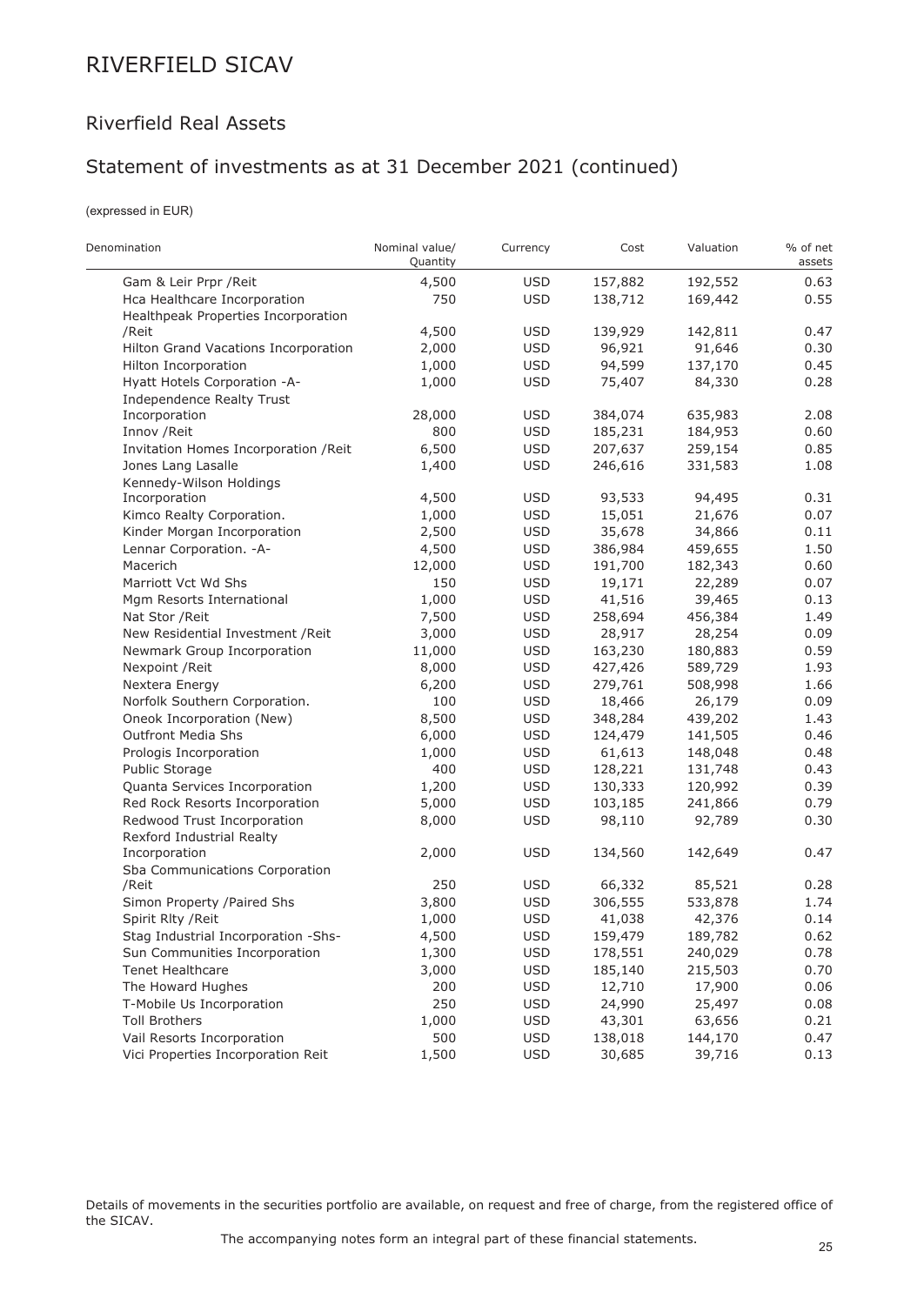## Riverfield Real Assets

## Statement of investments as at 31 December 2021 (continued)

(expressed in EUR)

| Denomination                                                                                                                                         | Nominal value/<br>Quantity | Currency   | Cost       | Valuation  | % of net<br>assets |
|------------------------------------------------------------------------------------------------------------------------------------------------------|----------------------------|------------|------------|------------|--------------------|
| Welltower Incorporation / Reit                                                                                                                       | 3,000                      | <b>USD</b> | 176,693    | 226,266    | 0.74               |
| Wp Carey Incorporation Reit                                                                                                                          | 2,000                      | <b>USD</b> | 129,983    | 144,302    | 0.47               |
|                                                                                                                                                      |                            |            | 10,390,262 | 13,659,550 | 44.59              |
| <b>Total - Shares</b>                                                                                                                                |                            |            | 22,961,586 | 29,601,174 | 96.64              |
| Total - Transferable securities or money market instruments<br>admitted to an official stock exchange listing or dealt on other<br>regulated markets |                            |            | 22,961,586 | 29,601,174 | 96.64              |
|                                                                                                                                                      |                            |            |            |            |                    |
| <b>TOTAL INVESTMENTS</b>                                                                                                                             |                            |            | 22,961,586 | 29,601,174 | 96.64              |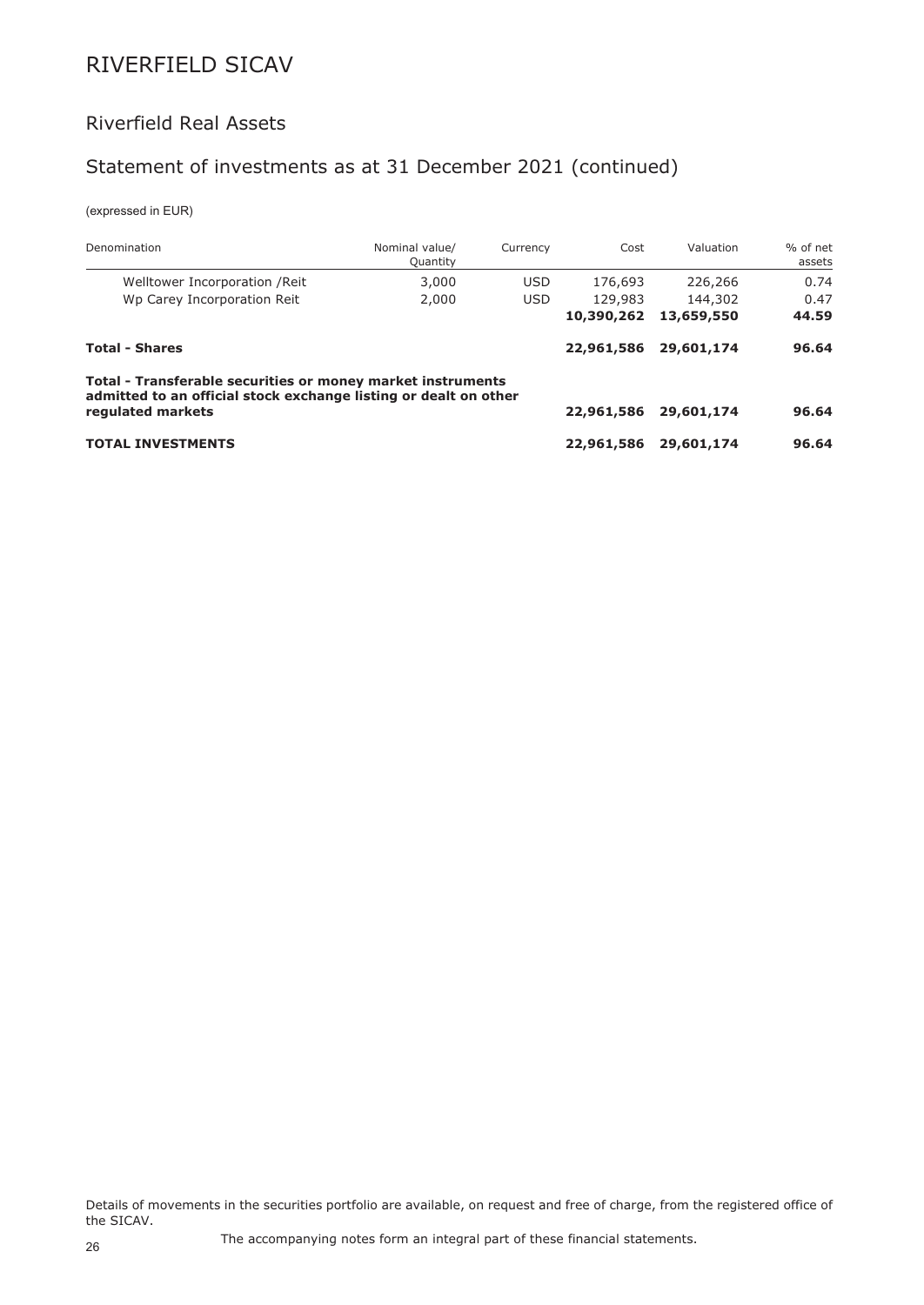## Riverfield Real Assets

## Geographic and sector allocation as at 31 December 2021

(expressed as a percentage of net assets)

| <b>Geographic allocation</b> | $\frac{1}{2}$ |
|------------------------------|---------------|
| <b>United States</b>         | 44.59         |
| Sweden                       | 12.55         |
| Canada                       | 10.20         |
| Great Britain                | 6.30          |
| Belgium                      | 3.81          |
| France                       | 3.27          |
| Germany                      | 3.05          |
| Spain                        | 2.96          |
| Australia                    | 2.61          |
| <b>Bermudas</b>              | 1.87          |
| Japan                        | 1.30          |
| Ireland                      | 0.92          |
| Norway                       | 0.66          |
| China                        | 0.52          |
| Italy                        | 0.42          |
| Finland                      | 0.35          |
| Mexico                       | 0.30          |
| Greece                       | 0.28          |
| Switzerland                  | 0.26          |
| <b>Denmark</b>               | 0.23          |
| Luxembourg                   | 0.19          |
|                              | 96.64         |

| <b>Sector allocation</b>               | %     |
|----------------------------------------|-------|
| Real estate companies                  | 60.66 |
| Public services                        | 7.78  |
| Transportation                         | 7.01  |
| Leisure                                | 3.92  |
| Holding and finance companies          | 3.71  |
| Construction, building materials       | 3.61  |
| News transmission                      | 2.65  |
| Environmental services & recycling     | 2.46  |
| Oil & gas                              | 1.55  |
| Healthcare education & social services | 1.25  |
| Forest products and paper industry     | 0.87  |
| Other services                         | 0.55  |
| Electronic semiconductor               | 0.39  |
| Business houses                        | 0.12  |
| Biotechnology                          | 0.11  |
|                                        | 96.64 |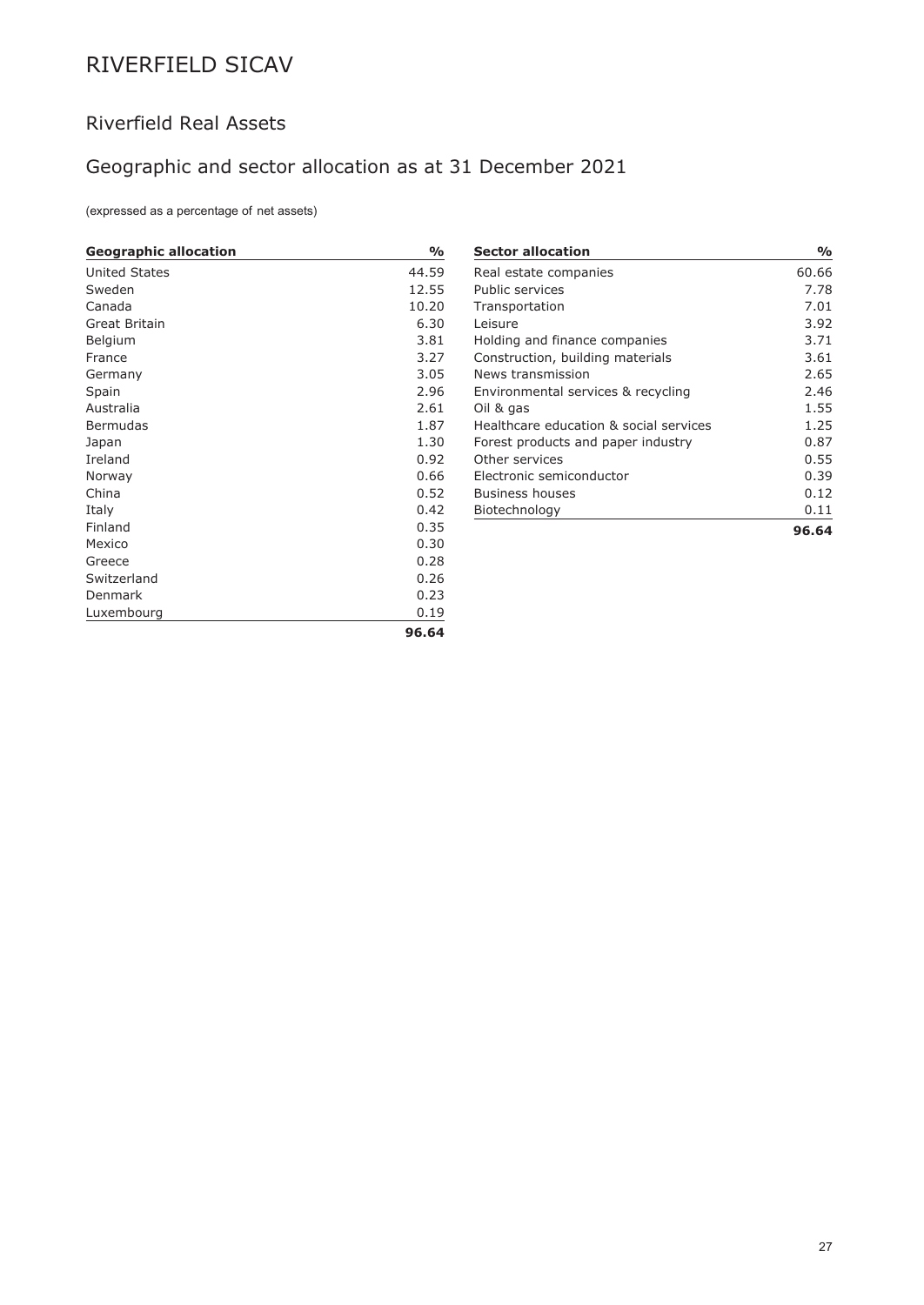### Riverfield AllRounder

### Statement of investments as at 31 December 2021

(expressed in EUR)

| Denomination                                                                                                                              | Nominal value/<br>Quantity | Currency   | Cost               | Valuation          | % of net<br>assets |
|-------------------------------------------------------------------------------------------------------------------------------------------|----------------------------|------------|--------------------|--------------------|--------------------|
| Transferable securities or money market instruments admitted to an official stock exchange listing or dealt<br>on other regulated markets |                            |            |                    |                    |                    |
| <b>Bonds</b>                                                                                                                              |                            |            |                    |                    |                    |
| <b>AUD</b>                                                                                                                                |                            |            |                    |                    |                    |
| Australia 3% 09-20.09.25 /Infl                                                                                                            | 200,000                    | <b>AUD</b> | 175,071<br>175,071 | 190,864<br>190,864 | 2.16<br>2.16       |
| <b>EUR</b>                                                                                                                                |                            |            |                    |                    |                    |
| At&T Incorporation 2.875% 20-Perp                                                                                                         | 200,000                    | <b>EUR</b> | 201,700            | 200,220            | 2.27               |
| Cnp Assurances Frn 04-Perp                                                                                                                | 100,000                    | <b>EUR</b> | 79,560             | 90,210             | 1.02               |
| Elm For Fir 3.75% 20-Perp                                                                                                                 | 100,000                    | <b>EUR</b> | 101,400            | 105,500            | 1.20               |
| Faurecia 3.125% 19-15.06.26                                                                                                               | 100,000                    | <b>EUR</b> | 102,200            | 102,460            | 1.16               |
| France 0.1% 14-01.03.25 /Infl                                                                                                             | 100,000                    | <b>EUR</b> | 110,536            | 114,080            | 1.30               |
| Gaz Cap 4.364 % 13-21.03.25                                                                                                               | 100,000                    | <b>EUR</b> | 110,910            | 109,800            | 1.24               |
| Intesa San 3.928% 14-15.09.26                                                                                                             | 150,000                    | <b>EUR</b> | 149,835            | 165,120            | 1.87               |
| Mediobanca Frn 15-10.09.25                                                                                                                | 100,000                    | <b>EUR</b> | 100,530            | 107,050            | 1.21               |
| Santan U Frn 18-27.03.24 Regs                                                                                                             | 150,000                    | <b>EUR</b> | 148,455            | 151,065            | 1.71               |
|                                                                                                                                           |                            |            | 1,105,126          | 1,145,505          | 12.98              |
| <b>NOK</b>                                                                                                                                |                            |            |                    |                    |                    |
| Norway 2% 12-24.05.23                                                                                                                     | 4,500,000                  | <b>NOK</b> | 452,057            | 454,235            | 5.15               |
| Norway 3% 14-14.03.24                                                                                                                     | 3,000,000                  | <b>NOK</b> | 317,002            | 309,575            | 3.51               |
|                                                                                                                                           |                            |            | 769,059            | 763,810            | 8.66               |
| <b>USD</b>                                                                                                                                |                            |            |                    |                    |                    |
| Depfa 2.5% 19-31.05.22                                                                                                                    | 400,000                    | <b>USD</b> | 375,653            | 354,661            | 4.02               |
| Qatar 3.40% 20-16.04.25 Regs                                                                                                              | 200,000                    | <b>USD</b> | 188,245            | 186,528            | 2.11               |
| Tencent Hol 1.81% 20-26.01.26                                                                                                             | 200,000                    | <b>USD</b> | 182,027            | 175,431            | 1.99               |
| Usa Frn 20-31.01.22                                                                                                                       | 200,000                    | <b>USD</b> | 181,296            | 175,893            | 1.99               |
|                                                                                                                                           |                            |            | 927,221            | 892,513            | 10.11              |
| <b>Total - Bonds</b>                                                                                                                      |                            |            | 2,976,477          | 2,992,692          | 33.91              |
| <b>Shares</b>                                                                                                                             |                            |            |                    |                    |                    |
| <b>Belgium</b>                                                                                                                            |                            |            |                    |                    |                    |
| Befimmo                                                                                                                                   | 2,698                      | <b>EUR</b> | 133,064            | 91,058             | 1.03               |
|                                                                                                                                           |                            |            | 133,064            | 91,058             | 1.03               |
| <b>Bermudas</b>                                                                                                                           |                            |            |                    |                    |                    |
| Brookfield Infr. /Partnership                                                                                                             | 3,750                      | <b>USD</b> | 115,521            | 200,525            | 2.27               |
|                                                                                                                                           |                            |            | 115,521            | 200,525            | 2.27               |
| Canada                                                                                                                                    |                            |            |                    |                    |                    |
| Brookfld Rg-A-Sv-Wi                                                                                                                       | 416                        | <b>USD</b> | 11,743             | 24,970             | 0.28               |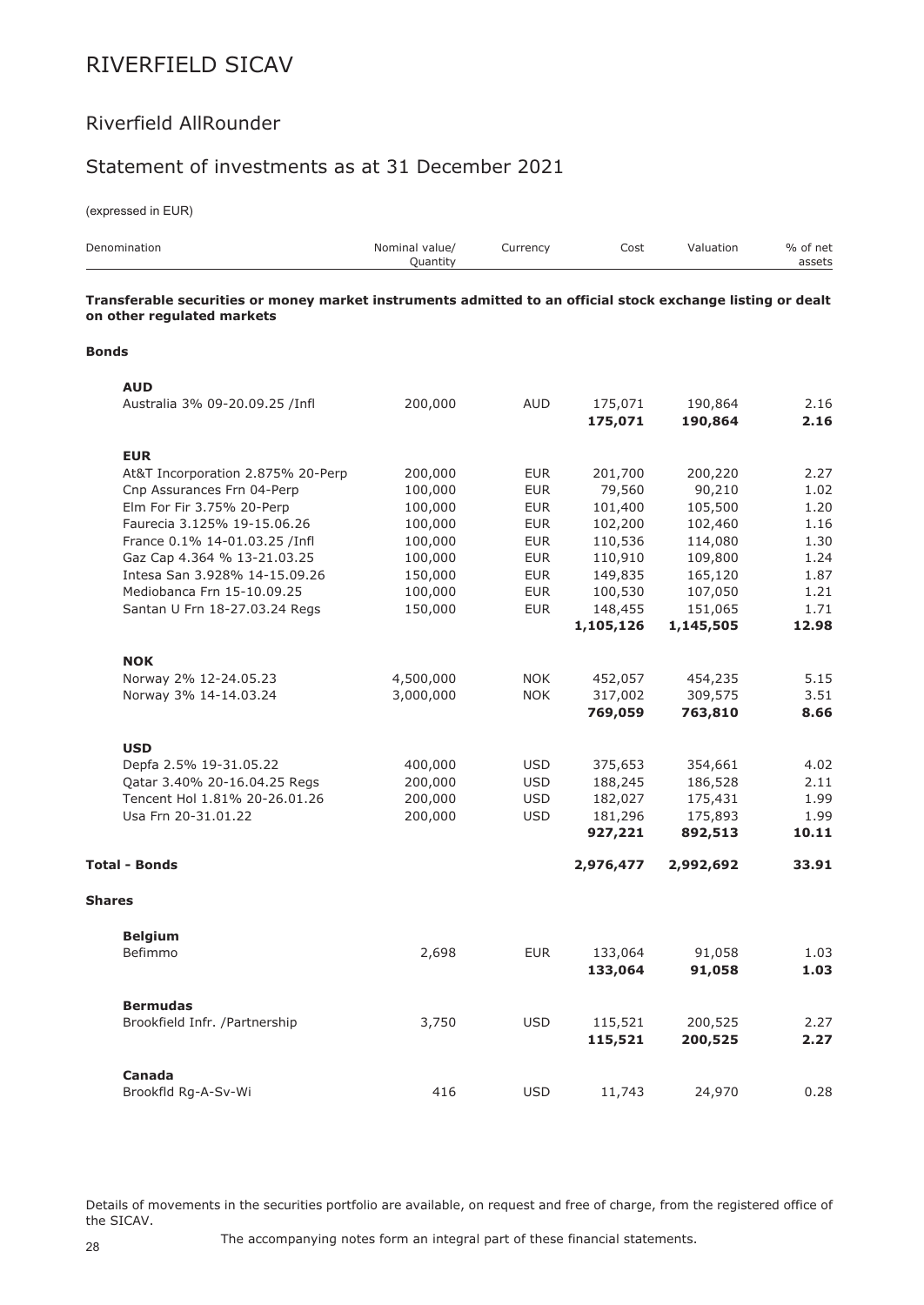### Riverfield AllRounder

## Statement of investments as at 31 December 2021 (continued)

### (expressed in EUR)

 $\overline{a}$ 

| Denomination                    | Nominal value/<br>Quantity | Currency   | Cost    | Valuation | % of net<br>assets |
|---------------------------------|----------------------------|------------|---------|-----------|--------------------|
| Franco-Nevada Corporation       | 1,000                      | CAD        | 53,818  | 121,786   | 1.38               |
| Northland Power                 | 5,400                      | CAD        | 78,050  | 142,664   | 1.62               |
|                                 |                            |            | 143,611 | 289,420   | 3.28               |
| <b>France</b>                   |                            |            |         |           |                    |
| Eiffage Sa                      | 800                        | <b>EUR</b> | 74,636  | 72,368    | 0.82               |
| Vinci                           | 800                        | <b>EUR</b> | 75,946  | 74,328    | 0.84               |
|                                 |                            |            | 150,582 | 146,696   | 1.66               |
| <b>Great Britain</b>            |                            |            |         |           |                    |
| Bhp Group Plc                   | 2,400                      | GBP        | 58,000  | 62,873    | 0.71               |
| Greencoat Uk Wind Plc           | 16,153                     | GBP        | 23,400  | 27,050    | 0.31               |
| Hicl Infrastructure Plc         | 27,466                     | <b>GBP</b> | 47,742  | 57,771    | 0.65               |
| Royal Dutch Shell Plc -A-       | 2,813                      | <b>EUR</b> | 83,194  | 54,319    | 0.62               |
| Unilever Plc                    | 3,205                      | <b>EUR</b> | 153,728 | 150,811   | 1.71               |
|                                 |                            |            | 366,064 | 352,824   | 4.00               |
| <b>Guernsey</b>                 |                            |            |         |           |                    |
| Regional Reit Limited / Reit    | 63,281                     | GBP        | 69,733  | 70,773    | 0.80               |
|                                 |                            |            | 69,733  | 70,773    | 0.80               |
| <b>Italy</b>                    |                            |            |         |           |                    |
| Enel                            | 10,000                     | <b>EUR</b> | 81,456  | 70,460    | 0.80               |
| Snam Az                         | 14,000                     | <b>EUR</b> | 50,246  | 74,200    | 0.84               |
| Terna- Rete Elettrica Nazional  | 15,000                     | <b>EUR</b> | 92,140  | 106,710   | 1.21               |
|                                 |                            |            | 223,842 | 251,370   | 2.85               |
| <b>Netherlands</b>              |                            |            |         |           |                    |
| Eurocommerc / Reit              | 6,617                      | <b>EUR</b> | 200,470 | 126,292   | 1.43               |
|                                 |                            |            | 200,470 | 126,292   | 1.43               |
| <b>Russia</b>                   |                            |            |         |           |                    |
| Mmc Norilsk Nickel Pjsc /Adr    | 2,000                      | <b>USD</b> | 58,190  | 54,397    | 0.62               |
|                                 |                            |            | 58,190  | 54,397    | 0.62               |
| <b>Spain</b>                    |                            |            |         |           |                    |
| Enagas                          | 4,000                      | <b>EUR</b> | 93,000  | 81,600    | 0.93               |
|                                 |                            |            | 93,000  | 81,600    | 0.93               |
| <b>Switzerland</b>              |                            |            |         |           |                    |
| Nestle /Act Nom                 | 3,000                      | <b>CHF</b> | 216,349 | 368,978   | 4.18               |
| Roche Holding Ag / Genussschein | 350                        | <b>CHF</b> | 73,344  | 128,054   | 1.45               |
|                                 |                            |            | 289,693 | 497,032   | 5.63               |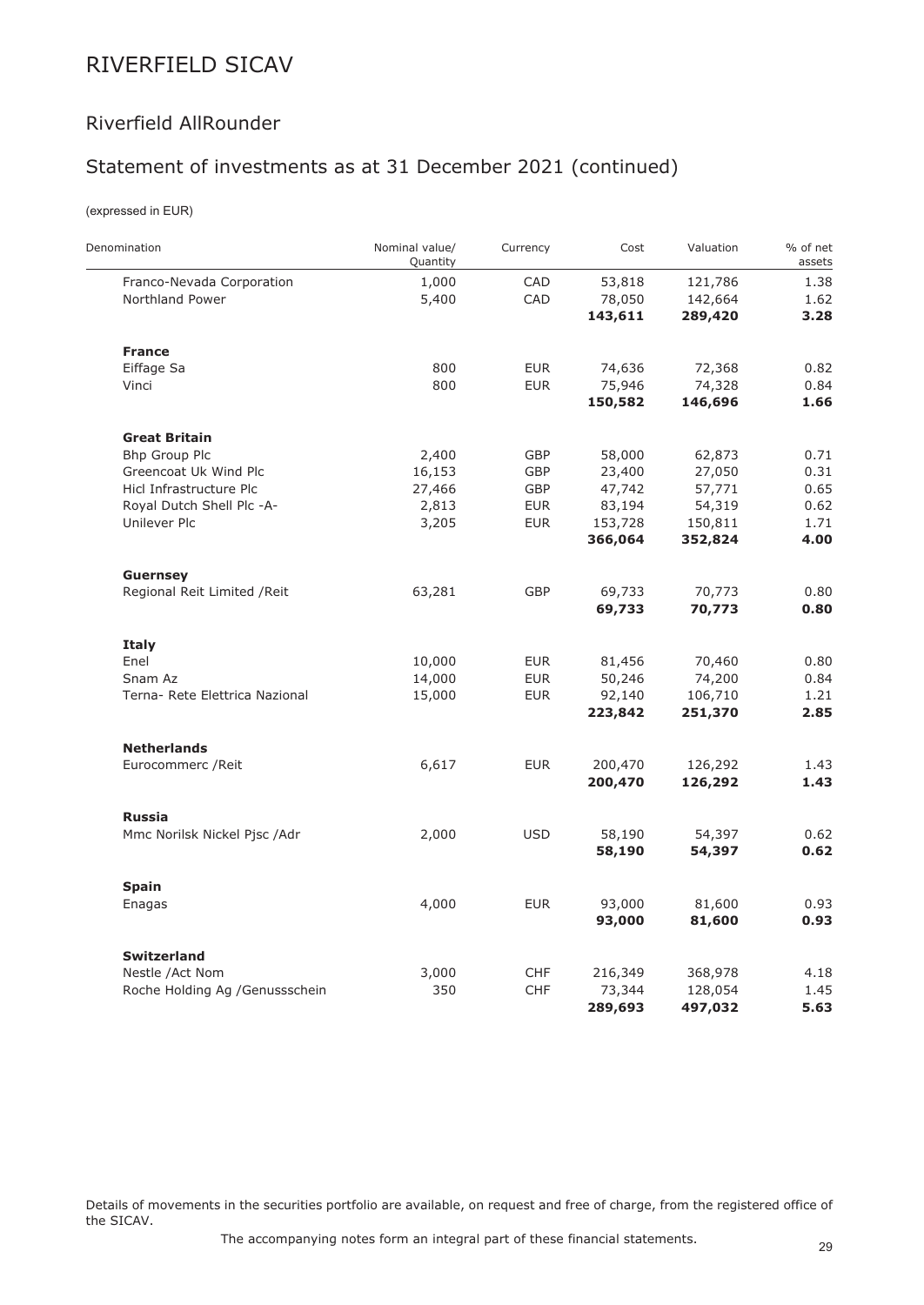### Riverfield AllRounder

## Statement of investments as at 31 December 2021 (continued)

(expressed in EUR)

| Denomination                                                                                                                    | Nominal value/<br>Quantity | Currency   | Cost      | Valuation | % of net<br>assets |
|---------------------------------------------------------------------------------------------------------------------------------|----------------------------|------------|-----------|-----------|--------------------|
| <b>United States</b>                                                                                                            |                            |            |           |           |                    |
| Newmont Rg Registered Shs                                                                                                       | 600                        | <b>USD</b> | 30,782    | 32,723    | 0.37               |
|                                                                                                                                 |                            |            | 30,782    | 32,723    | 0.37               |
| <b>Total - Shares</b>                                                                                                           |                            |            | 1,874,552 | 2,194,710 | 24.87              |
| Total - Transferable securities or money market instruments<br>admitted to an official stock exchange listing or dealt on other |                            |            |           |           |                    |
| regulated markets                                                                                                               |                            |            | 4,851,029 | 5,187,402 | 58.78              |
| Investment funds *                                                                                                              |                            |            |           |           |                    |
| <b>Great Britain</b>                                                                                                            |                            |            |           |           |                    |
| Caledonia Investments Plc /Dis                                                                                                  | 5,253                      | GBP        | 164,092   | 254,640   | 2.88               |
|                                                                                                                                 |                            |            | 164,092   | 254,640   | 2.88               |
| <b>Guernsey</b>                                                                                                                 |                            |            |           |           |                    |
| Nb Glb Flot Rteredgbp /Dis                                                                                                      | 46,034                     | <b>GBP</b> | 47,699    | 49,082    | 0.56               |
|                                                                                                                                 |                            |            | 47,699    | 49,082    | 0.56               |
| <b>Ireland</b>                                                                                                                  |                            |            |           |           |                    |
| Ishs Cn Cny Bd Usd                                                                                                              | 55,000                     | <b>USD</b> | 243,715   | 272,093   | 3.08               |
| Ishs Eur Cor Bd Ex - Fin Etf                                                                                                    | 1,200                      | <b>EUR</b> | 146,683   | 144,390   | 1.64               |
| Ishs GI Company Eur / Etf                                                                                                       | 4,745                      | <b>EUR</b> | 495,970   | 493,931   | 5.60               |
| Ishs Usd Em Bd Hdg Eur Etf                                                                                                      | 2,127                      | <b>EUR</b> | 195,880   | 187,389   | 2.12               |
| Ssga Bar Emg Mk /Ex. Trad. Fd Usd                                                                                               | 2,044                      | <b>EUR</b> | 121,211   | 116,446   | 1.32               |
|                                                                                                                                 |                            |            | 1,203,459 | 1,214,249 | 13.76              |
| <b>Jersey</b>                                                                                                                   |                            |            |           |           |                    |
| Lyxor Gold Bullion Securities                                                                                                   | 350                        | <b>EUR</b> | 51,354    | 52,273    | 0.59               |
|                                                                                                                                 |                            |            | 51,354    | 52,273    | 0.59               |
| Luxembourg                                                                                                                      |                            |            |           |           |                    |
| Lif St Eu 600 B- Etf Eur/Cap                                                                                                    | 3,000                      | <b>EUR</b> | 48,489    | 59,880    | 0.68               |
| Tikehau Subfin -F- Cap                                                                                                          | 2,500                      | <b>EUR</b> | 250,000   | 286,775   | 3.25               |
| Xtr2 E I-L Bd -1C- Cap /Eur                                                                                                     | 700                        | <b>EUR</b> | 164,910   | 174,419   | 1.97               |
|                                                                                                                                 |                            |            | 463,399   | 521,074   | 5.90               |
| <b>United States</b>                                                                                                            |                            |            |           |           |                    |
| Cbre Glbl Re-Shs Of Benef Interest                                                                                              | 11,300                     | <b>USD</b> | 93,249    | 97,280    | 1.10               |
| Morgan Stanley Emerg. Mark. Debt                                                                                                | 12,000                     | <b>USD</b> | 89,574    | 95,076    | 1.08               |
|                                                                                                                                 |                            |            | 182,823   | 192,356   | 2.18               |
| Total - Investment funds *                                                                                                      |                            |            | 2,112,826 | 2,283,674 | 25.87              |
| <b>TOTAL INVESTMENTS</b>                                                                                                        |                            |            | 6,963,855 | 7,471,076 | 84.65              |

\* This category may include: Undertakings for Collective Investment in Transferable Securities (open and closed), Undertakings for Collective Investment, Hedge Funds, Trusts.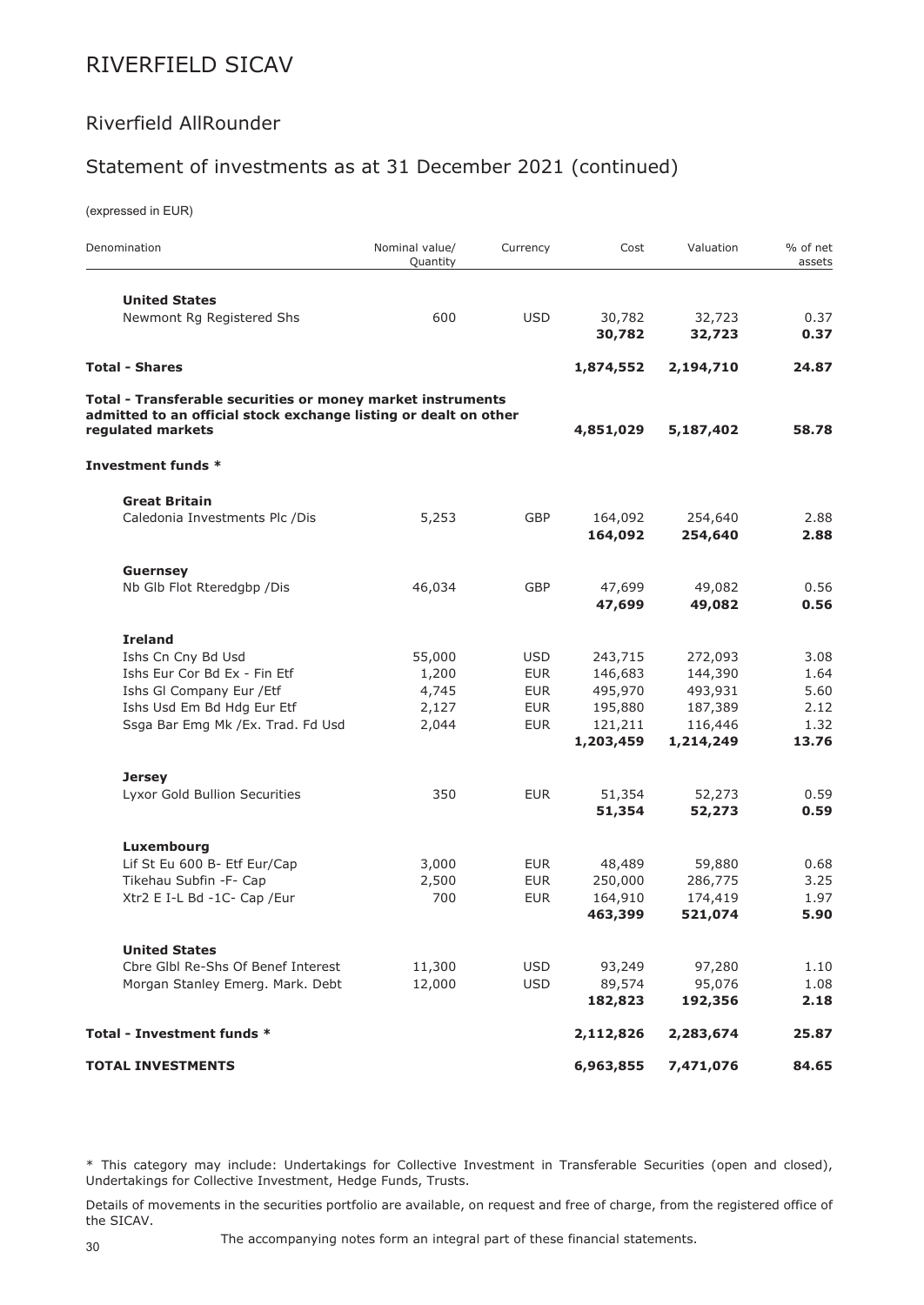## Riverfield AllRounder

## Geographic and sector allocation as at 31 December 2021

(expressed as a percentage of net assets)

| <b>Geographic allocation</b> | %     |
|------------------------------|-------|
| Ireland                      | 13.76 |
| Norway                       | 8.66  |
| Great Britain                | 8.59  |
| Luxembourg                   | 7.14  |
| <b>United States</b>         | 6.81  |
| Italy                        | 5.93  |
| Switzerland                  | 5.63  |
| France                       | 5.14  |
| Germany                      | 4.02  |
| Canada                       | 3.28  |
| Netherlands                  | 2.63  |
| Bermudas                     | 2.27  |
| Australia                    | 2.16  |
| Qatar                        | 2.11  |
| Cayman Islands               | 1.99  |
| Guernsey                     | 1.36  |
| Belgium                      | 1.03  |
| Spain                        | 0.93  |
| Russia                       | 0.62  |
| Jersey                       | 0.59  |
|                              | 84.65 |

| <b>Sector allocation</b>             | %     |
|--------------------------------------|-------|
| Investment funds                     | 26.24 |
| States, provinces and municipalities | 16.22 |
| Holding and finance companies        | 7.29  |
| Banks and financial institutions     | 7.10  |
| Food and distilleries                | 5.89  |
| Public services                      | 5.40  |
| Real estate companies                | 3.26  |
| News transmission                    | 2.27  |
| Mines and heavy industries           | 2.09  |
| Internet software                    | 1.99  |
| Construction, building materials     | 1.66  |
| Pharmaceuticals and cosmetics        | 1.45  |
| Automobile industry                  | 1.16  |
| <b>Insurance</b>                     | 1.02  |
| Non-ferrous metals                   | 0.62  |
| Oil & gas                            | 0.62  |
| Precious metals                      | 0.37  |
|                                      | 84.65 |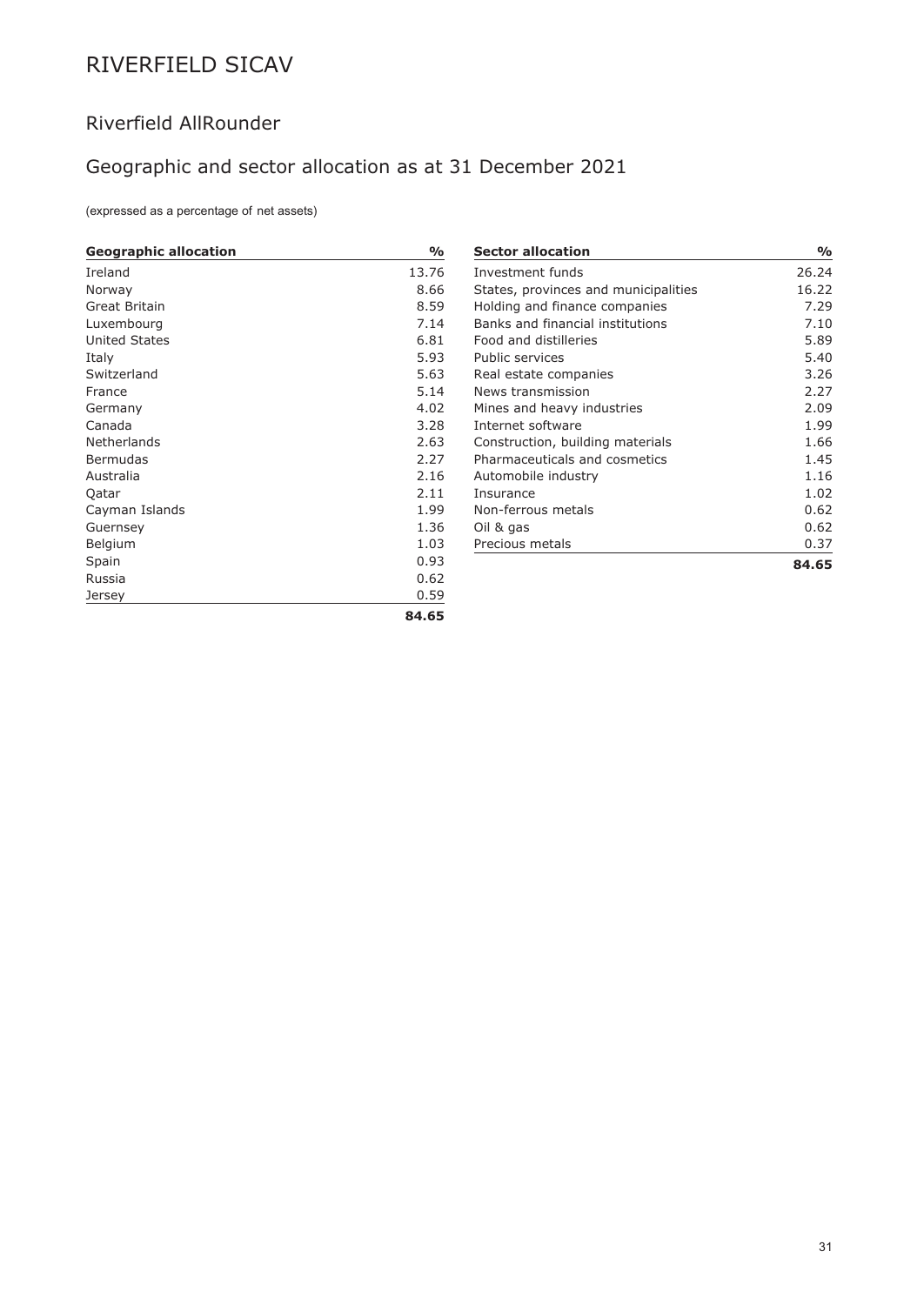### Notes to the financial statements as at 31 December 2021

### **NOTE 1 – GENERAL INFORMATION**

RIVERFIELD SICAV (hereafter the ''SICAV'') is registered on the official list of undertakings for collective investment pursuant to Part I of the amended Law of 17 December 2010 relating to undertakings for collective investment (hereinafter the "Law") since 23 April 2018, and qualifies as an undertaking for collective investment in transferable securities ("UCITS") under the Directive 2009/65 of 13 July 2009 on the coordination of laws, regulations and administrative provisions relating to undertakings for collective investment in transferable securities, as may be amended or supplemented from time to time (the "UCITS Directive"), and may therefore be offered for sale in EU Member States (subject to applicable notification process).

The SICAV was created as an Investment Company with Variable Capital ("Société d'Investissement à Capital Variable" - SICAV) on 23 April 2018 for an unlimited duration in the form of a "Société Anonyme" (public limited company) under the amended Law of 10 August 1915 regarding commercial companies. The Articles were published in the "RESA, Recueil Electronique des Sociétés et Associations (the "RESA") on 4 May 2018.

The Company is registered in the Luxembourg Trade and Companies Register under No. B - 223987.

The SICAV is incorporated in the form of a SICAV with multiple sub-funds. A SICAV with multiple sub-funds is made up of several sub-funds with each representing a pool of assets and specific commitments and each corresponding to a distinct investment policy. Each sub-fund is therefore represented by a separate class of shares.

As at 31 December 2021, 3 sub-funds are active and available to investors:

RIVERFIELD SICAV - Riverfield Equities

RIVERFIELD SICAV - Riverfield Real Assets

RIVERFIELD SICAV - Riverfield AllRounder

As at 31 December 2021, 1 sub-fund is not active and available to investors:

RIVERFIELD SICAV - Riverfield Systematic Blend Euro

### **NOTE 2 – SUMMARY OF SIGNIFICANT ACCOUNTING POLICIES**

a) Presentation of the financial statements.

The financial statements of the SICAV are established in accordance with the current regulations in Luxembourg governing Undertakings for Collective Investment in Transferable Securities ("UCITS").

In preparing these financial statements, the board of directors has assessed the ability of the SICAV to continue to operate; following this assessment the board of directors believes it appropriate to prepare these financial statements on a going concern basis.

b) Valuation of the securities portfolio.

The value of cash in hand or on deposit, notes or bills payable at sight and accounts receivable, prepaid expenses, dividends and interest announced or due for payment and not yet collected is formed by the nominal value of these assets unless it seems unlikely that this value will be received; in the latter case, the value is determined by deducting an amount that the SICAV deems sufficient in order to reflect the real value of these assets.

Any security which is listed or traded on an official stock exchange or on another regulated market which operates regularly and is recognised and open to the public, is valued at the last known price on the valuation day in Luxembourg and, if the security is traded on several markets, at the last known price of the principal market for that security; if the last known price is not representative, the valuation is based on its probable realisation value, as estimated prudently and in good faith by the Board of Directors.

The value of transferable securities which are traded on another regulated market are determined in a way that is as close as possible to that described in the previous paragraph.

Securities that are not listed or not traded on an official stock exchange or on any other regulated market which operates regularly and is recognised and open to the public are valued by the Board of Directors based on the probable realisation value, as estimated prudently and in good faith.

Liquid assets and money market instruments may be valued at their nominal value plus accrued interest or on a straight line amortisation basis. All other assets may be valued, to the extent possible, in the same way.

Investments in open-ended UCIs are valued on the basis of the last available NAV of the units or shares of such UCIs.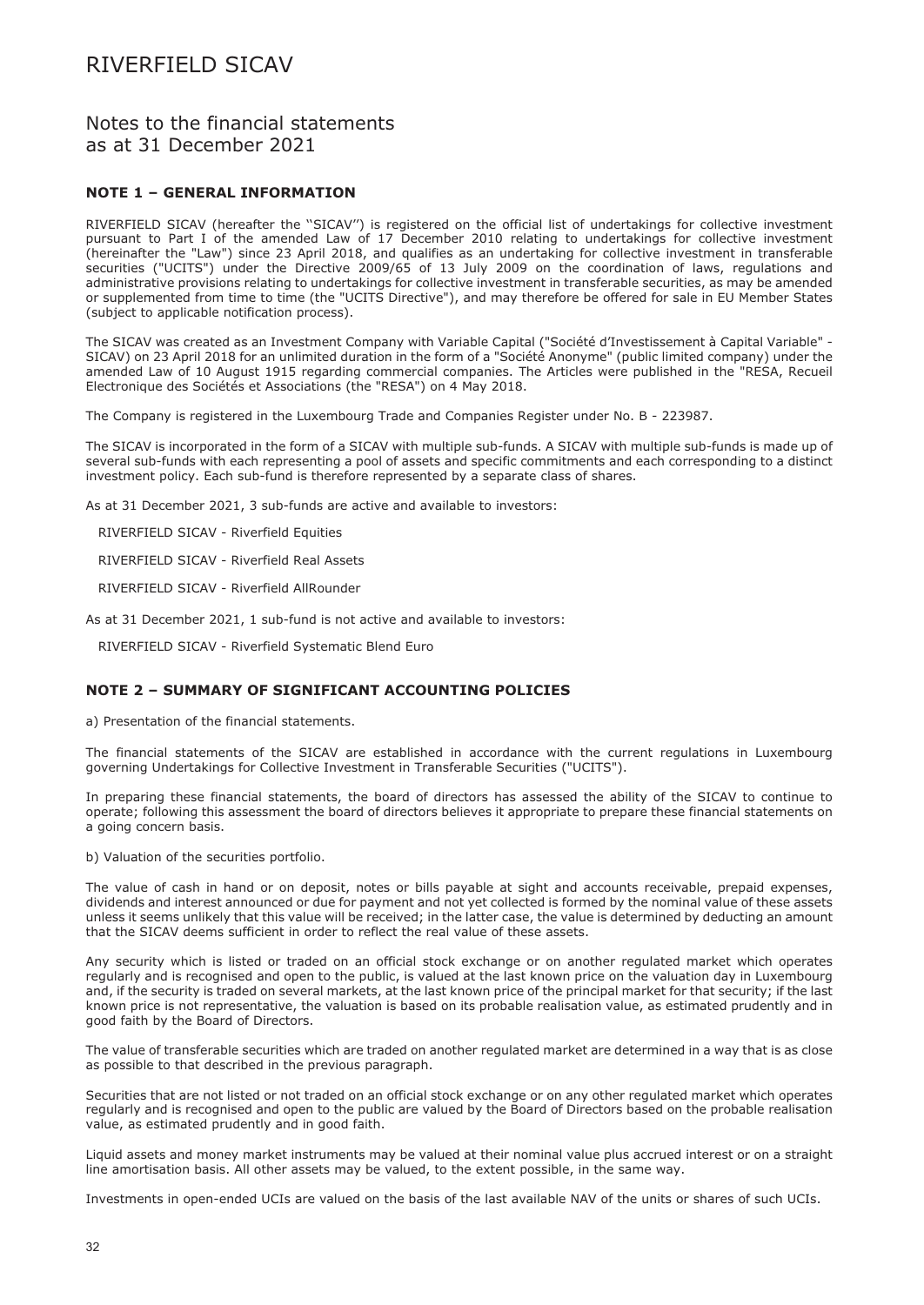Notes to the financial statements (continued) as at 31 December 2021

### **NOTE 2 – SUMMARY OF SIGNIFICANT ACCOUNTING POLICIES (continued)**

b) Valuation of the securities portfolio. (continued)

All other assets are valued by the Board of Directors based on the probable realisation value, which shall be estimated in good faith and in accordance with generally accepted principles and procedures.

c) Acquisition cost of portfolio securities.

The acquisition cost of securities denominated in currencies other than the currency of the relevant sub-fund is converted into this currency at the exchange rate prevailing on the date of purchase.

d) Net profit / (loss) realised on the sale of the securities.

Gains or losses realised on sales of securities are calculated based on the average cost of the securities sold.

e) Investment income and charges.

Dividends are recorded on the ex date, net of any withholding tax.

Interest is recognised pro rata temporis, net of any withholding tax.

Charges are recorded during the financial year to which they relate.

f) Forward foreign exchange contracts.

Forward foreign exchange contracts are valued at forward foreign exchange rates for the remaining period from the valuation date to the maturity of the contracts.

The unrealised gains and losses resulting from outstanding forward foreign exchange contracts are determined on the basis of the forward foreign exchange rates applicable on the valuation day and recorded in the statement of net assets.

Net variation of unrealised gains and losses and net realised gains and losses are recorded in the statement of operations and other changes in net assets.

g) Set-up costs.

Set-up costs were amortised on a straight line basis over a period not exceeding five years. The set-up costs are recorded under the caption "formation expenses" in the statement of net assets and the amortization under "other expenses" in the statement of operations and other changes in net assets.

### h) Conversion of foreign currencies.

The value of portfolio securities, bank deposits and other net assets expressed in currencies other than the sub-fund's currency are converted into that currency at the exchange rates prevailing on the closing date, depending on the evaluation day, i.e. the day when the NAV is computed.

Income and expenses expressed in currencies other than the currency of the sub-fund are converted into this currency at the exchange rate prevailing on the date of the transaction. Exchange gains or losses are recorded in the statement of operations and other changes in net assets.

i) Consolidated financial statements for the SICAV.

Separate financial statements are drawn up for each sub-fund in the sub-fund's currency. In order to draw up the financial statements for the SICAV, these financial statements are combined after having been converted, if necessary, into the SICAV's reference currency (EUR), at the exchange rates prevailing on the closing date.

### **NOTE 3 – MANAGEMENT FEE, MANAGEMENT COMPANY FEE, PERFORMANCE FEE**

#### **Management Fee**

The Management Company will charge a Management Fee, applicable to the assets of each Share Class of each sub-fund, as set out in each Supplement.

The Investment Manager, the Distributors and, if applicable, the other service providers in relation to the distribution, will be paid out from this Management Fee.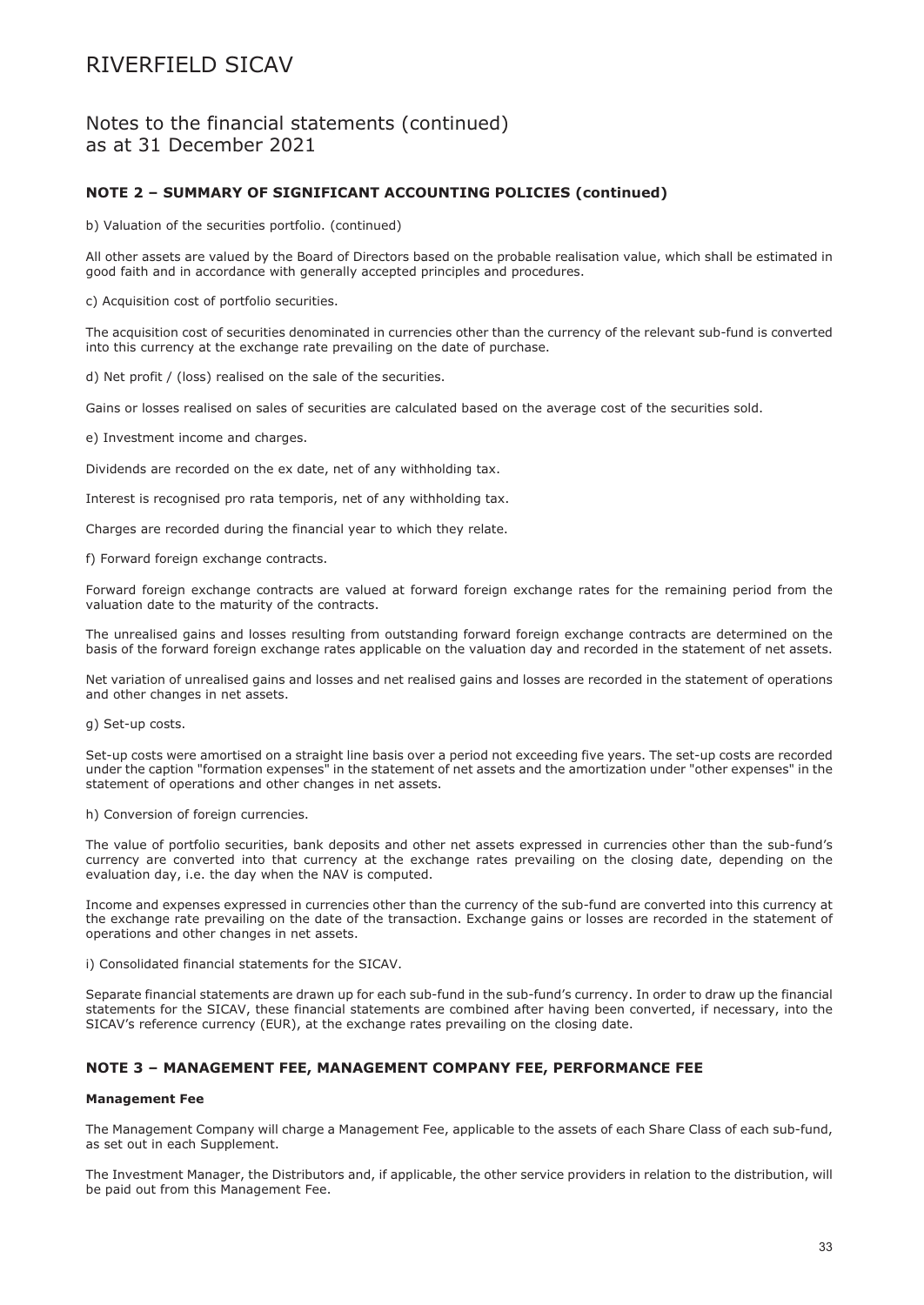### Notes to the financial statements (continued) as at 31 December 2021

### **NOTE 3 – MANAGEMENT FEE, MANAGEMENT COMPANY FEE, PERFORMANCE FEE (continued)**

The annual effective rate of the Management Fee, which is payable at the end of each quarter, is a percentage of the Sub-Fund's average NAV over the quarter in question, payable at the rate indicated below:

| Sub-fund                      | <b>Class</b> | <b>Management Fee</b> |
|-------------------------------|--------------|-----------------------|
| <b>Riverfield Equities</b>    | Α            | 1.50%                 |
| Riverfield Equities           | B            | 1.00%                 |
| <b>Riverfield Equities</b>    | R            | 1.95%                 |
| <b>Riverfield Real Assets</b> | Α            | 1.50%                 |
| <b>Riverfield Real Assets</b> | B            | 1.00%                 |
| <b>Riverfield Real Assets</b> | R            | 1.95%                 |
| Riverfield AllRounder         | Α            | 1.20%                 |
| Riverfield AllRounder         | B            | 1.00%                 |
| Riverfield AllRounder         |              | 0.30%                 |

#### **Management Company Fee**

The annual rate of the Management Company Fee received by the Management Company is a percentage of the Sub-Fund's average Net Asset Value, payable at the rate indicated below:

#### **Riverfield Equities**

| <b>Share Class</b> | <b>Management Company Fee</b>          | With a minimum per year:                                                 |
|--------------------|----------------------------------------|--------------------------------------------------------------------------|
|                    | Maximum 0.06% (effective rate 0.0374%) | For the 6 first months as from the launch                                |
|                    | Maximum 0.06% (effective rate 0.0384%) | of the sub-fund: EUR 10,000<br>As from the 7th month after the launch of |
|                    | Maximum 0.06% (effective rate 0.0384%) | the sub-fund: EUR 20,000                                                 |

#### **Riverfield Real Assets**

| <b>Share Class</b> | <b>Management Company Fee</b>        | With a minimum per year:                                                 |
|--------------------|--------------------------------------|--------------------------------------------------------------------------|
| A                  | Maximum 0.06% (effective rate 0.04%) | For the 6 first months as from the launch                                |
|                    | Maximum 0.06% (effective rate 0.04%) | of the sub-fund: EUR 10,000<br>As from the 7th month after the launch of |
|                    | Maximum 0.06% (effective rate 0.04%) | the sub-fund: EUR 20,000                                                 |

### **Riverfield AllRounder**

| <b>Share Class</b> | <b>Management Company Fee</b>          | With a minimum per year:                                                 |
|--------------------|----------------------------------------|--------------------------------------------------------------------------|
|                    | Maximum 0.06% (effective rate 0.0768%) | For the 6 first months as from the launch                                |
|                    | Maximum 0.06% (effective rate 0.0745%) | of the sub-fund: EUR 10,000<br>As from the 7th month after the launch of |
|                    | Maximum 0.06% (effective rate 0.0745%) | the sub-fund: EUR 20,000                                                 |

#### **Performance Fee**

#### **- Riverfield Equities**

The Sub-Fund's Investment Manager will also receive a Performance Fee in accordance with the following criteria. The Performance Fee is calculated and accrued on each Valuation Day and is payable at the end of each quarter (the ''**Crystallisation Period**''). On each Valuation Day, for each Class of the Fund the calculation of the Performance Fee is performed as follows: i) the Net Asset Value before Performance Fee of each Class is calculated, ii) the Net Asset Value before Performance Fee is net of fees and charges, excludes the Performance Fee itself and takes into account all subscriptions and redemptions on that Valuation Day, iii) if the Net Asset Value before Performance Fee is higher than both a) the high water mark and b) the performance hurdle (see below) over the previous twelve months (the ''**Performance Period**''), the Performance Fee is then calculated on the basis of the Net Asset Value before Performance Fee.

It is subject to the application of a performance hurdle and a high water mark. Such fee is only due when the Net Asset Value per Share Class exceeds both the performance hurdle and the high water mark.

The high water mark is the highest Net Asset Value since the launch of the Share Class and on which a Performance Fee is paid (the ''**High Water Mark**'').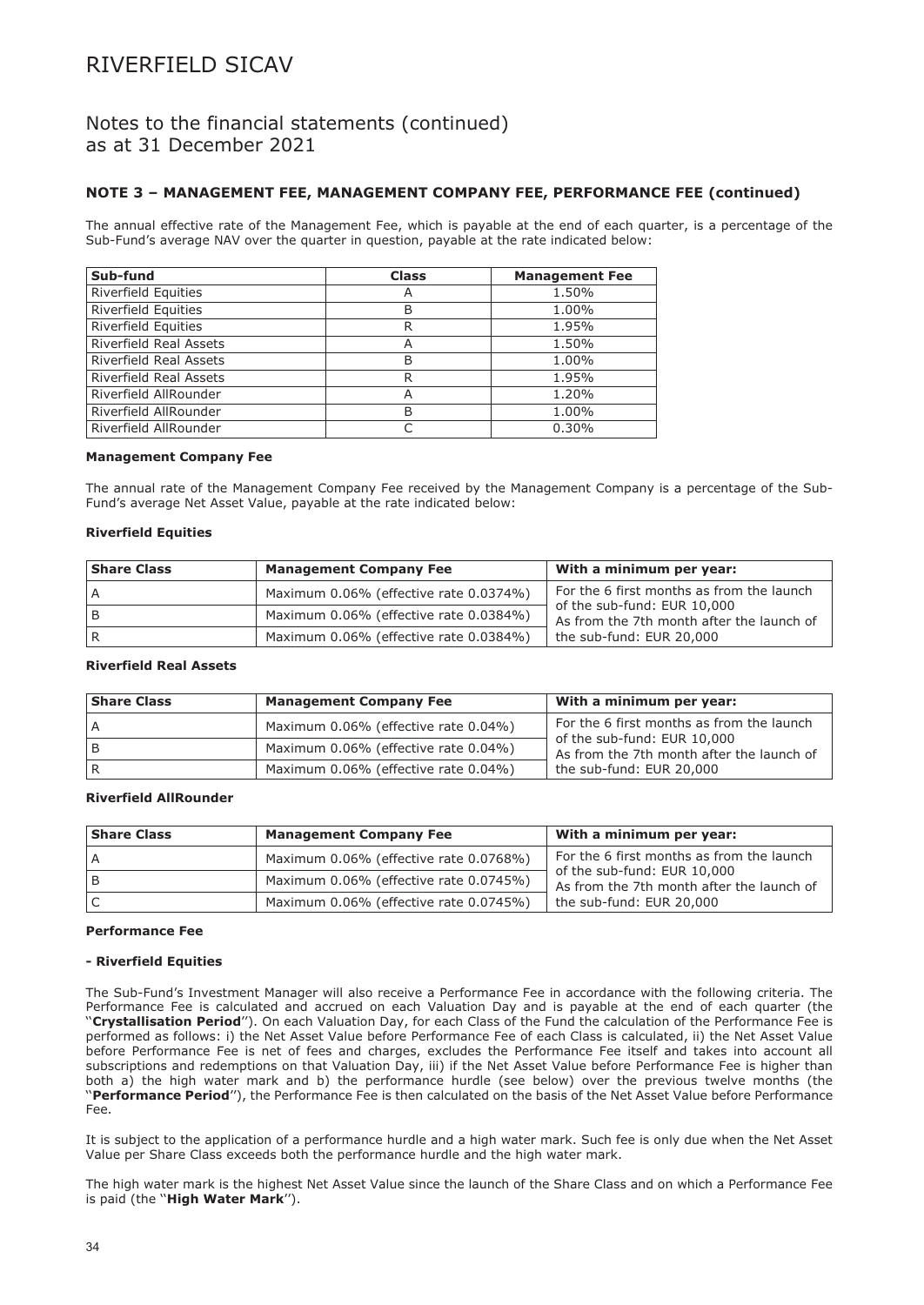### Notes to the financial statements (continued) as at 31 December 2021

### **NOTE 3 – MANAGEMENT FEE, MANAGEMENT COMPANY FEE, PERFORMANCE FEE (continued)**

The performance hurdle is the target of an absolute return of 8% over the previous twelve months (the ''**Performance Hurdle**''). The Performance Hurdle will be calculated on each Valuation Day by multiplying 1.08 by the Net Asset Value per Share corresponding to the same calendar day of the previous year, or in case of holiday, the immediately preceding Valuation Day.

If this double condition is met, then the Performance Fee per Share is 10% of the amount by which the Net Asset Value per Share (before payment of the Performance Fee) exceeds the higher of either the Performance Hurdle or the High Water Mark.

The Performance Fee is due when the Net Asset Value is greater than both the High Water Mark and the Performance Hurdle (see above). Following payment of the Performance Fee, the High Water Mark is adjusted upwards to match the Net Asset Value per Share before payment of the Performance Fee. In any case, the High Water Mark ensures the Investment Manager may only charge a Performance Fee if all previous losses have been completely recovered.

The Performance Fee will be calculated and accrued on a daily basis. The attention of the shareholders is drawn to the fact that once the Performance Fee is assessed and accrued, it is not refundable if the relevant Share Class of the Sub-Fund incurs losses thereafter.

In the event a shareholder redeems its Shares prior to the end of the Crystallisation Period, as any accrued and unpaid Performance Fee is included in the calculation of the Net Asset Value, the redemption amount which should be paid to the shareholder for such Shares shall include the calculation of the Performance Fee at the frequency and according to the formula specified above.

#### **- Riverfield Real Assets**

The Sub-Fund's Investment Manager will also receive a Performance Fee in accordance with the following criteria. The Performance Fee is calculated and accrued on each Valuation Day and is payable at the end of each quarter for the Accumulation Classes and the Distribution classes (the ''**Crystallisation Period**''). On each Valuation Day, for each Class of the Fund the calculation of the Performance Fee is performed as follows: i) the Net Asset Value before Performance Fee of each Class is calculated, ii) the Net Asset Value before Performance Fee is net of fees and charges, excludes the Performance Fee itself and takes into account all subscriptions and redemptions on that Valuation Day, iii) if the Net Asset Value before Performance Fee is higher than both a) the high water mark and b) the performance hurdle (see below) over the previous twelve months (the ''**Performance Period**''), the Performance Fee is then calculated on the basis of the Net Asset Value before Performance Fee.

The Performance Fee is subject to the application of a performance hurdle and a high water mark. The high water mark is the highest Net Asset Value per Share of the Share Class (the ''**High Water Mark**''). Therefore, it is only due when the Net Asset Value per Share of the Share Class concerned exceeds both the performance hurdle and the high water mark. The performance hurdle is the target of an absolute return of 6% over the previous twelve months (the ''**Performance Hurdle**''). The Performance Hurdle will be calculated on each Valuation Day by multiplying 1.06 by the Net Asset Value per Share corresponding to the same calendar day of the previous year, or in case of holiday, the immediately preceding Valuation Day. If this double condition is met, then the Performance Fee per Share is 10% of the amount by which the Net Asset Value per Share (before payment of the Performance Fee) exceeds the higher of either the Performance Hurdle or the High Water Mark.

The Performance Fee is due when the Net Asset Value is greater than both the High Water Mark and the Performance Hurdle (see above). Following payment of the Performance Fee, the high water mark is adjusted upwards to match the Net Asset Value per Share before payment of the Performance Fee. In any case, the High Water Mark ensures the Investment Manager may only charge a Performance Fee if all previous losses have been completely recovered.

The Performance Fee will be calculated and accrued on a daily basis. The attention of the shareholders is drawn to the fact that once the Performance Fee is assessed and accrued, it is not refundable if the relevant Share Class of the Sub-Fund incurs losses thereafter.

In the event a shareholder redeems its Shares prior to the end of the Crystallisation Period, as any accrued and unpaid Performance Fee is included in the calculation of the Net Asset Value, the redemption amount which should be paid to the shareholder for such Shares shall include the calculation of the Performance Fee at the frequency and according to the formula specified above.

For Distribution Shares, the Performance Fee calculation follows exactly the same methodology outlined above, taking due account of the impact of the annual dividend payments.

#### **- Riverfield AllRounder**

No performance fee is charged to this Sub-Fund.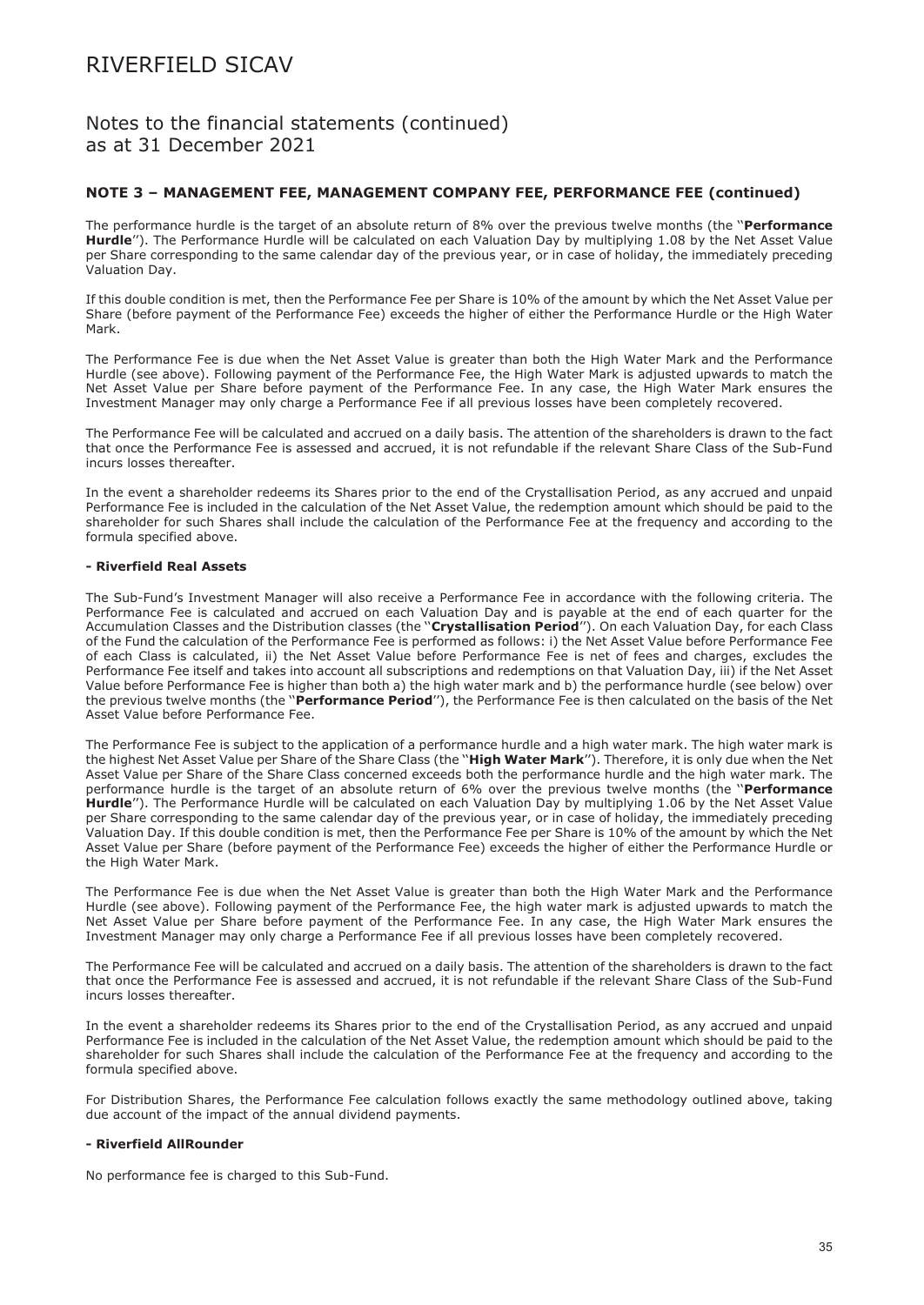### Notes to the financial statements (continued) as at 31 December 2021

### **NOTE 4 – DEPOSITARY, REGISTRAR AND TRANSFER AGENT FEES**

The Fund will pay to the Depositary, registrar and transfer agent annual fees which will vary up to a maximum of 0.5% of the Net Asset Value at the Fund level subject to an annual minimum fee per Sub-Fund of EUR 31,200 and an annual minimum fee of EUR 24,000 at the Fund level. These fees are payable on a monthly basis and do not include any transaction related fees, and costs of sub-custodians or similar agents. The Depositary as well as the registrar and transfer agent are also entitled to be reimbursed of reasonable disbursements and out of pocket expenses which are not included in the above mentioned fees.

### SICAV Supervisory Charges<sup>(1)</sup>

| Supervisory fee based on sub-fund level asset value: |                      |
|------------------------------------------------------|----------------------|
| First EUR 500 million                                | 0.50 bps per annum   |
| In excess of EUR 500 million                         | 0.20 bps per annum   |
| Minimum monthly supervisory fee                      | EUR 167 per sub-fund |

 $(1)$  The above fees do not include UCITS V oversight and cash flow monitoring charges

#### Custody Charges

| Minimum Monthly Safekeeping Fee                               |                      |
|---------------------------------------------------------------|----------------------|
| (Exclusive of transaction charges and out-of-pocket expenses) | EUR 335 per sub-fund |

### **NOTE 5 – ADMINISTRATIVE FEE AND DOMICILIARY AGENCY FEE**

#### SICAV Administration Charges

All Fees are in Euros. All fees are annualised numbers per unit of fee indicated.

Daily/Weekly NAV Calculation:

|                                  | Mainstream Funds    |
|----------------------------------|---------------------|
| Sub-fund level Asset Value (EUR) | (bps per annum) $ $ |
| First 100 million                | $2.00$ bps          |
| Next 150 million                 | $1.50$ bps          |
| Next 250 million                 | $1.00$ bps          |
| Above 500 million                | $0.75$ bps          |

A premium of 0.75 bps will apply to each of the above tiers for Complex sub-funds.

The above fees will be subject to a minimum fee per sub-fund based on the type of Fund as follows:

| l Per Mainstream sub-fund      | EUR 2,000 per month |
|--------------------------------|---------------------|
| Per Complex/non-UCITS sub-fund | EUR 2,500 per month |

Included in above charges:

2 Classes per sub-fund

An additional annual fee of EUR 750 will apply per each additional class

### Financial Statement Reporting

Above mentioned fees service include the reporting of 2 reports (semi-annual and annual) in one single language Any additional services (additional languages in the original report; additional versions in the same or different language) will be billed separately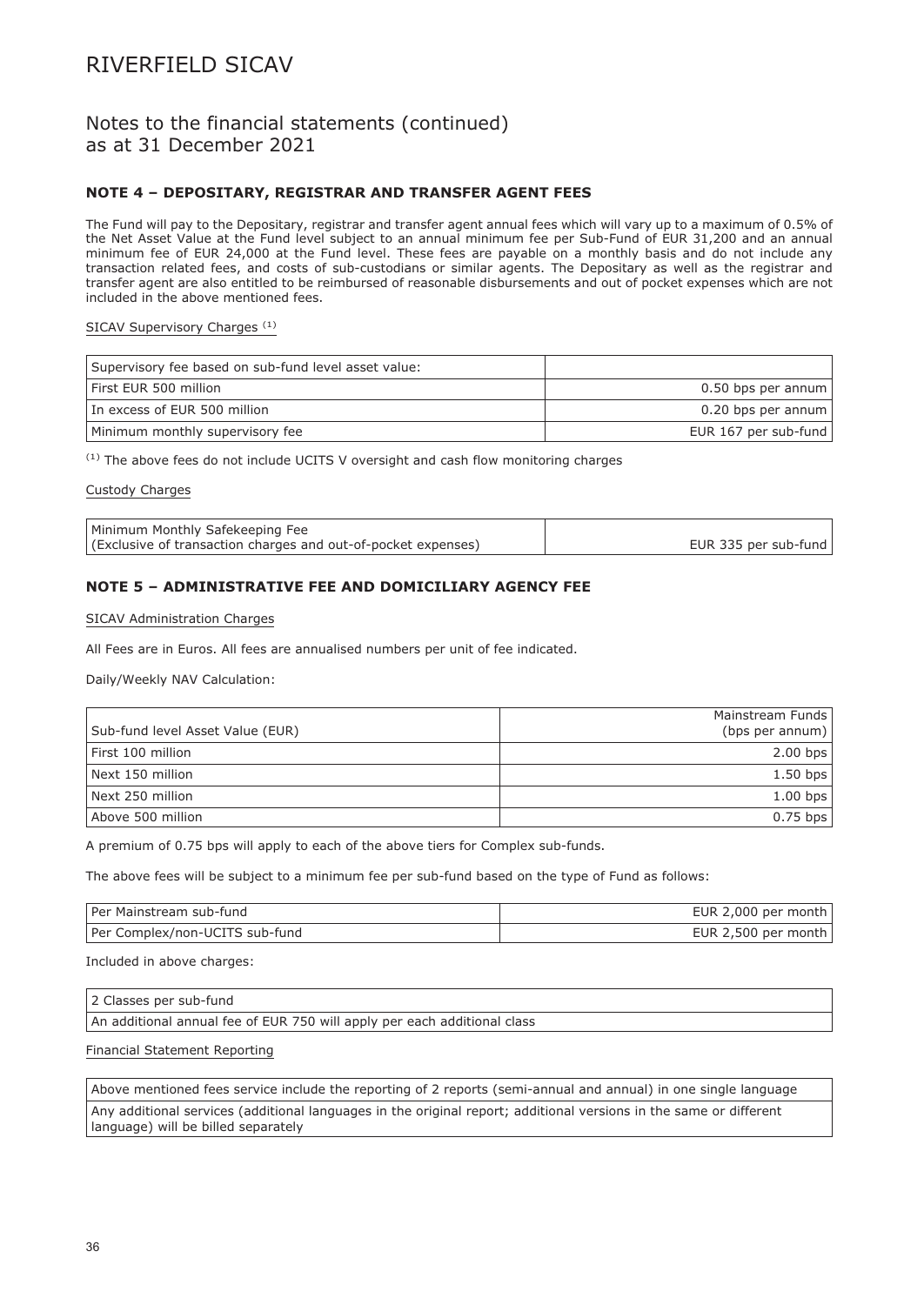### Notes to the financial statements (continued) as at 31 December 2021

### **NOTE 5 – ADMINISTRATIVE FEE AND DOMICILIARY AGENCY FEE (continued)**

### Performances Fees calculation

| Fund type                                                         | Freguency | Rate | Units                            |
|-------------------------------------------------------------------|-----------|------|----------------------------------|
| Performance Fee calculations and reporting (Provided Standard fee |           |      |                                  |
| calculations)                                                     | Monthly   |      | EUR $1,000$   sub-fund per annum |

### Domiciliary Agent Fees

As remuneration for its services as domiciliary agent, the Management Company receives from the Fund an annual fee of EUR 5,000.

### **NOTE 6 – SUBSCRIPTION TAX ("TAXE D'ABONNEMENT")**

The SICAV is governed by the tax laws of Luxembourg.

Under the laws and regulations currently in force, the SICAV is subject to an annual tax in Luxembourg equal to 0.05% of the Net Asset Value for share classes A and R and 0.01% of the Net Asset Value for share classes B and C.

The taxe d'abonnement is payable quarterly based on the net assets of the Fund calculated at the end of the relevant quarter.

Units held by the SICAV in other UCITS already subject to the subscription tax in Luxembourg are not included in the basis of assessment, pursuant to Article 175 (a) of the amended Law of 17th December 2010.

### **NOTE 7 – OTHER EXPENSES**

Below is the breakdown for other fees and expenses charged for the financial year.

|                              | <b>Riverfield</b><br><b>Equities</b> | <b>Riverfield</b><br><b>Real Assets</b> | <b>Riverfield</b><br><b>AllRounder</b> |
|------------------------------|--------------------------------------|-----------------------------------------|----------------------------------------|
|                              | <b>EUR</b>                           | <b>EUR</b>                              | <b>EUR</b>                             |
| CSSF fees                    | 4,239                                | 3,232                                   | 530                                    |
| Directors fees               | 6,754                                | 3,848                                   | 1,098                                  |
| <b>FATCA</b> fees            | 1,201                                | 1,201                                   | 1,201                                  |
| Legal fees                   | 29,034                               | 15,998                                  | 4,766                                  |
| List Agent & Maintenance Fee | 1,321                                | 1,320                                   | 1,321                                  |
| MLRO fees                    | 632                                  | 632                                     | 632                                    |
| Out-of-pocket expenses       | 7,556                                | 5,611                                   | 3,344                                  |
| Paying agency fees           | 2,382                                | 1,379                                   | 392                                    |
| Permanent representive fees  | 8,011                                | 4,565                                   | 1,302                                  |
| Regulatory fees              | 5,138                                | 3,567                                   | 1,212                                  |
| Supervisory fees             | 3,389                                | 1,880                                   | 566                                    |
| Tax consulting fees          | 2,671                                | 2,671                                   | 2,671                                  |
| <b>UCITS V fees</b>          | 2,162                                | 2,162                                   | 2,162                                  |
| VAT 17%                      | 80                                   | 50                                      | 12                                     |
| <b>Total other expenses</b>  | 74,570                               | 48,116                                  | 21,209                                 |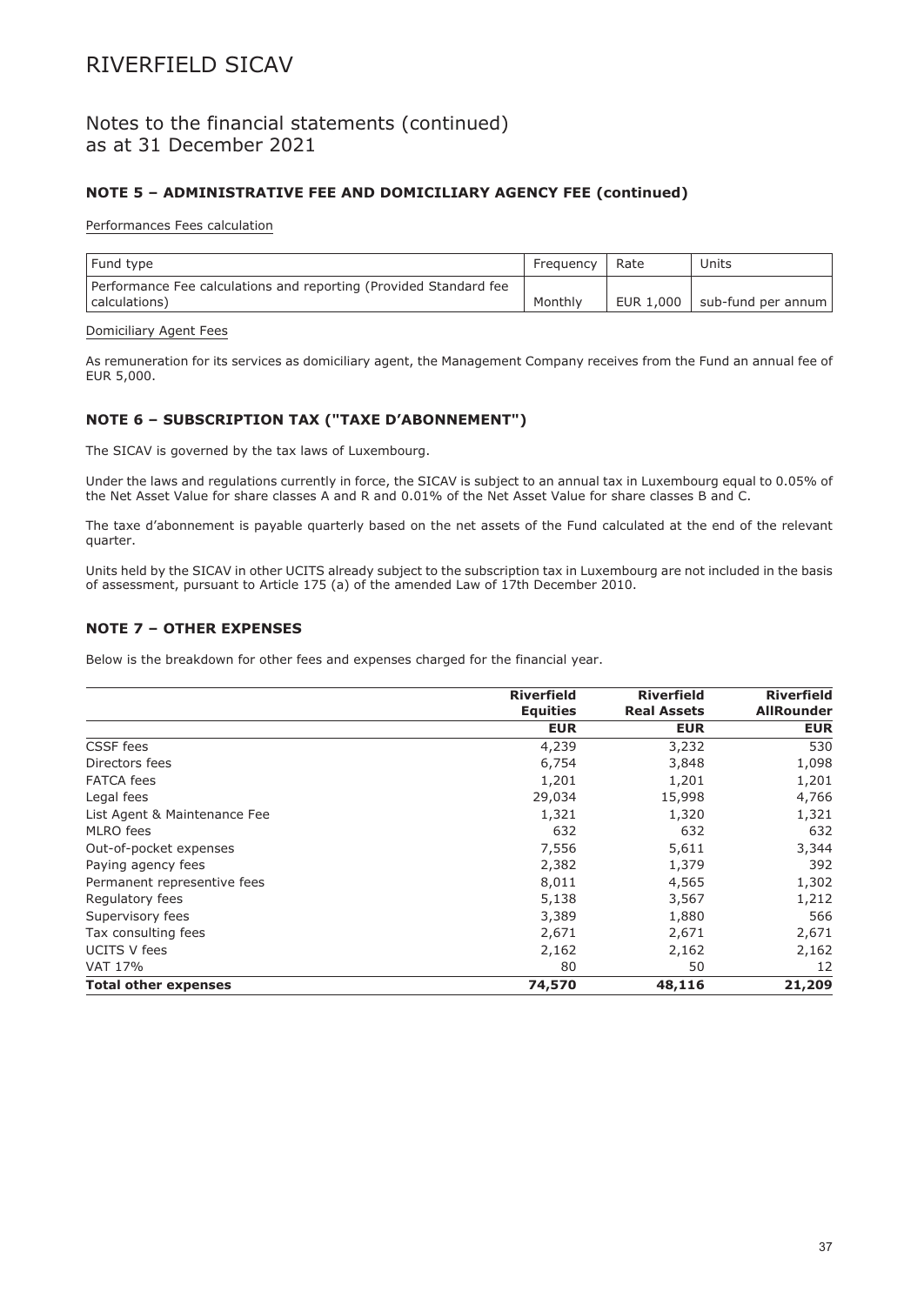### Notes to the financial statements (continued) as at 31 December 2021

### **NOTE 8 – FORWARD FOREIGN EXCHANGE CONTRACTS**

As at 31 December 2021, the sub-funds listed below are committed to the following forward foreign exchange contracts:

| Sub-fund                      |            | <b>Purchases</b> |     | <b>Sales</b> | <b>Maturity date</b> |              | <b>Unrealised</b><br>gain/(loss) |
|-------------------------------|------------|------------------|-----|--------------|----------------------|--------------|----------------------------------|
| <b>Riverfield Real Assets</b> | <b>EUR</b> | 6,880,443        | USD | 8,000,000    | 08/04/2022           | <b>EUR</b>   | (141,056)                        |
|                               | <b>EUR</b> | 938,622 GBP      |     | 800,000      | 08/04/2022           | <b>EUR</b>   | (11, 816)                        |
|                               |            |                  |     |              |                      | <b>Total</b> | (152, 872)                       |
| Riverfield Allrounder         | <b>EUR</b> | 878,766          | USD | 1,000,000    | 21/06/2022           | <b>EUR</b>   | 2,556                            |
|                               |            |                  |     |              |                      | <b>Total</b> | 2,556                            |

The counterparty linked to the forward foreign exchange contracts is RBC INVESTOR SERVICES BANK S.A.

### **NOTE 9 – TRANSACTION COSTS**

The SICAV has incurred transaction costs linked to the purchase or sale of securities, money market instruments, derivatives or other assets. The transaction costs are mainly composed of broker fees and of fees relating to liquidation of transactions paid to the Depositary Bank.

At 31 December 2021, the following sub-funds had incurred transaction costs:

| Riverfield Equities    | 13,372 EUR |  |
|------------------------|------------|--|
| Riverfield Real Assets | 71,134 EUR |  |
| Riverfield AllRounder  | 1,997 EUR  |  |

### **NOTE 10 – EXCHANGE RATE AS AT 31 December 2021**

The following exchange rates were used as at 31 December 2021:

| 1 EUR | $=$ | 1.564129     | AUD        |
|-------|-----|--------------|------------|
| 1 EUR | =   | 6.334212     | BRL        |
| 1 EUR | =   | 1.436453     | CAD        |
| 1 EUR | $=$ | 1.036160     | CHF        |
| 1 EUR | $=$ | 7.437590     | DKK        |
| 1 EUR | $=$ | 0.839603     | <b>GBP</b> |
| 1 EUR | $=$ | 8.865950     | <b>HKD</b> |
| 1 EUR | $=$ | 130.954232   | JPY        |
| 1 FUR | $=$ | 1,352.199762 | <b>KRW</b> |
| 1 EUR | $=$ | 10.028130    | <b>NOK</b> |
| 1 EUR | $=$ | 10.296062    | <b>SEK</b> |
| 1 EUR | $=$ | 1.533117     | SGD        |
| 1 EUR | $=$ | 37.987707    | <b>THB</b> |
| 1 EUR | $=$ | 1.137200     | <b>USD</b> |
|       |     |              |            |

### **NOTE 11 – CHANGES IN PORTFOLIO COMPOSITION**

Details of movements in the securities portfolio are available, on request and free of charge, from the registered office of the SICAV.

### **NOTE 12 – VALUATION OF ILLIQUID INVESTMENT**

The valuation of - Right Atlantia SPA 2013 - in the Sub-Fund Riverfield Real Assets is monitored and followed by the Board of Directors of the SICAV on a daily basis based on the collected information and considering the diligence implemented.

Since 14 April 2017, the security was valuated at 0 by the Board of Directors considering that the Atlantia Rights 2013 have had no intrinsic value since the lapse of the rights in 2013.

As at 31 December 2021 the valuation of the security remains the same as per Board of Directors' assessment, i.e. 0. The security represents 0.00% of the TNA as at 31 December 2021.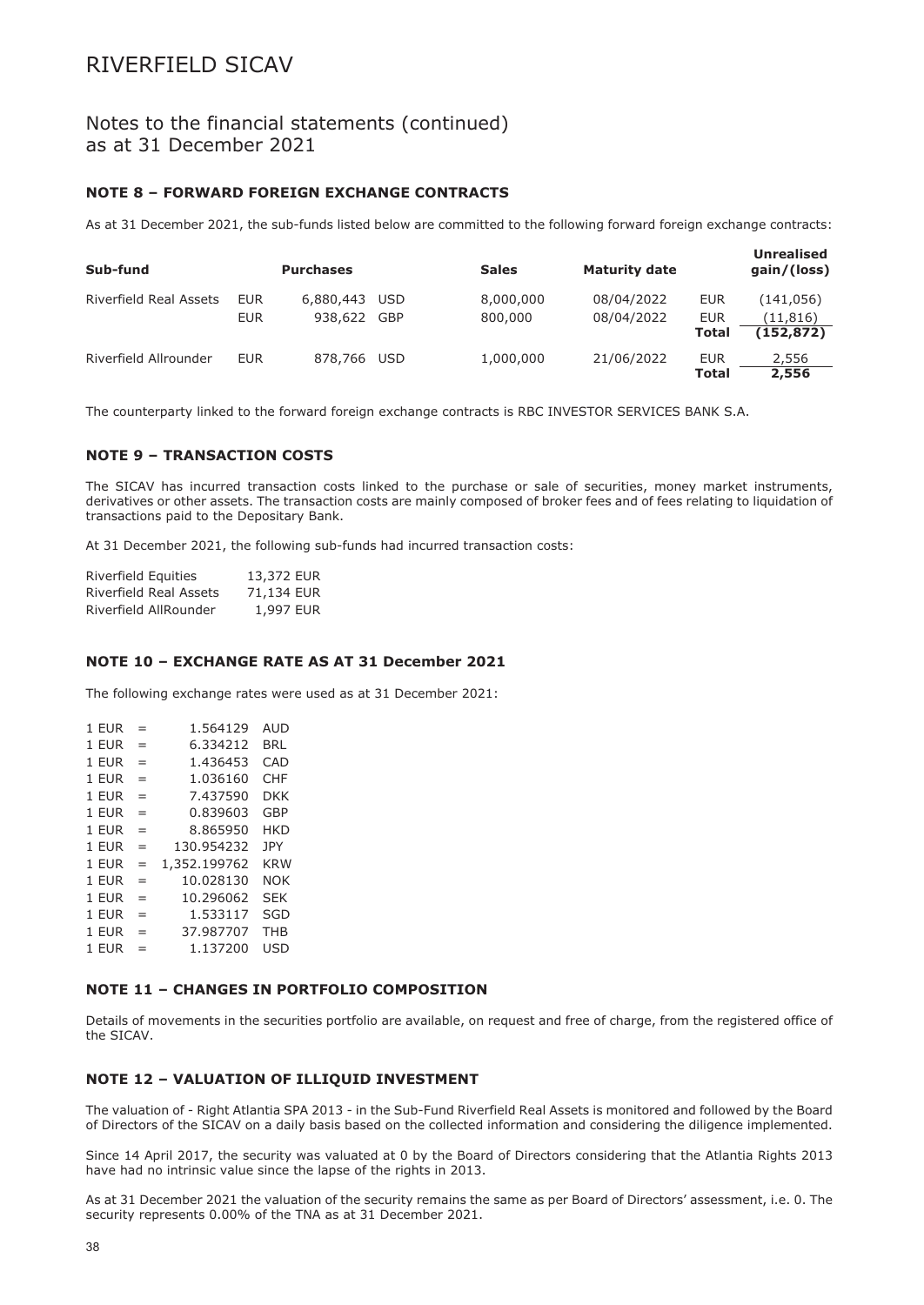### Notes to the financial statements (continued) as at 31 December 2021

### **NOTE 13 – EVENTS OCCURRED DURING THE YEAR**

During the period, the world has continued to experience a global pandemic of coronavirus COVID-19 affecting all continents without distinction. Managers and services providers have adapted their working organisation to this new environment to maintain an efficient operating, trading and investment process.

The Board of Directors and the Management Company continue to monitor central banks measures, local financial regulators actions on financial markets and governments' efforts to contain the spread of the virus and their impacts on the economy and the securities held in the portfolio.

However, no unusual subscriptions/redemptions, and no liquidity issues have been observed due to COVID-19.

### **NOTE 14 – SUBSEQUENT EVENTS**

At the date of the release of this report, Russia has initiated the military invasion of Ukraine. The implications and consequences of this act of war are unpredictable, both in geopolitical and economic terms, as well as from a humanitarian point of view. The US and Europe have already approved extraordinary measures against Russia to isolate the country politically and suffocate it financially. The stock market remains closed, and the sanctions have already triggered a mass corporate exodus from Moscow. The ruble, the Russian currency, has also collapsed. The evolution and outcome of the crisis is uncertain and it is currently impossible to make any predictions. Nevertheless, sub-funds do not hold any direct investment in any Russian or Ukrainian asset of any type (equity, fixed income or cash), and the impact to the fund's performance has so far been limited.

We are monitoring the situation very closely and we are ready to make quick adjustments to the portfolios should the need arise.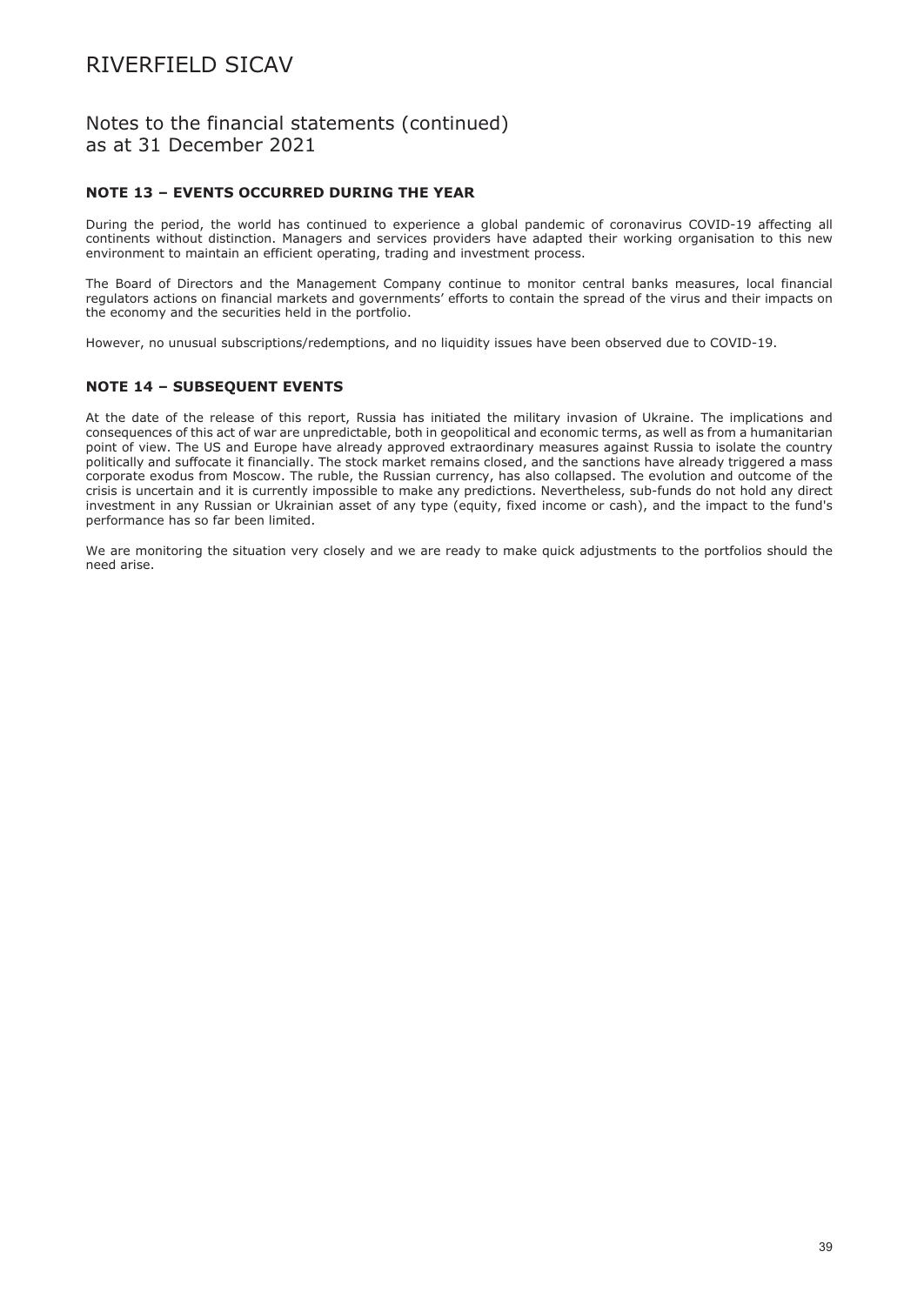## Unaudited appendix

### Information concerning the remuneration policy

### **Risk Management Method**

At 31 December 2021, the following sub-funds were using the commitment approach for the calculation of their global exposure:

- Riverfield Equities;
- Riverfield Real Assets;
- Riverfield AllRounder.

### **Remuneration policies and practices**

The Management Company has established and applies a remuneration policy and practices that are consistent with, and promote, sound and effective risk management and that neither encourage risk taking which is inconsistent with the risk profiles, rules, the Prospectus or the Articles of Incorporation nor impair compliance with the Management Company's obligation to act in the best interest of the Fund ("the **Remuneration Policy**").

The Remuneration Policy includes fixed and variable components of salaries and applies to those categories of staff, including senior management, risk takers, control functions and any employee receiving total remuneration that falls within the remuneration bracket of senior management and risk takers whose professional activities have a material impact on the risk profiles of the Management Company, the Fund or the Sub-Funds. Within the Management Company, these categories of staff represent 21 persons.

The Remuneration Policy is in line with the business strategy, objectives, values and interests of the Management Company, the Fund and the Shareholders and includes measures to avoid conflicts of interest.

In particular, the Remuneration Policy will ensure that:

a) the staff engaged in control functions are compensated in accordance with the achievement of the objectives linked to their functions, independently of the performance of the business areas that they control;

b) the fixed and variable components of total remuneration are appropriately balanced and the fixed component represents a sufficiently high proportion of the total remuneration to allow the operation of a fully flexible policy on variable remuneration components, including the possibility to pay no variable remuneration component;

c) the measurement of performance used to calculate variable remuneration components or pools of variable remuneration components includes a comprehensive adjustment mechanism to integrate all relevant types of current and future risks.

The following table shows the fixed and variable remuneration in 2021 for the Identified Staff (21 persons), who is fully or partly involved in the activities of all the funds managed by the Management Company. For the purposes of the below disclosures, where portfolio management activities have been formally delegated to another entity, the remuneration of the relevant identified staff of the delegate has been excluded, as it is not paid out by the Management Company or by the Fund.

### **Staff expenses split into fixed and variable remuneration**

Wages and salaries

- a. Fixed
- b. Variable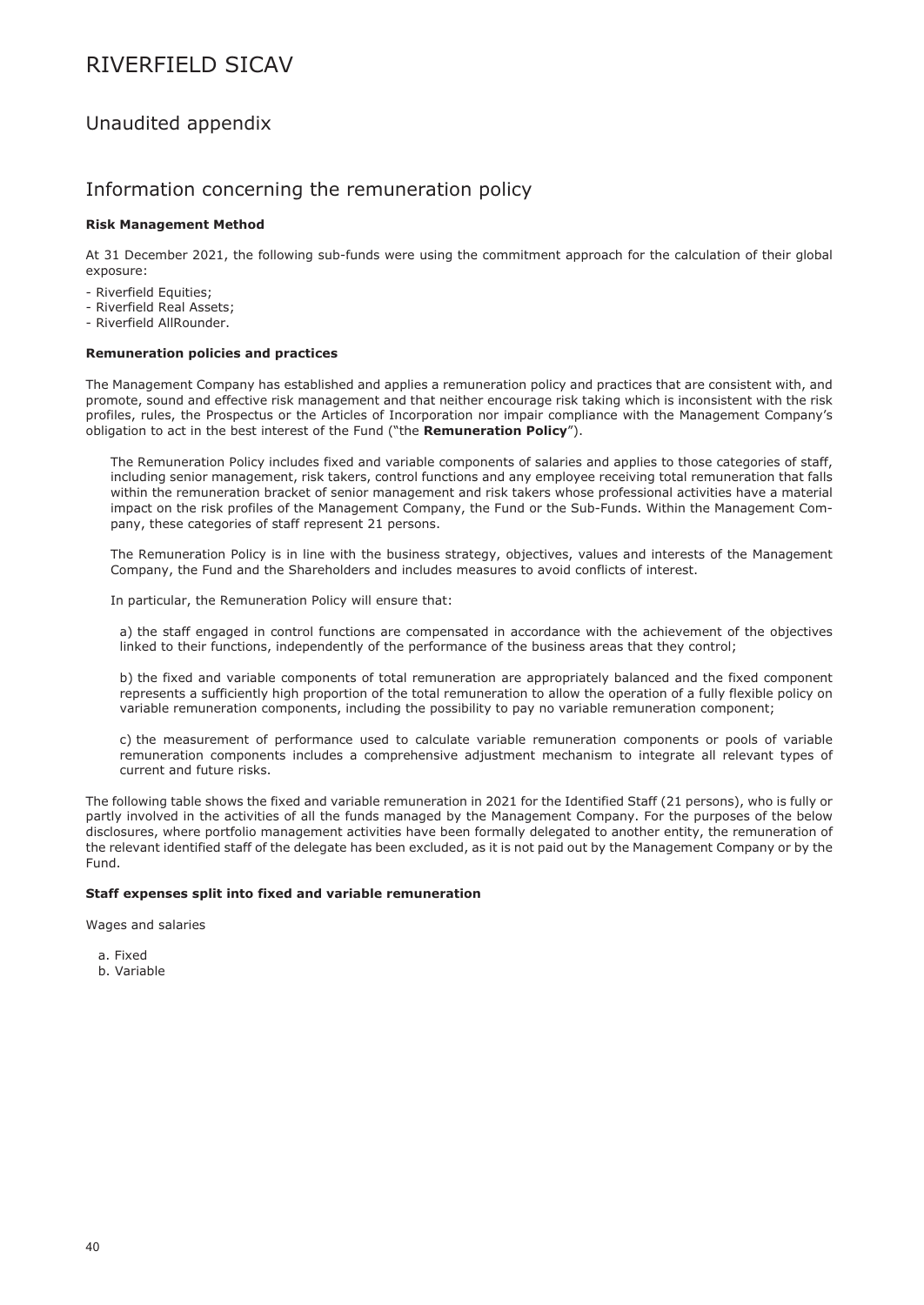## Unaudited appendix (continued)

| <b>Staff Code</b> | <b>Fixed Remuneration</b> | <b>Variable Remuneration</b> | <b>Total</b> |
|-------------------|---------------------------|------------------------------|--------------|
|                   | 1,632,216                 | 264,233                      | 1,896,449    |
|                   | 1,017,403                 | 78,500                       | 1,095,903    |
|                   | 379,107                   | 30,000                       | 409,107      |
|                   |                           |                              |              |

### **Staff expenses broken down by categories of staff subject to UCITS V pay rules (in EUR)**

S = Senior Management.

R = Risk takers, which includes staff members whose professional activities can exert material influence on UCITS or AIFs managed by Lemanik Asset Management S.A. ("LAM").

 $C =$  Staff engaged in control functions (other than senior management) responsible for risk management, compliance, internal audit and similar functions.

O = Any other staff member receiving total remuneration that takes them into the same remuneration bracket as senior management and risk-takers, whose professional activities have a material impact on LAM's risk profile.

A paper copy of the summarised Remuneration Policy is available free of charge to the Shareholders upon request.

No material changes have been made to the Remuneration Policy.

#### **Remuneration of the Investment Manager**

The aggregate amount paid by Riverfield Partners LLP to 155 employees, reported as Identified Staff, for the year to March 2021 was as follows:

| (AII E'000)          | <b>Fixed Salaries</b> | <b>Variable Salaries</b> | <b>Total Salaries</b> | <b>Head Count</b> |
|----------------------|-----------------------|--------------------------|-----------------------|-------------------|
| Partners - corporate |                       |                          | -                     |                   |
| - non-corporate      | 78                    | -                        | 78                    |                   |
| Other employees      | 51                    | 26                       |                       |                   |
| <b>Total</b>         | 129                   | 26                       | 155                   |                   |

The partners of Riverfield Partners LLP also shared the net profits for the year to March 2021, totalling £ 309,739.

This amount was determined on the basis of the time spent and the time allocated for the staff towards the SICAV.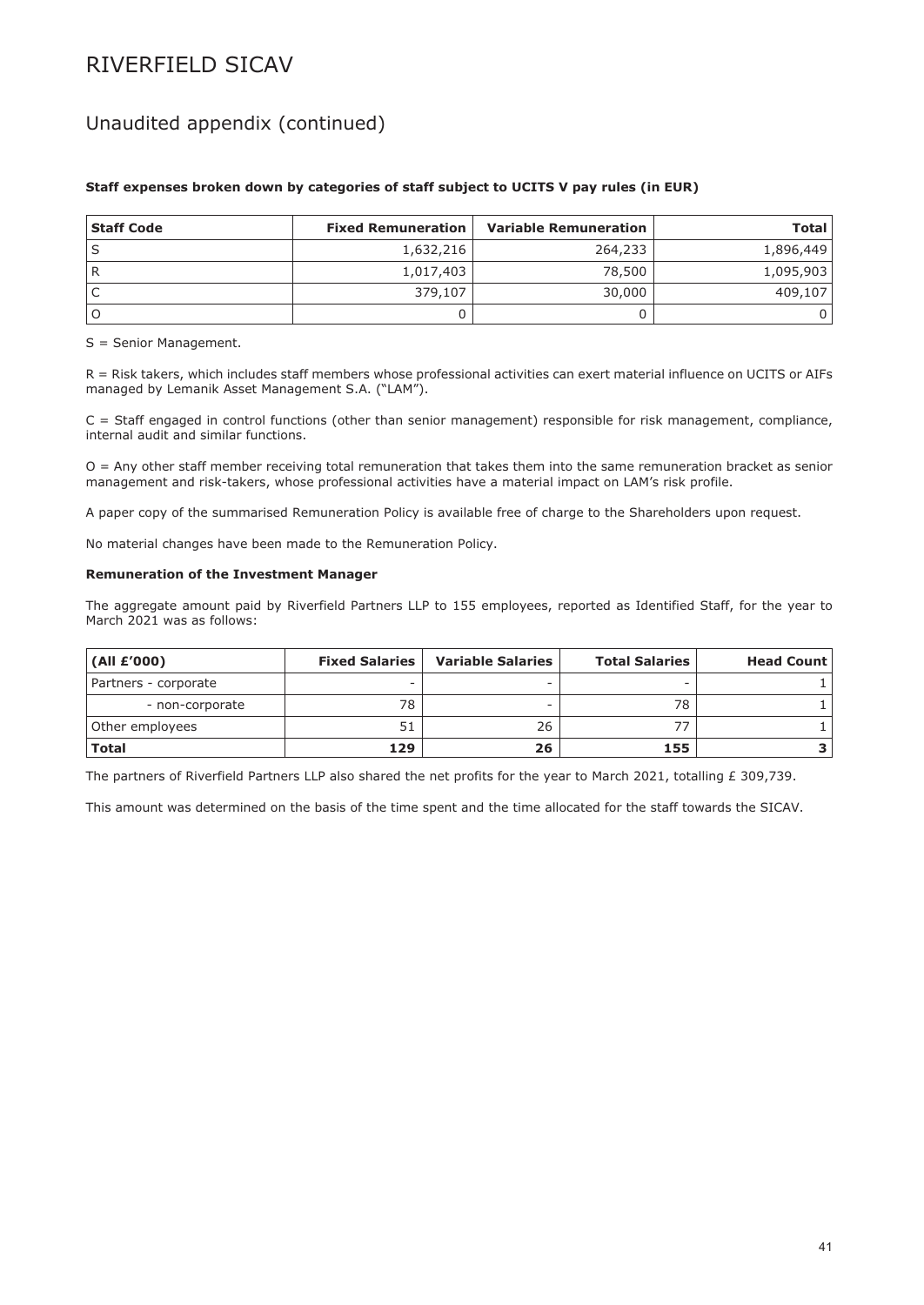# Unaudited appendix (continued)

### **Securities Lending - RIVERFIELD SICAV**

### **Global Data (in EUR)**

| Sub-Fund                      | <b>Collateral</b> | <b>Overall Valuation</b> | <b>Total Net Assets</b> | $($ %) of Assets |
|-------------------------------|-------------------|--------------------------|-------------------------|------------------|
| Riverfield Equities           | 8,621,641         | 8,210,757                | 54,098,384              | 15.18            |
| <b>Riverfield Real Assets</b> | 4,568,079         | 4,350,254                | 30,630,994              | 14.20            |
| Riverfield AllRounder         | 227,432           | 221,001                  | 8,825,341               | 2.50             |
| <b>Total</b>                  | 13,417,152        | 12,782,012               |                         |                  |

| Sub-Fund                      | <b>Overall Valuation</b> | Investment portfolio at<br><b>Market value</b> | (%) Lendable Assets |
|-------------------------------|--------------------------|------------------------------------------------|---------------------|
| Riverfield Equities           | 8,210,757                | 53,334,437                                     | 15.39               |
| <b>Riverfield Real Assets</b> | 4,350,254                | 29,601,174                                     | 14.70               |
| Riverfield AllRounder         | 221,001                  | 7,471,076                                      | 2.96                |
| <b>Total</b>                  | 12,782,012               |                                                |                     |

### **Concentration data**

| Ten largest collateral issuers                       | <b>Amount of Collateral</b> |
|------------------------------------------------------|-----------------------------|
| ROYAL BANK OF CANADA                                 | 1,501,820                   |
| APPLE INC                                            | 1,348,662                   |
| CANADIAN NATURAL RESOURCES LTD                       | 514,516                     |
| THE GOVERNMENT OF JAPAN                              | 434,903                     |
| MICROSOFT CORP                                       | 428,959                     |
| UNITED KINGDOM OF GREAT BRITAIN AND NORTHERN IRELAND | 352,286                     |
| <b>XTRACKERS SICAV</b>                               | 342,653                     |
| <b>FRENCH REPUBLIC</b>                               | 319,323                     |
| BROOKFIELD ASSET MANAGEMENT INC                      | 270,076                     |
| CANADIAN IMPERIAL BANK OF COMMERCE CIBC              | 242,792                     |

| <b>Top 10 Counterparties</b>       | <b>Overall Valuation</b> |
|------------------------------------|--------------------------|
| BARCLAYS CAPITAL SECURITIES LTD    | 1,514,821                |
| CIBC WORLD MARKETS INC.            | 1,290,879                |
| <b>NATIXIS</b>                     | 1,167,870                |
| BNP PARIBAS SECURITIES SERVICES SC | 1,021,030                |
| THE BANK OF NOVA SCOTIA            | 864,911                  |
| SCOTIA CAPITAL INC.                | 804,746                  |
| NATIONAL BANK FINANCIAL INC        | 785,946                  |
| ABN AMRO CLEARING BANK N.V.        | 775,328                  |
| <b>BMO NESBITT BURNS INC.</b>      | 715,482                  |
| CITIGROUP GLOBAL MARKETS LIMITED   | 507,968                  |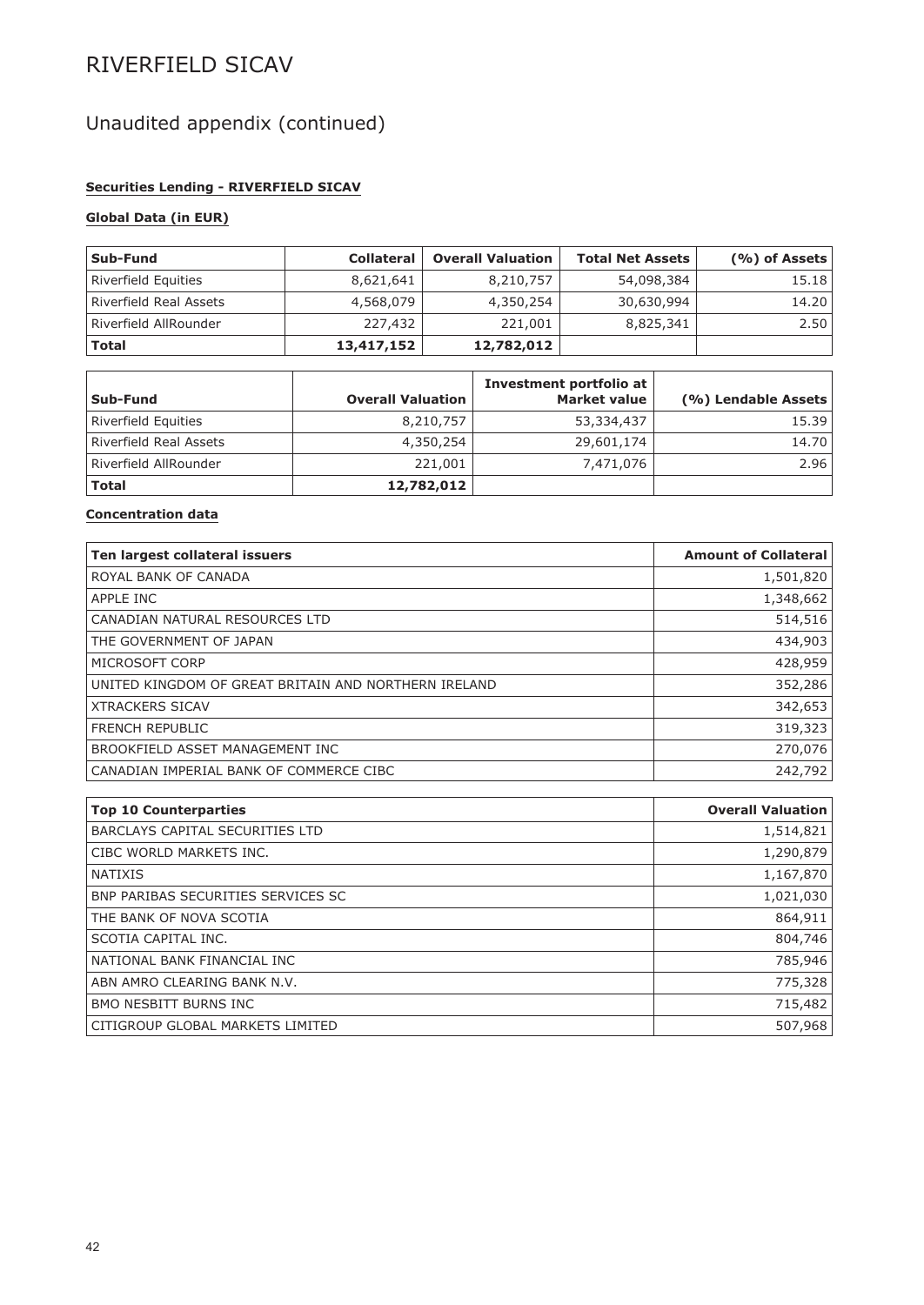# Unaudited appendix (continued)

### **Aggregate transaction data for each type of SFTs broken down according to the below categories**

| <b>Type of Collateral</b>                  | <b>Amount of collateral</b> |
|--------------------------------------------|-----------------------------|
| <b>EQUITIES</b>                            | 10,470,989                  |
| <b>BONDS</b>                               | 2,392,849                   |
| <b>FUNDS</b>                               | 464,207                     |
| <b>MONEY MARKET</b>                        | 82,315                      |
| MISCELLANEOUS                              | 4,938                       |
| <b>CONTRACTS</b>                           | 1,854                       |
| <b>Total</b>                               | 13,417,152                  |
|                                            |                             |
| <b>Quality of Collateral</b>               | <b>Amount of collateral</b> |
| N/A                                        |                             |
| <b>Total</b>                               |                             |
|                                            |                             |
| <b>Maturity Tenor of the collateral</b>    | <b>Amount of collateral</b> |
| Less than one day                          |                             |
| One day to one week                        | 250                         |
| One week to one month                      | 34,116                      |
| One month to three months                  | 98,465                      |
| Three months to one year                   | 248,097                     |
| Above one year                             | 2,104,533                   |
| Open transaction                           | 10,931,691                  |
| <b>Total</b>                               | 13,417,152                  |
| <b>Currencies of Cash Collateral</b>       | <b>Amount of collateral</b> |
| N/A                                        |                             |
| <b>Total</b>                               |                             |
|                                            |                             |
| <b>Currencies of Securities Collateral</b> | <b>Amount of collateral</b> |
| CAD                                        | 5,170,960                   |
| <b>USD</b>                                 | 3,602,275                   |
| <b>GBP</b>                                 | 2,297,226                   |
| <b>EUR</b>                                 | 1,383,095                   |
| <b>JPY</b>                                 | 469,235                     |
| <b>AUD</b>                                 | 254,047                     |
| ${\sf CHF}$                                | 167,654                     |
| ${\sf SEK}$                                | 66,816                      |
| NOK                                        | 5,488                       |
| <b>HKD</b>                                 | 355                         |
| <b>DKK</b>                                 | $\mathbf{1}$                |
| <b>Total</b>                               | 13,417,152                  |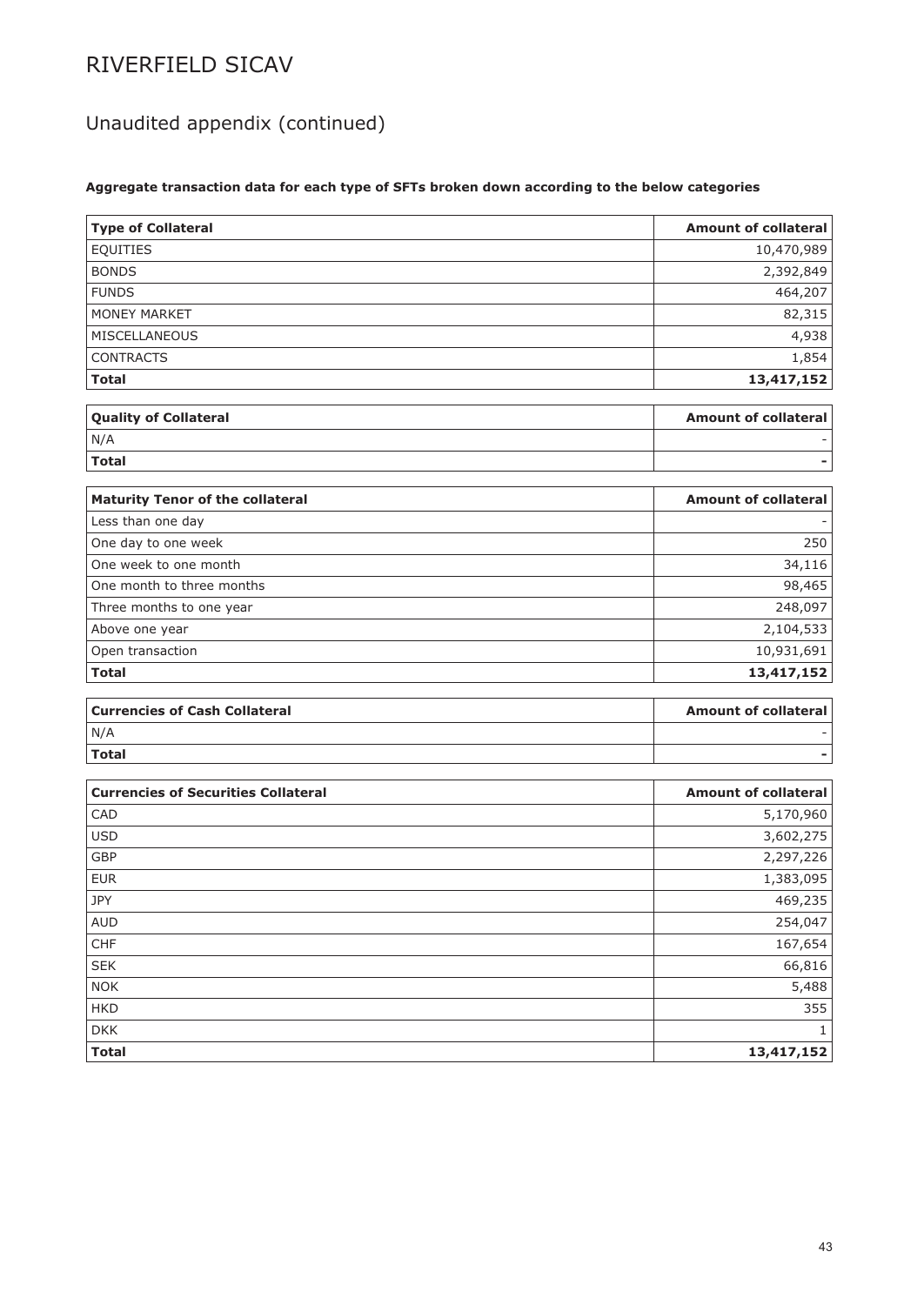## Unaudited appendix (continued)

| <b>Maturity Tenor of the SFTs</b>                     | <b>Overall Valuation</b> |
|-------------------------------------------------------|--------------------------|
| Less than one day                                     | 123,349                  |
| One day to one week                                   |                          |
| One week to one month                                 | 77,056                   |
| One month to three months                             |                          |
| Three months to one year                              |                          |
| Above one year                                        |                          |
| Open transaction                                      | 12,581,607               |
| <b>Total</b>                                          | 12,782,012               |
|                                                       |                          |
| Countries in which the counterparties are established | <b>Overall Valuation</b> |
| CANADA                                                | 3,443,763                |
| <b>FRANCE</b>                                         | 2,348,150                |
| <b>DENMARK</b>                                        | 1,618,459                |
| <b>GREAT BRITAIN</b>                                  | 1,499,474                |
| <b>IRELAND</b>                                        | 884,515                  |
| <b>UNITED KINGDOM</b>                                 | 788,884                  |
| NETHERLANDS                                           | 775,328                  |
| UNITED STATES (U.S.A.)                                | 715,482                  |
| <b>GERMANY</b>                                        | 420,743                  |
| <b>SWEDEN</b>                                         | 210,158                  |
| <b>JAPAN</b>                                          | 77,056                   |
| <b>Total</b>                                          | 12,782,012               |
|                                                       |                          |
| <b>Settlement and clearing</b>                        | <b>Overall Valuation</b> |
| <b>Bilateral</b>                                      | 12,782,012               |
| <b>Total</b>                                          | 12,782,012               |

### **Data on Reuse of Collateral**

| Reuse of Collateral                                                           | <b>Amount of collateral</b> |
|-------------------------------------------------------------------------------|-----------------------------|
| Share of collateral received that is reused                                   | None                        |
| Cash collateral reinvestment returns to the collective investment undertaking | None                        |

### **Safe Keeping of collateral received by the collective investment undertaking as part of SFTs**

| Name of the Custodian                  | <b>Amount of collateral</b><br>assets safe-kept |
|----------------------------------------|-------------------------------------------------|
| <b>IRBC INVESTOR SERVICES BANK S.A</b> | 13,006,268                                      |

### **Safekeeping of collateral granted by the collective investment undertaking as part of SFTs**

| <b>Type of Accounts</b> |  |
|-------------------------|--|
| Segregated accounts     |  |